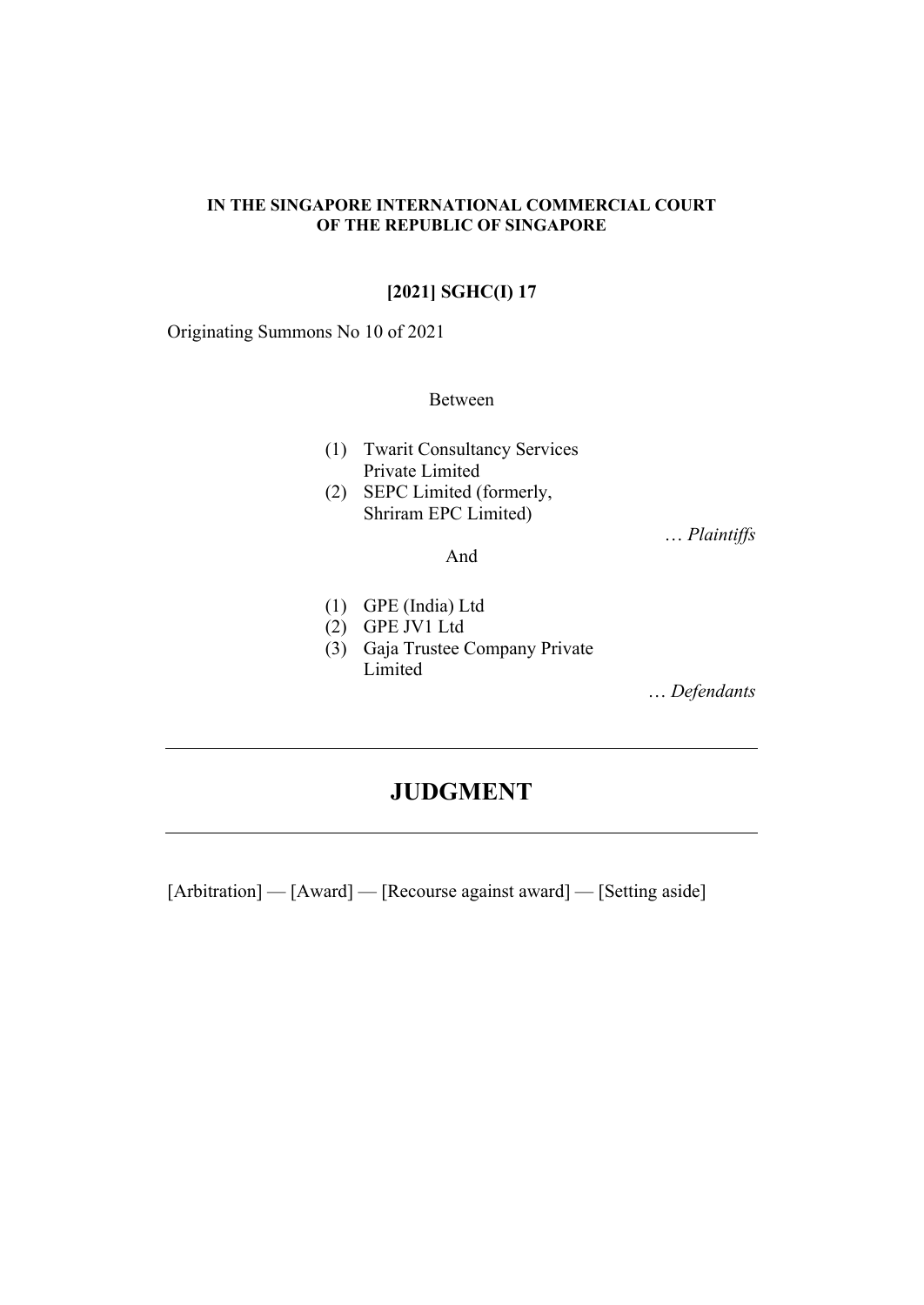## **TABLE OF CONTENTS**

| REQUESTS FOR ADJOURNMENTS OF THE ORIGINATING                                                                                 |  |
|------------------------------------------------------------------------------------------------------------------------------|--|
| GROUND (A): ARTICLE $34(2)(A)(III)$ – EXCEEDING THE                                                                          |  |
|                                                                                                                              |  |
| FIRST SUBMISSION: THE DEFENDANTS' CLAIMS WERE NOT WITHIN THE<br>ARBITRATION CLAUSES IN THE SPAS OR FIRST LETTER AGREEMENT 30 |  |
| SECOND SUBMISSION: THE DEFENDANTS' CLAIMS WERE NOT                                                                           |  |
| THIRD SUBMISSION: THE TRIBUNAL'S DECISION WAS OUTSIDE THE                                                                    |  |
| <b>GROUND (B): ARTICLE 34(2)(A)(IV) – COMPOSITION OF</b><br>THE TRIBUNAL AND ARBITRAL PROCEDURE NOT AS                       |  |
| GROUNDS (C) AND(D): ARTICLE 34(2)(A)(II) AND S 24(B) –<br>LACK OF PROPER NOTICE, INABILITY TO PRESENT CASE                   |  |

**[AND BREACH OF THE RULES OF NATURAL JUSTICE ...................42](#page-44-0)**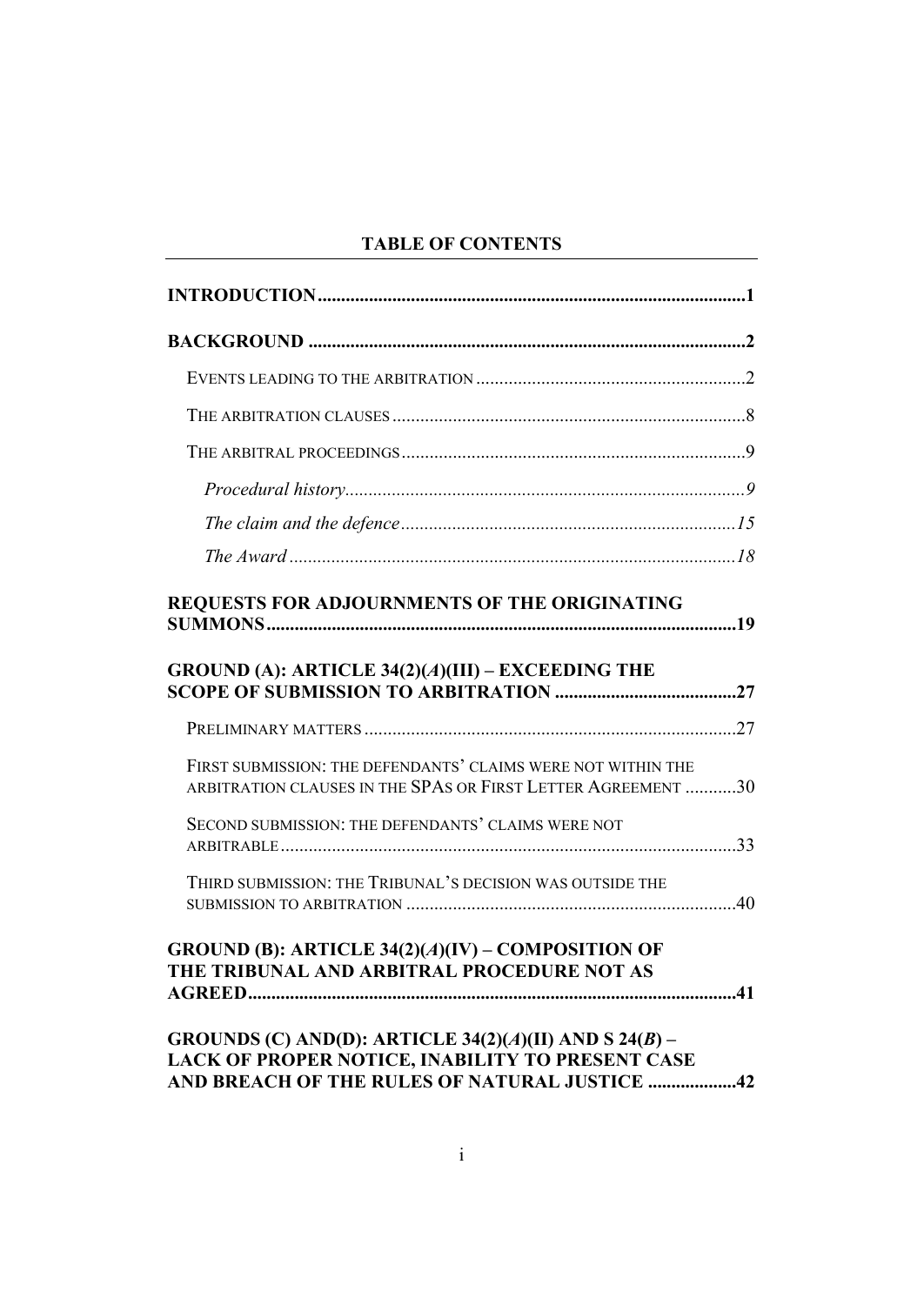|                                                            | 56 |
|------------------------------------------------------------|----|
| GROUND (E): ARTICLE $34(2)(B)(II) - CONFLICT WITH THE$     |    |
|                                                            |    |
| SECOND MATTER: REFUSAL TO EXCLUDE THE EVIDENCE OF THE      |    |
| FIRST MATTER: REFUSAL OF AN ADJOURNMENT OF THE EVIDENTIARY |    |
|                                                            |    |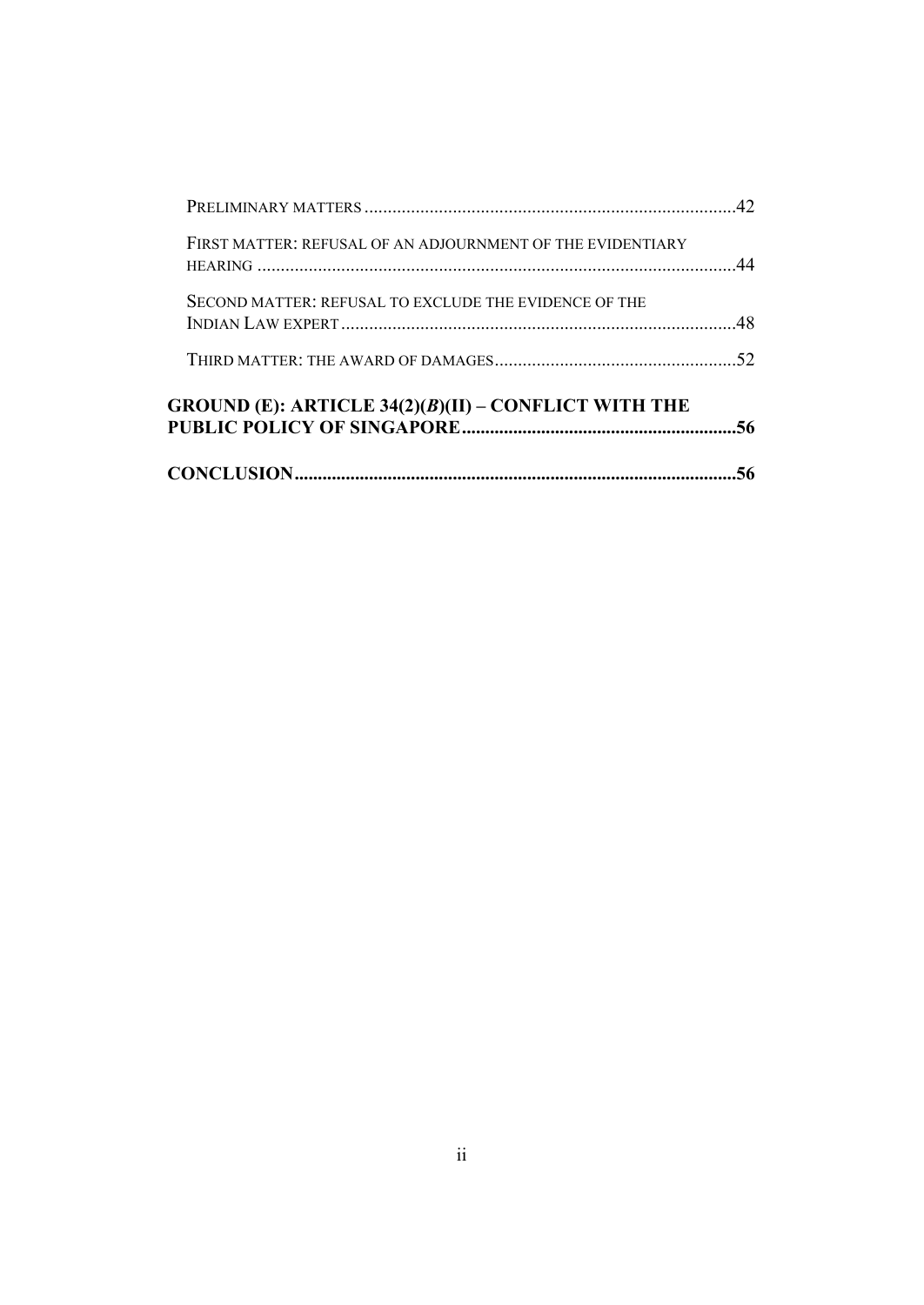**This judgment is subject to final editorial corrections approved by the court and/or redaction pursuant to the publisher's duty in compliance with the law, for publication in LawNet and/or the Singapore Law Reports.**

## **Twarit Consultancy Services Pte Ltd and another v GPE (India) Ltd and others**

#### **[2021] SGHC(I) 17**

Singapore International Commercial Court — Originating Summons No 10 of 2021 Roger Giles IJ 19, 27 October, 26 November, 10 December 2021

24 December 2021 Judgment reserved.

<span id="page-3-0"></span>**Roger Giles IJ:**

## <span id="page-3-1"></span>**Introduction**

1 The plaintiffs applied to set aside, in whole or in part, the final award made on 7 January 2021 ("the Award") in consolidated arbitrations conducted under the rules of the Singapore International Arbitration Centre ("SIAC"). In the Originating Summons, they applied on the grounds:

(a) that the Award deals with a dispute not contemplated by or not falling within the terms of the submission to arbitration, or contains decisions on matters beyond the scope of the submission to arbitration, within the meaning of Article 34(2)(*a*)(iii) of the UNCITRAL Model Law on International Commercial Arbitration ("the Model Law") read with s 3 of the International Arbitration Act (Cap 143A, 2002 Rev Ed) ("the IAA");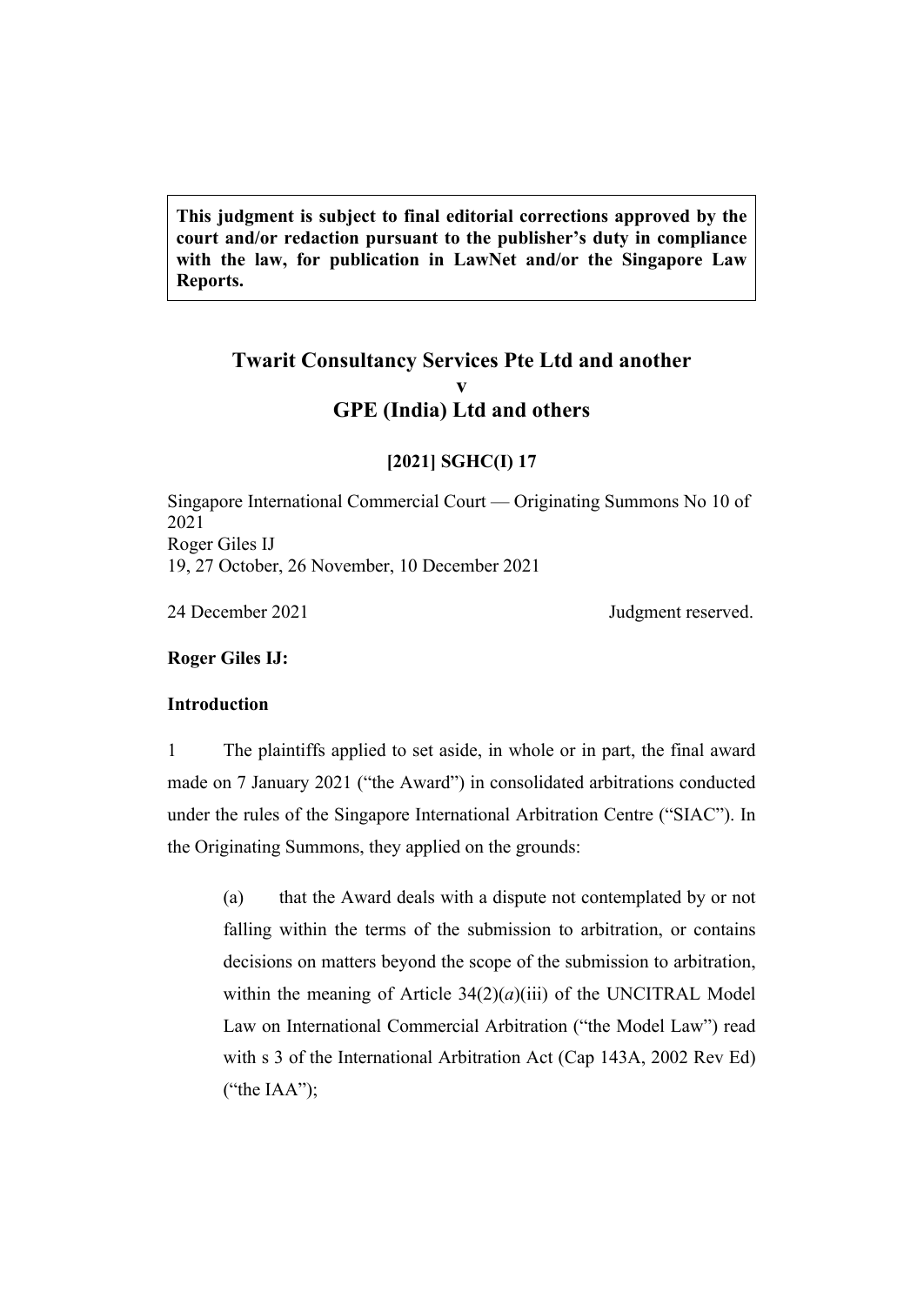(b) that the composition of the arbitral tribunal and/or the arbitral procedure was not in accordance with the agreement of the parties, within the meaning of Article  $34(2)(a)(iv)$  of the Model Law read with s 3 of the IAA;

(c) that they were not given proper notice of the arbitral proceedings and/or were otherwise unable to present their case, within the meaning of Article  $34(2)(a)(ii)$  of the Model Law read with s 3 of the IAA;

(d) that there was a breach of the rules of natural justice in connection with the making of the Award by which their rights were prejudiced, within the meaning of s 24(*b*) of the IAA; and

(e) that the Award is in conflict with the public policy of Singapore, within the meaning of Article  $34(2)(b)(ii)$  of the Model Law read with s 3 of the IAA.

### <span id="page-4-1"></span><span id="page-4-0"></span>**Background**

1

#### *Events leading to the arbitration*

2 The plaintiffs are companies registered in India. The first plaintiff ("Twarit") provides management consultancy and technical management services in India and abroad.<sup>1</sup> The second plaintiff ("SEPC") is a publicly listed company providing multi-disciplinary engineering, procurement and construction services in a number of infrastructure sectors for governmental and private clients in India and abroad.<sup>2</sup>

R. Sridharan's 1st affidavit dated 6 April 2021 ("Sridharan") at para 5.1 (Case Management Bundle ("CMB") at p 8).

<sup>2</sup> Sridharan at para 5.2 (CMB at p 8).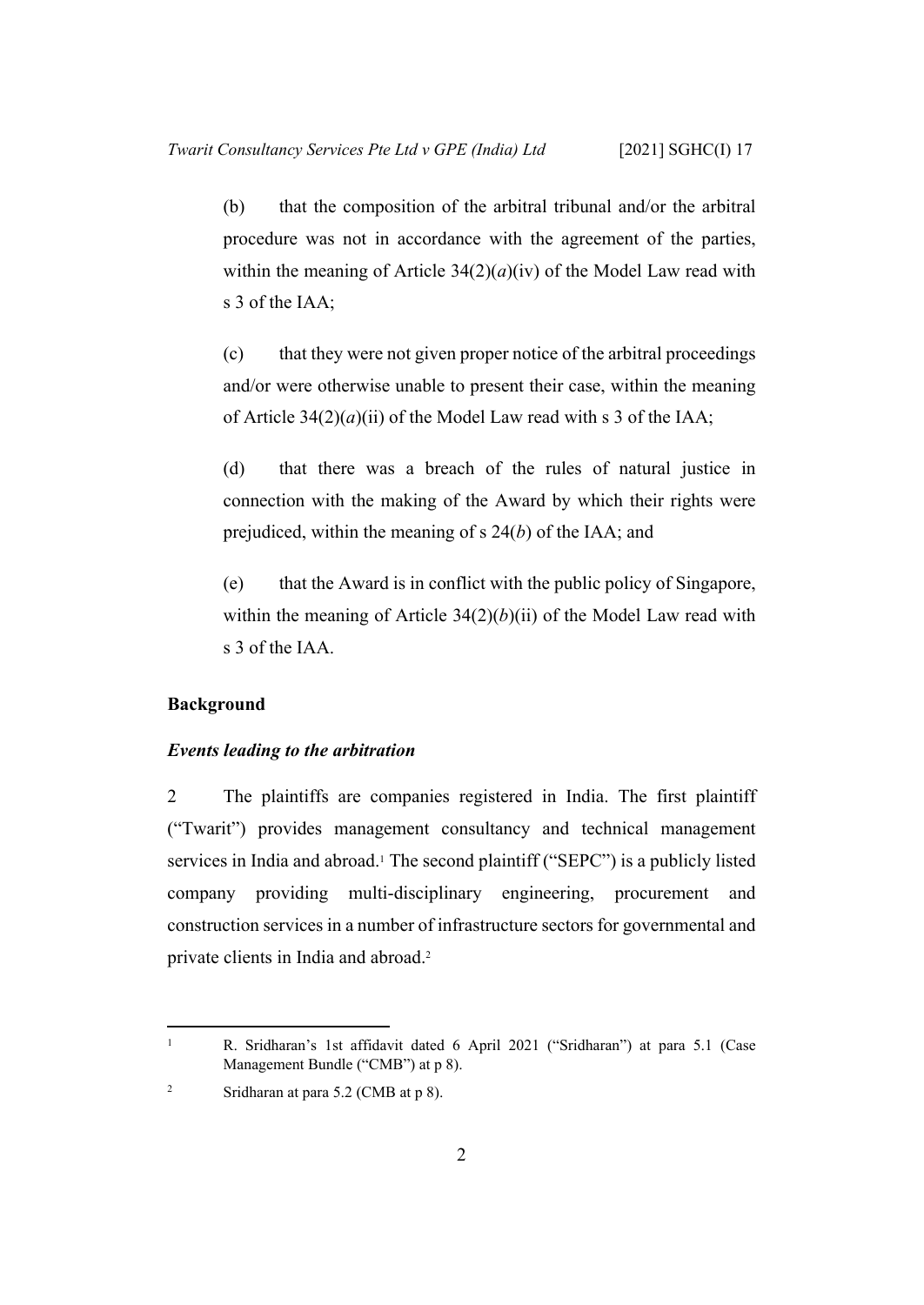3 The first and second defendants ("GPE India" and "GPE JV1" respectively) are companies incorporated in Mauritius; the third defendant ("Gaja") is a company incorporated in India. Each of the defendants conducts a private equity investment business.<sup>3</sup>

4 In 2010–2011 the defendants subscribed to shares in Haldia Coke and Chemicals Private Ltd ("Haldia"), a company in the business of manufacturing, processing, trading, supplying and distributing coke (carbon) coal. GPE India and GPE JV1 subscribed by way of one of two Share Subscription and Shareholders Agreements dated 31 May 2010, as amended by amending agreements dated 1 July 2010, 2 July 2010 and 15 November 2011 ("the SSHAs"); Gaja subscribed by way of the other of the SSHAs. In total, between them, the defendants subscribed for (in Indian numeration) 10,84,36,850 Compulsory Convertible Preference Shares and 1,65,61,950 Optional Convertible Preference Shares, for the subscription amount of INR125,00,00,000.<sup>4</sup>

5 SEPC was a party to both SSHAs as a Promoter. Twarit was not a party to either of them.<sup>5</sup> There were a number of other parties, as Promoters and otherwise; it was not suggested in the submissions in the Originating Summons that they should have been joined in the arbitrations or in the Originating Summons.

6 Under the SSHAs the Promoters undertook to procure a "Listing Event" by 31 March 2014, being either an initial public offering ("IPO") of the shares

<sup>3</sup> Sridharan at para 6 (CMB at p 9).

<sup>4</sup> Sridharan at paras 11–13 (CMB at pp 12–13); see CMB at p 301.

<sup>5</sup> Sridharan at para 17 (CMB at p 16).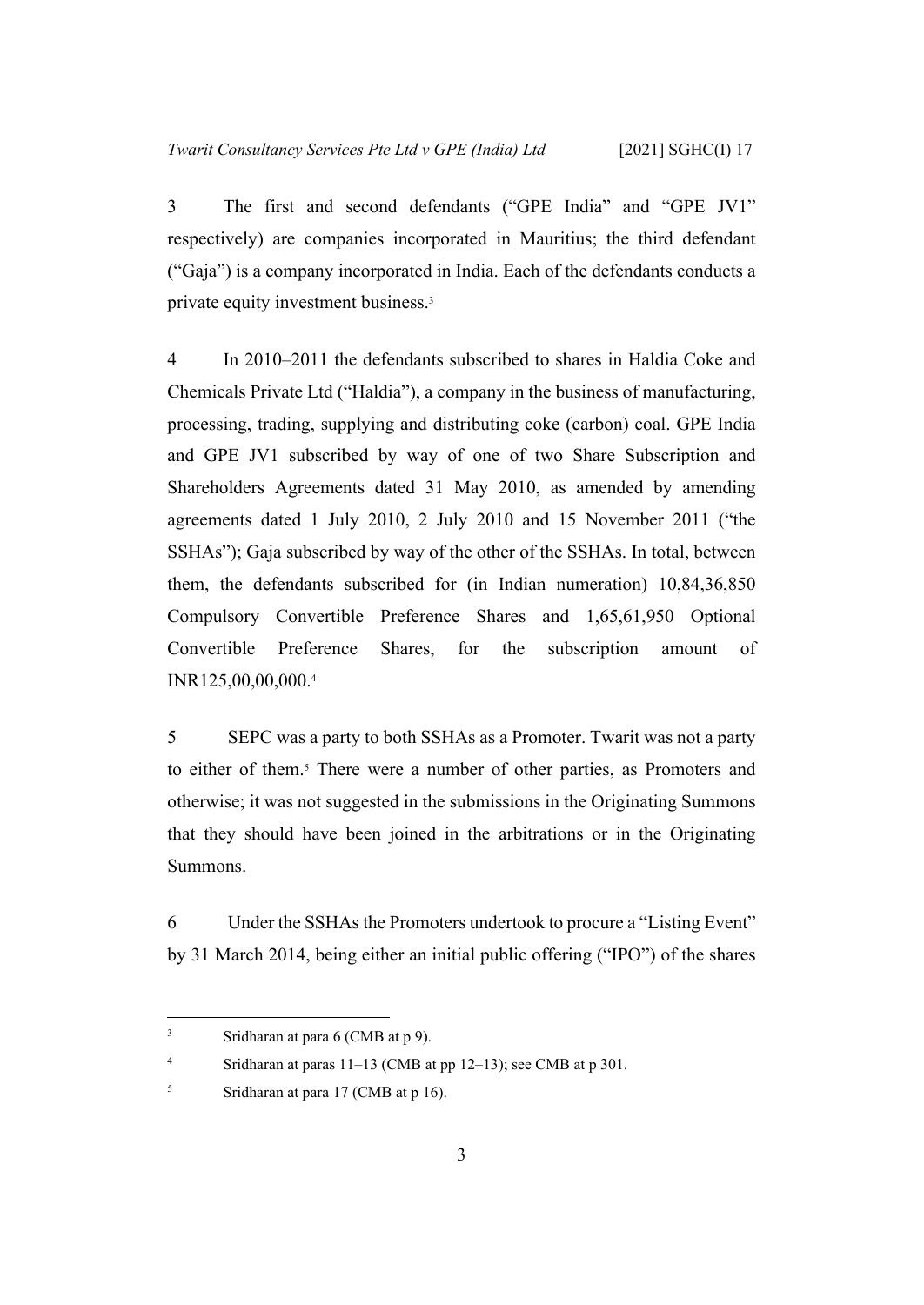of Haldia or a merger of Haldia with its listed subsidiary Ennore Coke Limited ("Ennore").<sup>6</sup> If the Listing Event did not occur by 31 March 2014, there was provision for an "Exit Mechanism", being an entitlement in the defendants under cl 15.2 of the SSHAs to exercise one or a combination of a number of rights. In summary, the rights were requiring an IPO (cl 15.2.1); sale of the shares (cl 15.2.2); buy back (cl 15.2.3); a put option (cl 15.2.4); a call option (cl 15.2.5); what was called securing an economic interest in certain mines (cl 15.2.6); and requiring a merger with Ennore (cl 15.2 7).<sup>7</sup>

7 The rights included reference to a guaranteed return, which I will call "the 24% IRR", which assumed significance in the arbitrations. In its final form, the first paragraph of cl 15.2.3 dealing with buy back read:<sup>8</sup>

… [t]he Investor shall be entitled to receive an IRR [a compounded annual rate of return] of at least 24% (twenty four percent) on its Total Investment Amount by exercising any of the rights under Clauses 15.2.4, 15.2.3, or 15.2.5 ('**Put Buy Back Return**'). …

8 A Listing Event was not procured by 31 March 2014. But none of the exit mechanism rights was exercised; instead, on 28 September 2015, a series of agreements were entered into.<sup>9</sup>

9 First, three Share Purchase Agreements ("the SPAs"), in materially identical terms, were entered into. The parties to each SPA were one of the defendants (one for each SPA), the plaintiffs, and some others. In each, it was agreed that the plaintiffs would purchase the majority of the shares in Haldia

<sup>6</sup> Sridharan at para 14 (CMB at p 13).

<sup>7</sup> CMB at pp 109–114.

<sup>8</sup> CMB at p 110.

<sup>9</sup> Sridharan at para 19 (CMB at p 17).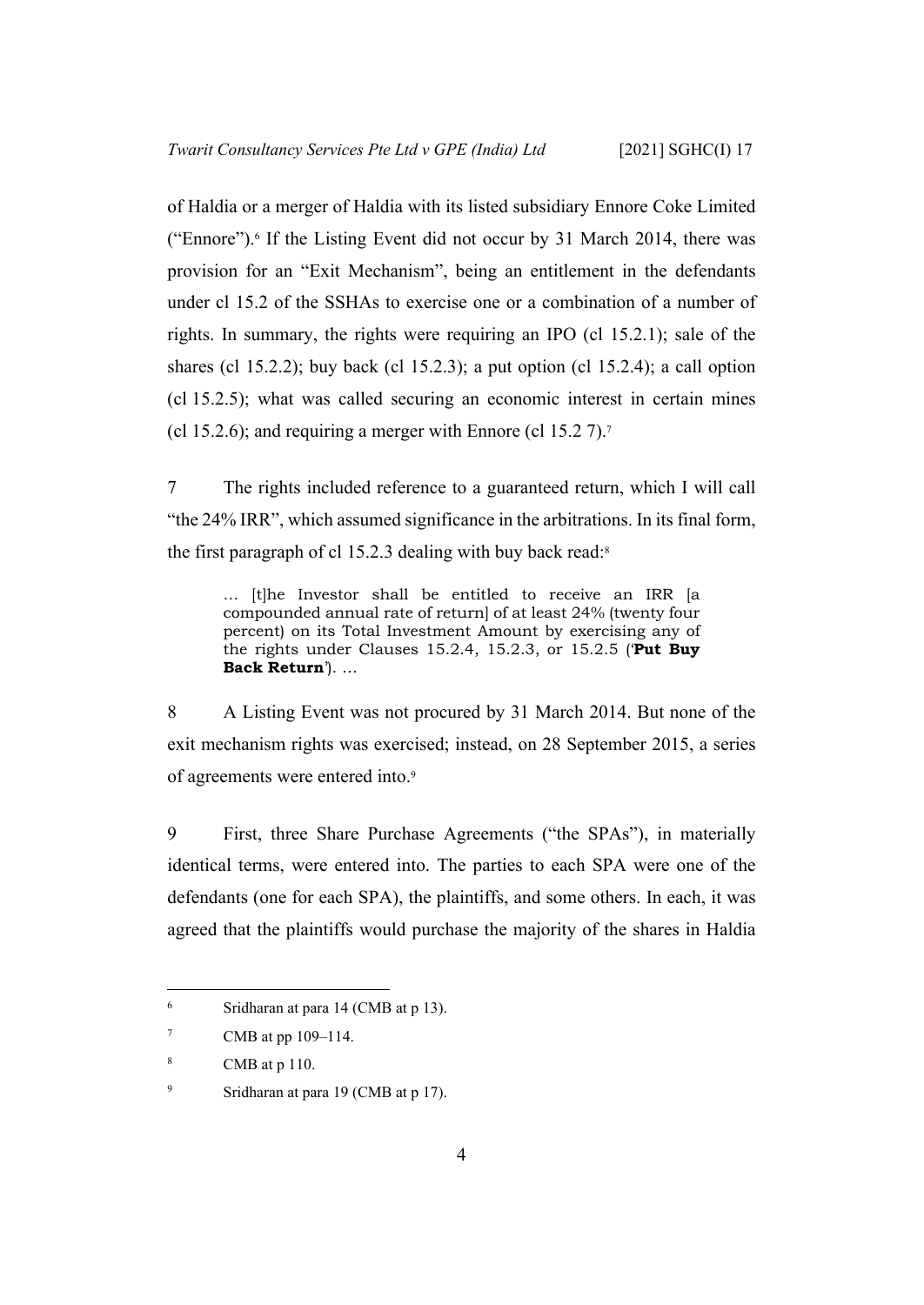held by the relevant defendant, for a total price in the three SPAs of INR200,00,00,000.10 The plaintiffs were to purchase the shares in 14 tranches on various dates from 30 September 2015 to 30 June 2018.<sup>11</sup>

10 Secondly, a so-called letter agreement ("the First Letter Agreement") was entered into between the plaintiffs, the defendants and other parties, providing for the suspension of the exit mechanisms and setting out consequences of breach of the plaintiffs' obligations under the SPAs.12 The relevant provisions were:<sup>13</sup>

#### 2. Purchase of 124,998,800 Subscription Shares by the Purchasers from the Investors

The Purchasers have agreed to provide an exit to the Investors from the Company, and accordingly each Investor has entered into a share purchase agreement on even date with the Company and the Purchasers (collectively '**SPAs**'), pursuant to which the Purchasers have agreed to purchase 124,998,800 (Twelve crores forty nine lakhs ninety eight thousand eight hundred) Subscription Shares from the Investors, on the terms and subject to the conditions contained therein.

#### 3. Rights under the Existing SSHA

(a) The Parties to this Letter Agreement have agreed that the rights of the Investor under Clause 15.2 of the Existing SSHA shall stand suspended for a period commencing from the date of signing of the Transaction Documents, until the Purchasers or any of them have committed a breach of any of their obligations to make any payment under the relevant provisions of the SPAs ('**Purchaser Payment Breach**'). For the avoidance of doubt, it is clarified that in case of a Purchaser Payment Breach, the rights of the Investors under Clause 15.2 of the Existing SSHA shall forthwith stand reinstated and may be exercised by the Investor, without requirement

<sup>&</sup>lt;sup>10</sup> Sridharan at para 19.1 (CMB at p 17).

<sup>&</sup>lt;sup>11</sup> Sridharan at para 22 (CMB at p 21); see CMB at pp 347, 375 and 403.

<sup>&</sup>lt;sup>12</sup> Sridharan at para 24.1 (CMB at p 21).

<sup>13</sup> CMB at p 445.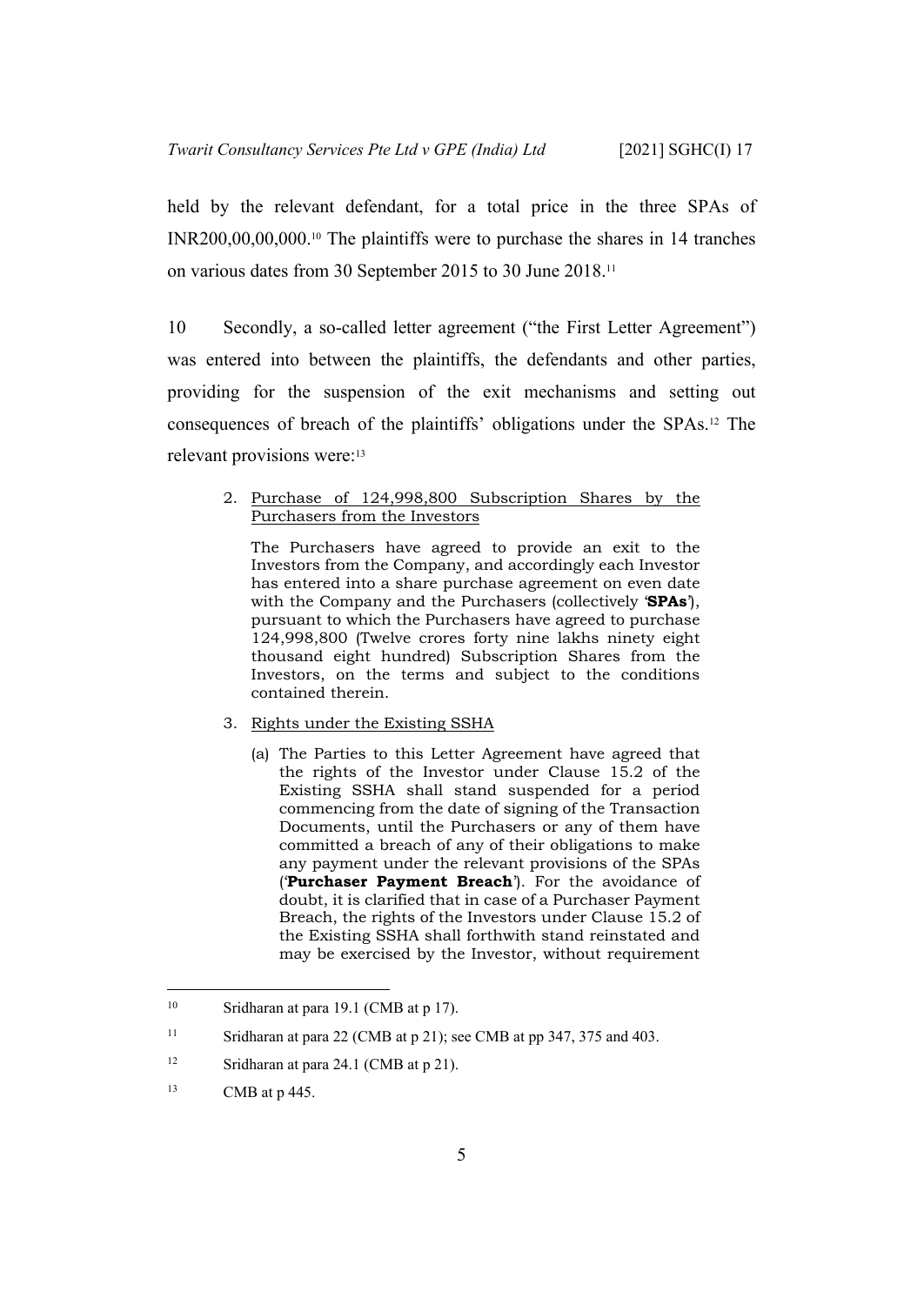of any notification or act by the Investors and/or any other Party to the Letter Agreement or the Existing SSHA.

- (b) If on the date of occurrence of a Purchaser Payment Breach ('**Purchaser Breach Date**') the Investors have received an amount equal to or greater than Rs. 125,00,00,000 (Rupees One Hundred and Twenty Five Crores only) from the Purchasers under the SPAs, then the Purchasers' [*sic*] shall be liable to pay the Investors an amount equal to the difference between the aggregate amount payable by the Purchasers to the Investors under the SPAs and the amount actually received by the Investors until the Purchaser Breach Date.
- (c) If until the Purchaser Breach Date, the Investors have received an amount which is lesser [*sic*] than Rs. 125,00,00,000 (Rupees One Hundred and Twenty Five Crores only) from the Purchasers under the SPAs, then the Purchasers' [*sic*] shall be liable to pay the Investors all amounts as are payable under the Existing SHA [*sic*] less amounts paid by the Purchasers under the SPAs till the Purchaser Breach Date.

For the purposes of this Letter Agreement, the term Transaction Documents shall mean:

- (i) the SPAs; and
- (ii) this Letter Agreement.
- (d) It is clarified that till such time that the Investors have received the consideration as specified under this Paragraph 3 i.e. excluding the amounts to be received from the sale of the mine assets, all the other rights and obligations of the parties under the Existing SSHA shall continue to apply.

11 As later described, in the arbitrations, the defendants sued on the SPAs and the First Letter Agreement. Again, it was not suggested in the submissions in the Originating Summons that the other parties to these agreements should have been joined in the arbitrations or in the Originating Summons.

12 Thirdly, two further agreements were entered into. One was a Share Purchase Agreement ("the SVL SPA") between the defendants and SVL Limited ("SVL"), a shareholder in SEPC, pursuant to which the defendants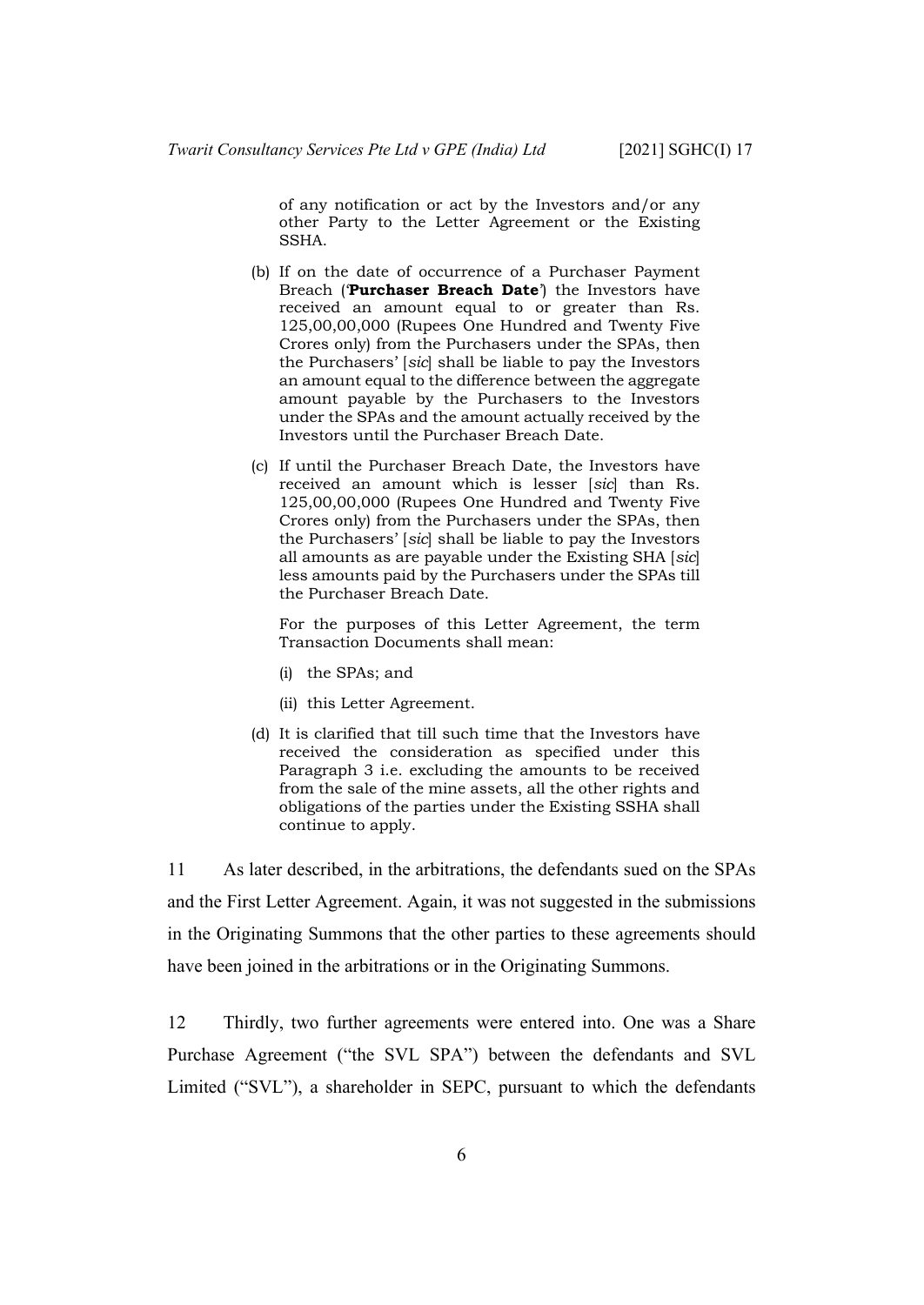agreed to purchase certain shares in SEPC from SVL and Gaja could be required to purchase or subscribe to shares in SEPC.14 The other was a letter agreement ("the Second Letter Agreement"), entered into between the defendants amongst others and SVL, pursuant to which GPE India and GPE JV1 were to purchase shares in SEPC from SVL following completion of events under the SPAs.<sup>15</sup>

13 The plaintiffs paid for and acquired shares in respect of the first tranche under the SPAs, a total payment of INR5,00,00,000. They paid nothing thereafter.<sup>16</sup>

14 On 11 July 2017, Haldia was admitted into a voluntary corporate insolvency resolution process under Indian law. This brought a moratorium ("the moratorium"), $17$  as to which see later in these reasons (at [\[87](#page-39-0)] below).

<span id="page-9-0"></span>15 On 14 December 2017, the defendants commenced the SIAC arbitral proceedings by filing a Notice of Arbitration in respect of the three SPAs and the First Letter Agreement. In the Notice of Arbitration, the defendants alleged that the plaintiffs had evinced an intention not to perform their contractual obligations under the SPAs and the First Letter Agreement, and sought damages to be assessed, interest, compensation and legal costs. Under the SIAC rules, four arbitrations were deemed to have been commenced, with the Notice of Arbitration also serving as an application to consolidate all four arbitrations.<sup>18</sup>

<sup>&</sup>lt;sup>14</sup> Sridharan at para 19.3 (CMB at p 18); see CMB at p 434 (Clause 5.1).

<sup>&</sup>lt;sup>15</sup> Sridharan at para 24.2 (CMB at p 22); see CMB at p 455 (Clauses  $3(a)(i)$  and  $3(b)(i)$ ).

<sup>&</sup>lt;sup>16</sup> Sridharan at para 29 (CMB at p 26).

<sup>&</sup>lt;sup>17</sup> Sridharan at para 30 (CMB at p 26).

<sup>&</sup>lt;sup>18</sup> Sridharan at paras  $32-33$  (CMB at pp  $27-28$ ).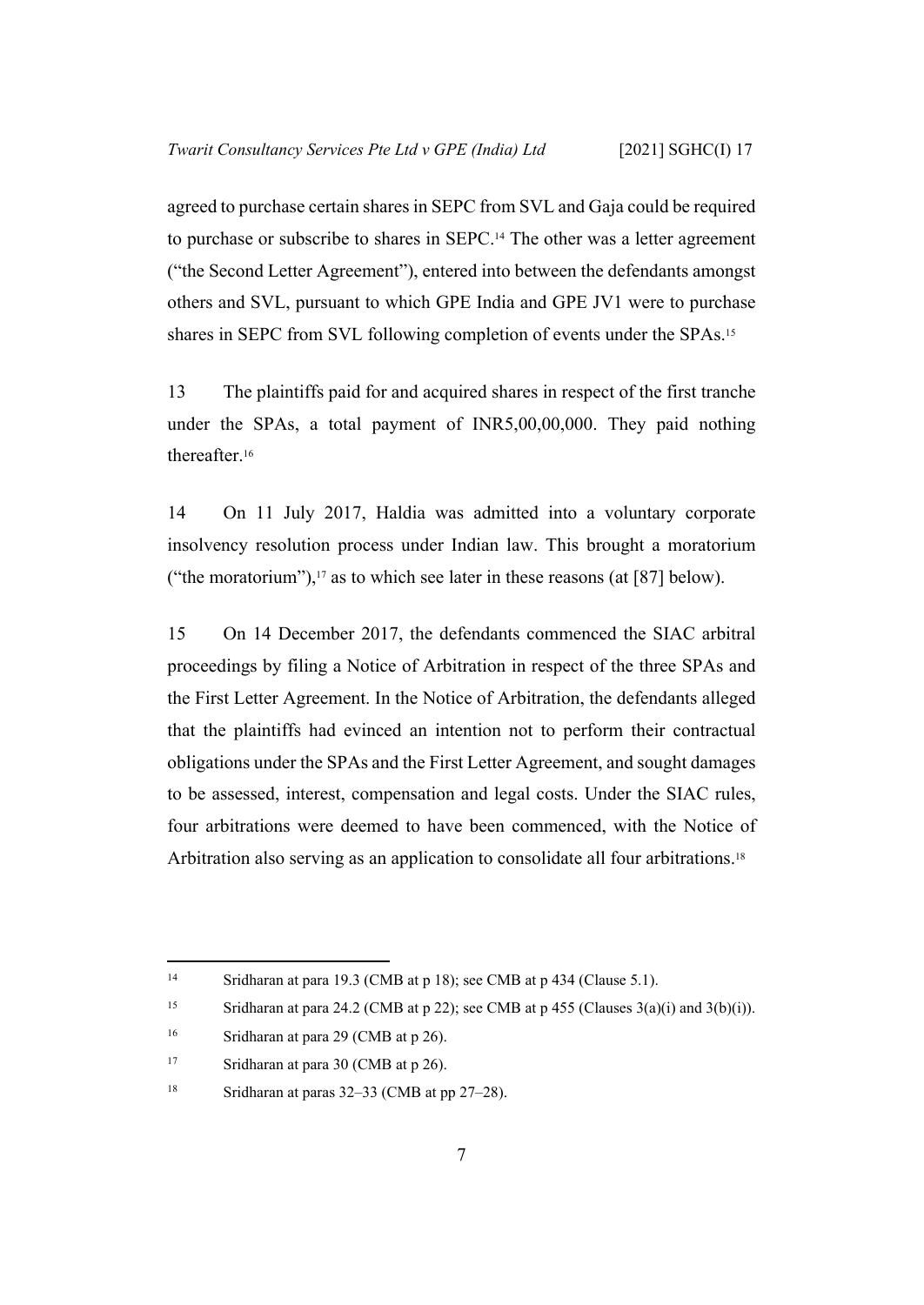#### <span id="page-10-0"></span>*The arbitration clauses*

16 There were dispute resolution clauses in all of the SSHAs, the SPAs and the First Letter Agreement.

<span id="page-10-1"></span>17 Each of the SSHAs included an arbitration clause providing for referral of disputes to three arbitrators: one appointed by the relevant defendant and one appointed by the Promoters, both being retired High Court justices or former chief justices of the Bombay High Court, and the third appointed by the two appointed arbitrators. The provisions of the Arbitration and Conciliation Act 1996 (Act No 26 of 1996) (India) ("the AC Act") were to apply, and the arbitration proceedings were to take place in Mumbai.<sup>19</sup>

18 The subject-matter of the arbitration clauses was expressed:<sup>20</sup>

36.1 If any dispute arises between the Parties hereto during the subsistence or thereafter, in connection with the validity, interpretation, implementation or alleged breach of any provision of this Agreement or regarding any question, including the question as to whether the termination of this Agreement by one Party hereto has been legitimate, the Parties hereto shall endeavour to settle such dispute amicably. The attempt to bring about an amicable settlement is considered to have failed as soon as … [events are stated].

36.2 In case of such failure, the Parties can refer the dispute to 3 (three) arbitrators … [there is then a description of the constitution of the tribunal, as above]

<span id="page-10-2"></span>19 Each of the SPAs included an arbitration clause providing for referral of disputes to arbitration in accordance with the SIAC rules, the seat of the arbitration being Singapore.<sup>21</sup>

<sup>&</sup>lt;sup>19</sup> CMB at pp 128–129 and 247 (Clause 36.2).

<sup>20</sup> CMB at pp 128–129 and 246–247 (Clauses 36.1 and 36.2).

<sup>21</sup> CMB at pp 358, 386 and 414.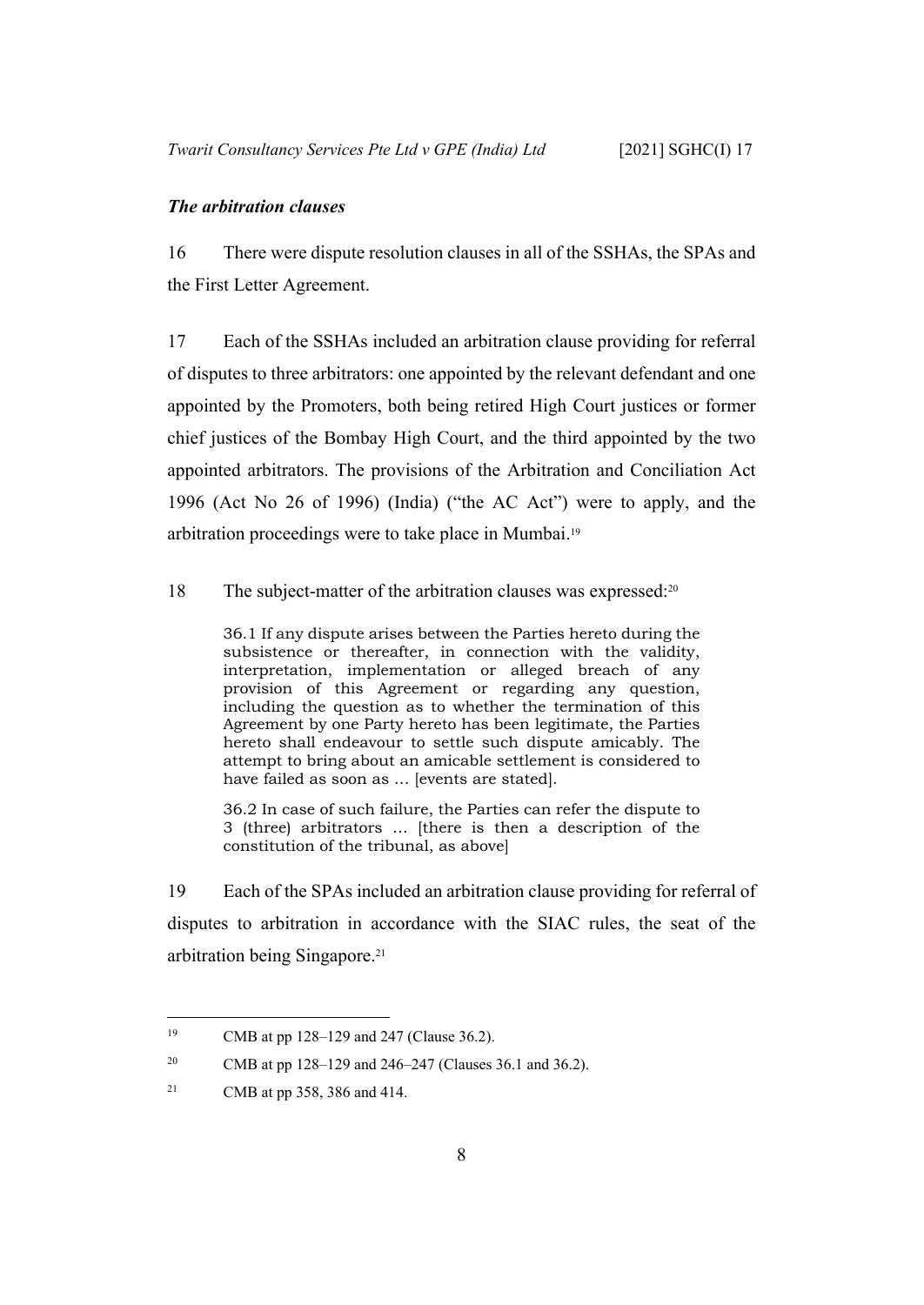20 The subject-matter of the arbitration clauses was expressed:

6.1 The Parties agreed to use all reasonable efforts to resolve any dispute, controversy, claim or disagreement of any kind whatsoever between or among the Parties in connection with or arising out of this Agreement, including any question regarding its existence, validity or termination ("Dispute") expediently and amicably.

6.2 Any Party who claims that a Dispute has arisen must give Notice thereof to the other Parties … [there is then provisions for particulars, and for discussions and negotiations to settle the Dispute]

6.3 If the Dispute is not resolved within the Dispute Resolution Period set out in Clause 6.2 above, then the following provisions shall apply.

6.4 Any Dispute, if not amicably settled in accordance with Clause 6.2 above, shall be referred to and finally resolved by arbitration … [there is then a reference to SIAC arbitration, as above]

<span id="page-11-2"></span>21 The First Letter Agreement included an arbitration clause in materially the same terms as that in the SPAs, including in its description of the subjectmatter.<sup>22</sup>

22 Under each of the SSHAs, the SPAs and the First Letter Agreement, it was to be governed by and construed in accordance with the laws of India.<sup>23</sup>

#### <span id="page-11-1"></span><span id="page-11-0"></span>*The arbitral proceedings*

*Procedural history*

23 I have referred to the Notice of Arbitration (see above at [\[15](#page-9-0)]). On 30 December 2017, the plaintiffs filed a document titled Common Preliminary

<sup>&</sup>lt;sup>22</sup> CMB at pp  $446-447$ .

<sup>23</sup> CMB at pp 128, 246, 363, 391, 419 and 449.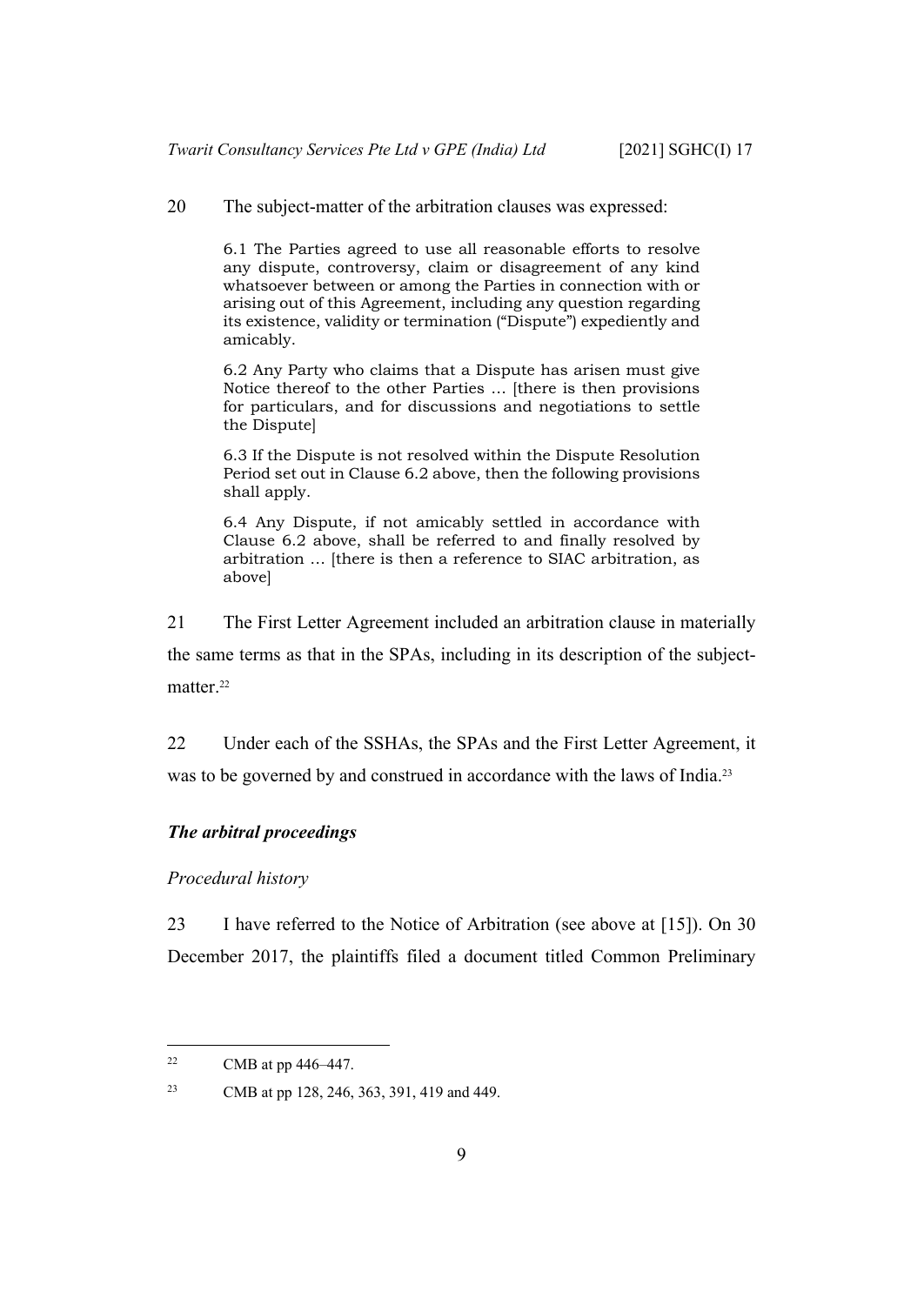Objections as their response to the Notice of Arbitration.24 Amongst a host of other matters, there were contentions which reappeared in various guises in a formal challenge to jurisdiction and under or in connection with grounds (a) and/or (b) in the Originating Summons.<sup>25</sup> They were to the effect:

(a) that the SPAs and the First Letter Agreement were void under Indian law because their object was unlawful, being a violation of the Foreign Exchange Management Act 1999 (Act No 42 of 1999) (India) ("the FEMA") and the regulations thereunder; $26$  and

(b) that the arbitrations were improperly commenced because, in the event of breach of the SPAs or the First Letter Agreement, the defendants' rights reverted to the exit mechanisms in cl 15.2 of the SSHAs, and accordingly the agreements in respect of which there were disputes were the SSHAs.<sup>27</sup>

24 After correspondence with SIAC, in which the plaintiffs confirmed that they were raising a jurisdictional objection, and further submissions by both sides,<sup>28</sup> on 26 March 2018 the Registrar of the Court of Arbitration of SIAC determined that the Common Preliminary Objections would not be referred to the Court of Arbitration and that the arbitrations would proceed.<sup>29</sup>

<sup>24</sup> Sridharan at para 34 (CMB at p 28); see CMB at p 505.

<sup>25</sup> Plaintiffs' Submissions dated 21 September 2021 ("PS") at paras 97–99.

<sup>&</sup>lt;sup>26</sup> Common Preliminary Objections filed by the Respondents at paras 6–7 (CMB at pp 498–499).

<sup>27</sup> Common Preliminary Objections filed by the Respondents at paras 8, 11 and 13 (CMB at pp 500, 502–503).

<sup>&</sup>lt;sup>28</sup> Sridharan at paras  $36-38$  (CMB at p 29).

<sup>&</sup>lt;sup>29</sup> Sridharan at para 39 (CMB at p 30).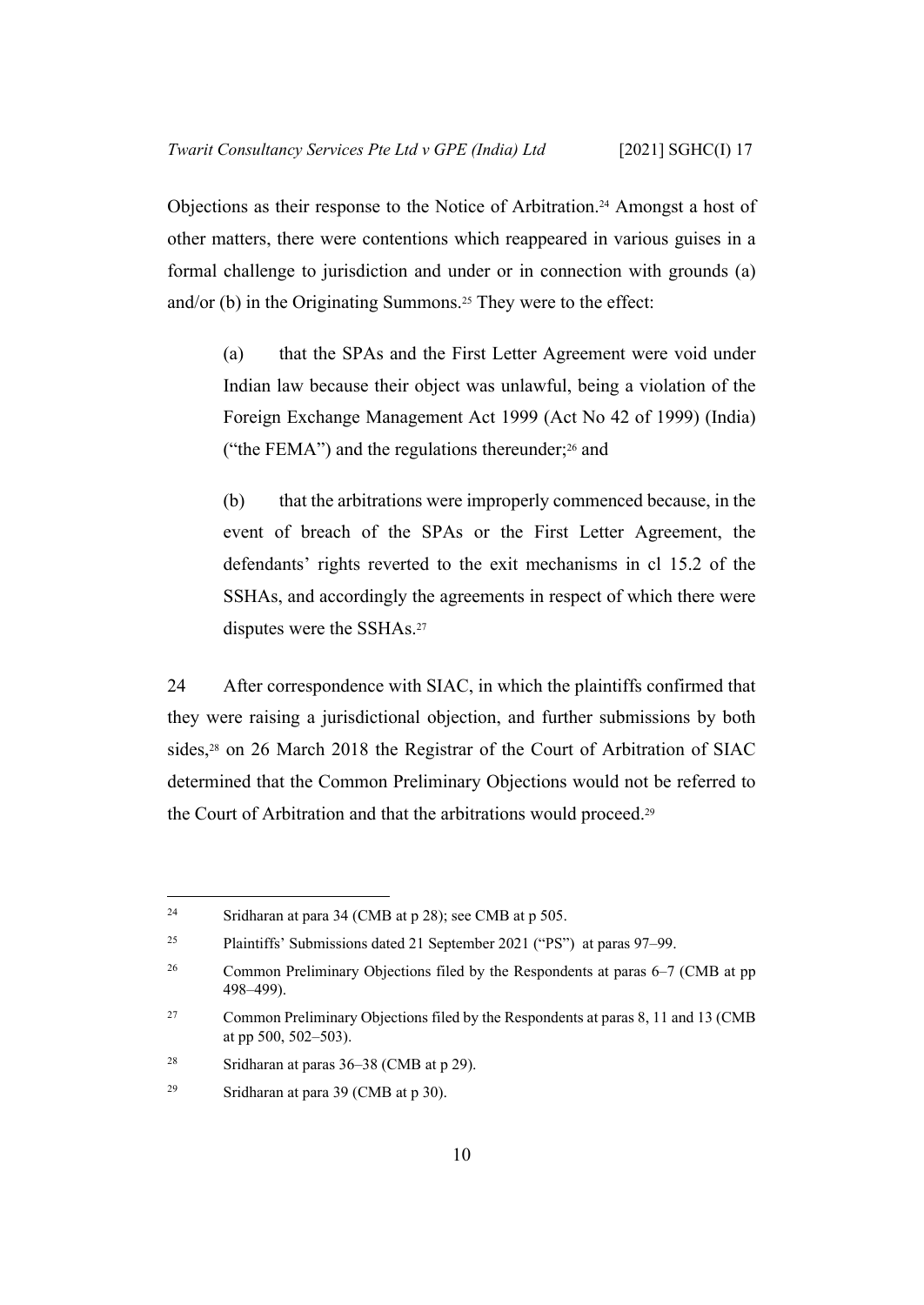25 The plaintiffs protested and there was further correspondence, but to no avail. The four arbitrations were consolidated. In the absence of agreement on the appointment of an arbitrator, on 16 July 2018 SIAC appointed the sole arbitrator, a Singapore lawyer ("the Tribunal").<sup>30</sup>

26 On 10 August 2018 the first procedural meeting was held, and on 16 August 2018 Procedural Order No 1 ("PO 1") was issued by the Tribunal.<sup>31</sup>

27 PO 1 included procedural directions dealing with the plaintiffs' jurisdictional challenge. In accordance with PO 1, on 6 September 2018 the plaintiffs filed a challenge to the Tribunal's jurisdiction.32 It included similar contentions to those described above in the Common Preliminary Objections, to the effect (in a summary of a document of some obscurity):

(a) the disputes were not arbitrable because the rights and liabilities in contention arose out of a breach of the FEMA and the regulations thereunder,33 as well as a breach of s 67 of the Companies Act 2013 (Act No 18 of 2013) (India) ("the CA"),<sup>34</sup> and also because the FEMA and the CA were codes with their own tribunals for dealing with breaches;  $35$ 

<sup>30</sup> Sridharan at paras 40–43 (CMB at p 30).

<sup>&</sup>lt;sup>31</sup> Sridharan at para 47 (CMB at p 32).

<sup>32</sup> Sridharan at paras 48–49 (CMB at p 32).

<sup>&</sup>lt;sup>33</sup> Objections to the Jurisdiction of the Arbitration Tribunal at para 47 (CMB at p 674).

<sup>&</sup>lt;sup>34</sup> Objections to the Jurisdiction of the Arbitration Tribunal at para 50 (CMB at p 677).

<sup>35</sup> Objections to the Jurisdiction of the Arbitration Tribunal at paras 54 and 61 (CMB at pp 678–679).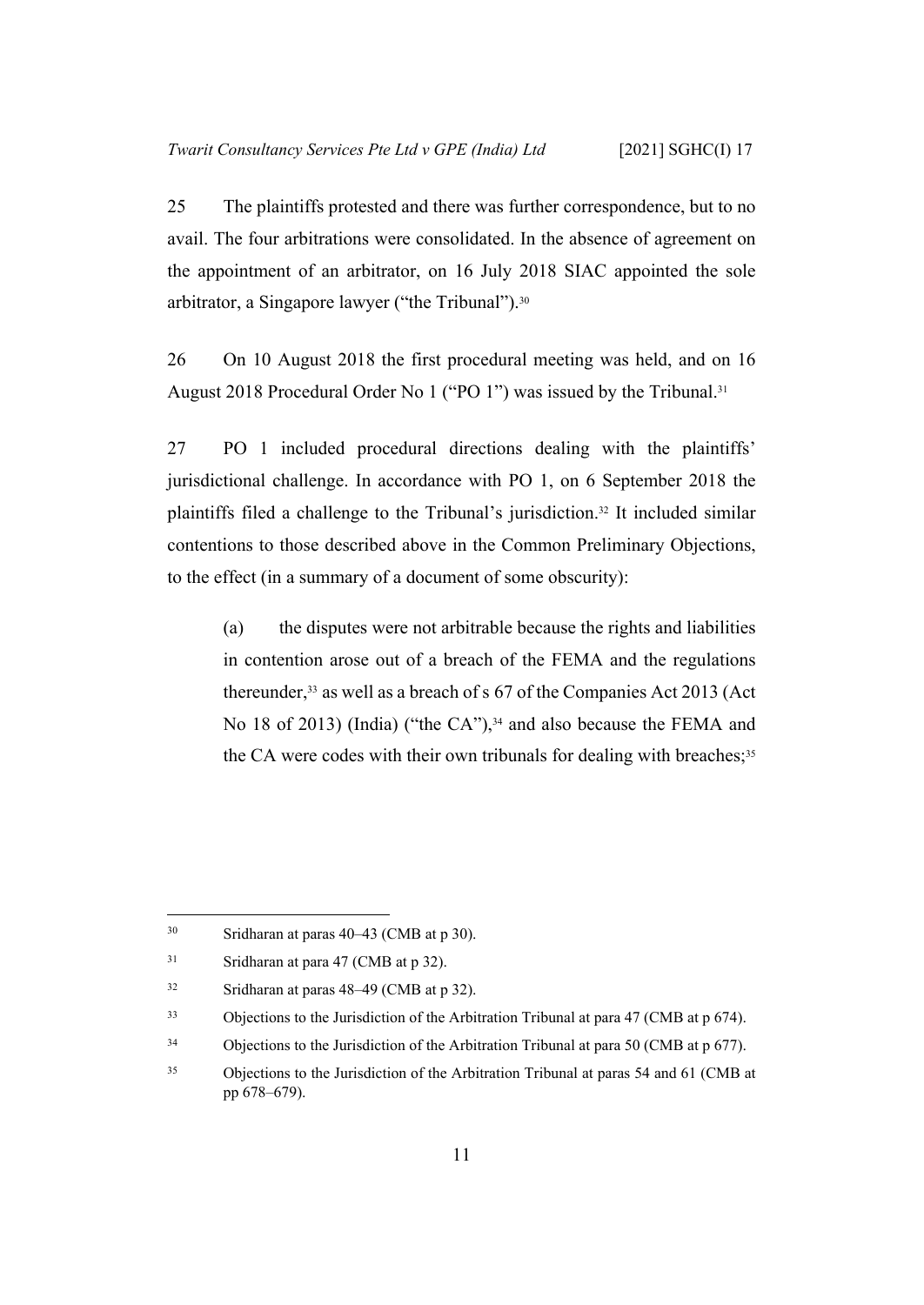(b) the SPAs and the First Letter Agreement were illegal, and so the arbitration agreements in them were illegal, void and unenforceable,<sup>36</sup> because:

> (i) the SSHAs were contrary to the provisions of the FEMA and the regulations thereunder and the SPAs and the First Letter Agreement were "derived from Clause 15.2 of the SSHAs";<sup>37</sup> and

> (ii) the Second Letter Agreement and the SVL SPA contravened s 67 of the CA and the SPAs and the First Letter Agreement were part of the same commercial transaction;<sup>38</sup> and

(c) the parties' dispute was outside the scope of the arbitration agreements in the SPAs and the First Letter Agreement, because it was a dispute "in relation to the SSHA".<sup>39</sup>

28 Extensive submissions were filed, and a hearing was held. On 14 February 2019, the Tribunal issued a detailed decision dismissing the jurisdictional challenge.<sup>40</sup> The Tribunal held, in short, that:

<sup>36</sup> Objections to the Jurisdiction of the Arbitration Tribunal at para 71 (CMB at p 682).

<sup>37</sup> Objections to the Jurisdiction of the Arbitration Tribunal at paras 29 and 30 (CMB at p 670).

<sup>38</sup> Objections to the Jurisdiction of the Arbitration Tribunal at paras 32–34 (CMB at pp 670–671).

<sup>39</sup> Objections to the Jurisdiction of the Arbitration Tribunal at paras 65–66 (CMB at pp 680–681).

<sup>40</sup> Sridharan at paras 50–51 (CMB at pp 33–34).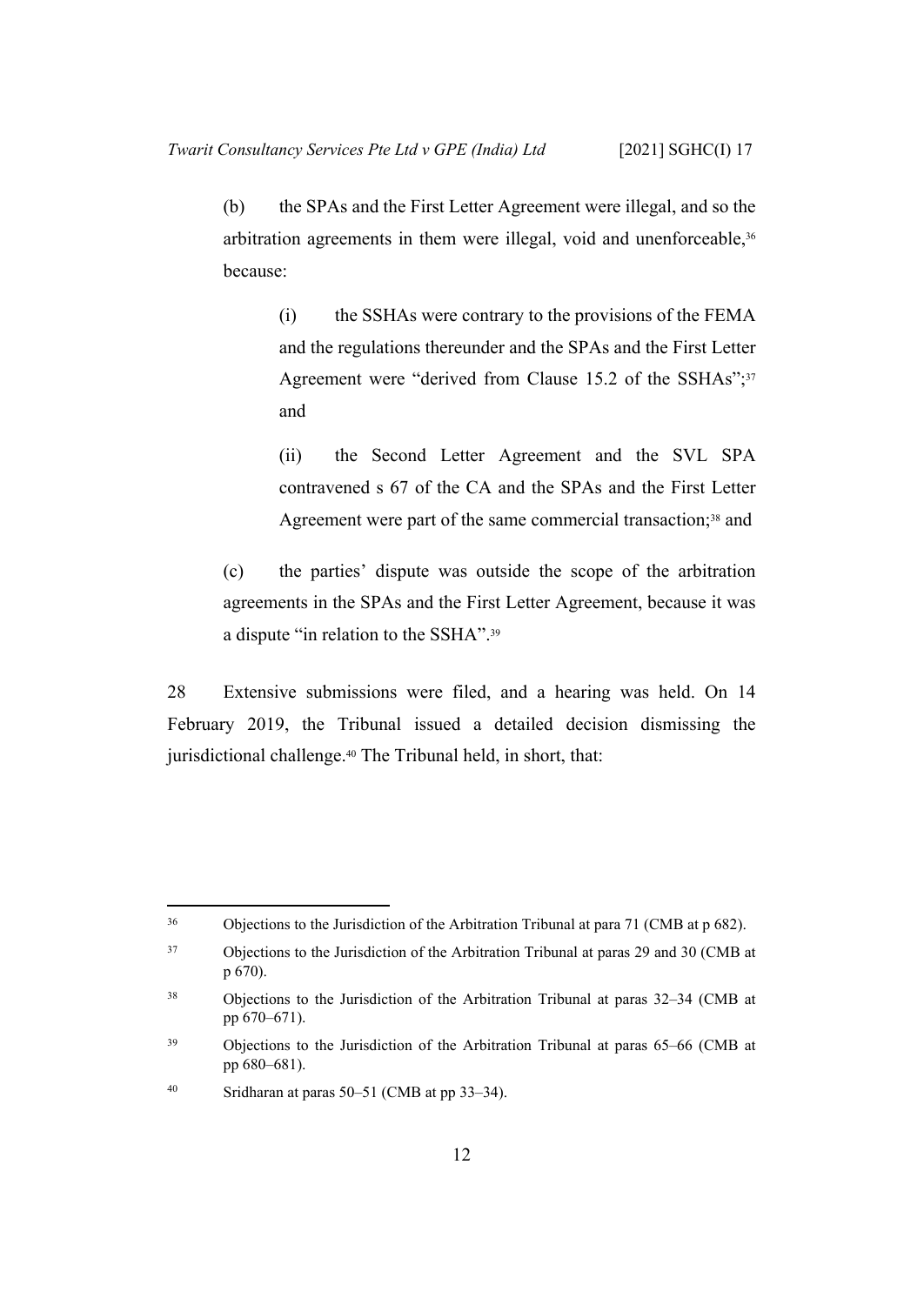(a) arbitrability was determined under Singapore law, and that the disputes were arbitrable under that law (and were also arbitrable under Indian law); $41$ 

(b) there was no illegality under FEMA or for contravention of s 67 of the CA;42 and

(c) the disputes were within the arbitration agreements in the SPAs and the First Letter Agreement because the claim was made under them.<sup>43</sup>

29 The plaintiffs did not seek to appeal or apply to the Singapore High Court, pursuant to s 10 of the IAA and/or Article 16(3) of the Model Law, to set aside the Tribunal's decision on jurisdiction.

30 A procession of pleadings followed:

- (a) the defendants filed a Statement of Claim on 28 March 2019;<sup>44</sup>
- (b) the plaintiffs filed a Statement of Defence on 9 May 2019;<sup>45</sup>
- (c) the defendants filed a Reply on 6 June 2019;46 and
- (d) the plaintiffs filed a Rejoinder on 4 July 2019.<sup>47</sup>

<sup>&</sup>lt;sup>41</sup> Tribunal's Decision on Jurisdiction at paras 61, 89 and 91 (CMB at pp 786 and 793).

<sup>42</sup> Tribunal's Decision on Jurisdiction at paras 164–165 and 168 (CMB at pp 813–814).

<sup>43</sup> Tribunal's Decision on Jurisdiction at para 153 (CMB at pp 809–810).

<sup>44</sup> Sridharan at para 52 (CMB at pp 35–36).

<sup>45</sup> Sridharan at para 53 (CMB at pp 36–37).

<sup>46</sup> Sridharan at para 54 (CMB at pp 38–39).

<sup>47</sup> Sridharan at para 54.5 (CMB at p 39).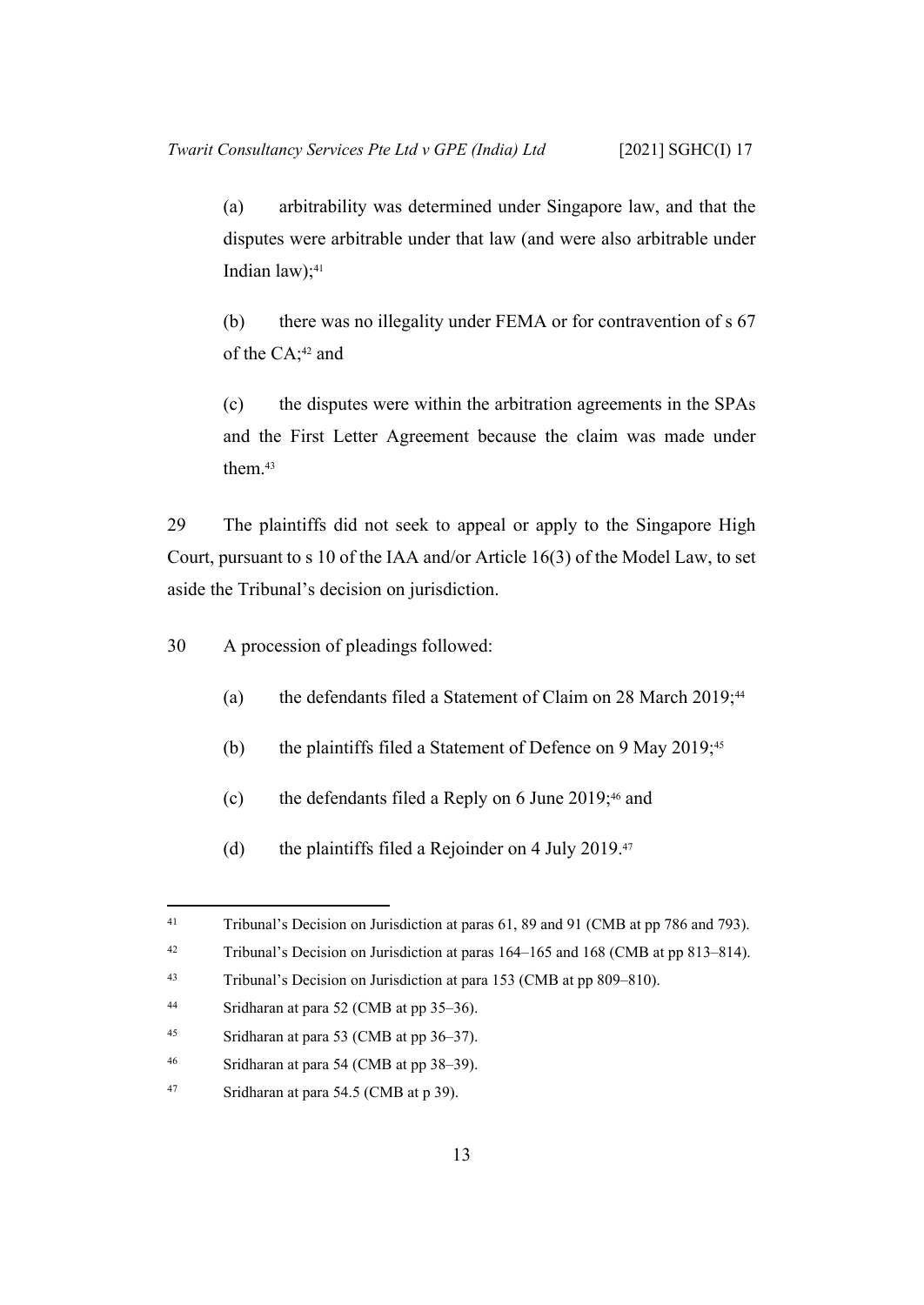The parties submitted their respective lists of issues on 18 July 2019.48 The defendants requested the production of documents, and production was completed by early October 2019. The plaintiffs did not request the production of documents.49 On 13 November 2019, the Tribunal issued Procedural Order No 2 ("PO 2"), and pursuant to the timetable therein, as subsequently amended, witness statements were submitted.<sup>50</sup> The evidentiary hearing was fixed for 2–5 March 2020.<sup>51</sup>

<span id="page-16-0"></span>31 On 4 February 2020, the plaintiffs applied for an adjournment of the evidentiary hearing. The application was opposed, and was dismissed on 6 February 2020; after more correspondence, the dismissal was confirmed on 10 February 2020.52 On 25 February 2020, the plaintiffs applied to exclude the evidence of the defendants' Indian law expert.53 The Tribunal received written submissions, and on 29 February 2020 dismissed the application.<sup>54</sup> The Tribunal's dismissal of the plaintiffs' adjournment application and application to exclude the defendants' expert evidence are the factual basis of grounds (c) and (d) in the Originating Summons.<sup>55</sup>

32 The evidentiary hearing took place over 2–4 March 2020.56 Written closing submissions were provided, and there was a hearing for oral closing

<sup>48</sup> Sridharan at para 55 (CMB at p 40).

<sup>49</sup> Sridharan at paras 56–57 (CMB at p 40).

<sup>50</sup> Sridharan at para 58 (CMB at pp 40–41).

<sup>51</sup> CMB at p 969.

 $52$  Sridharan at paras 60–63 (CMB at pp 41–42).

<sup>53</sup> Sridharan at para 64 (CMB at p 42).

<sup>54</sup> Sridharan at paras 67–68 (CMB at p 43).

<sup>55</sup> PS at para 100.

<sup>56</sup> Sridharan at para 70 (CMB at p 43).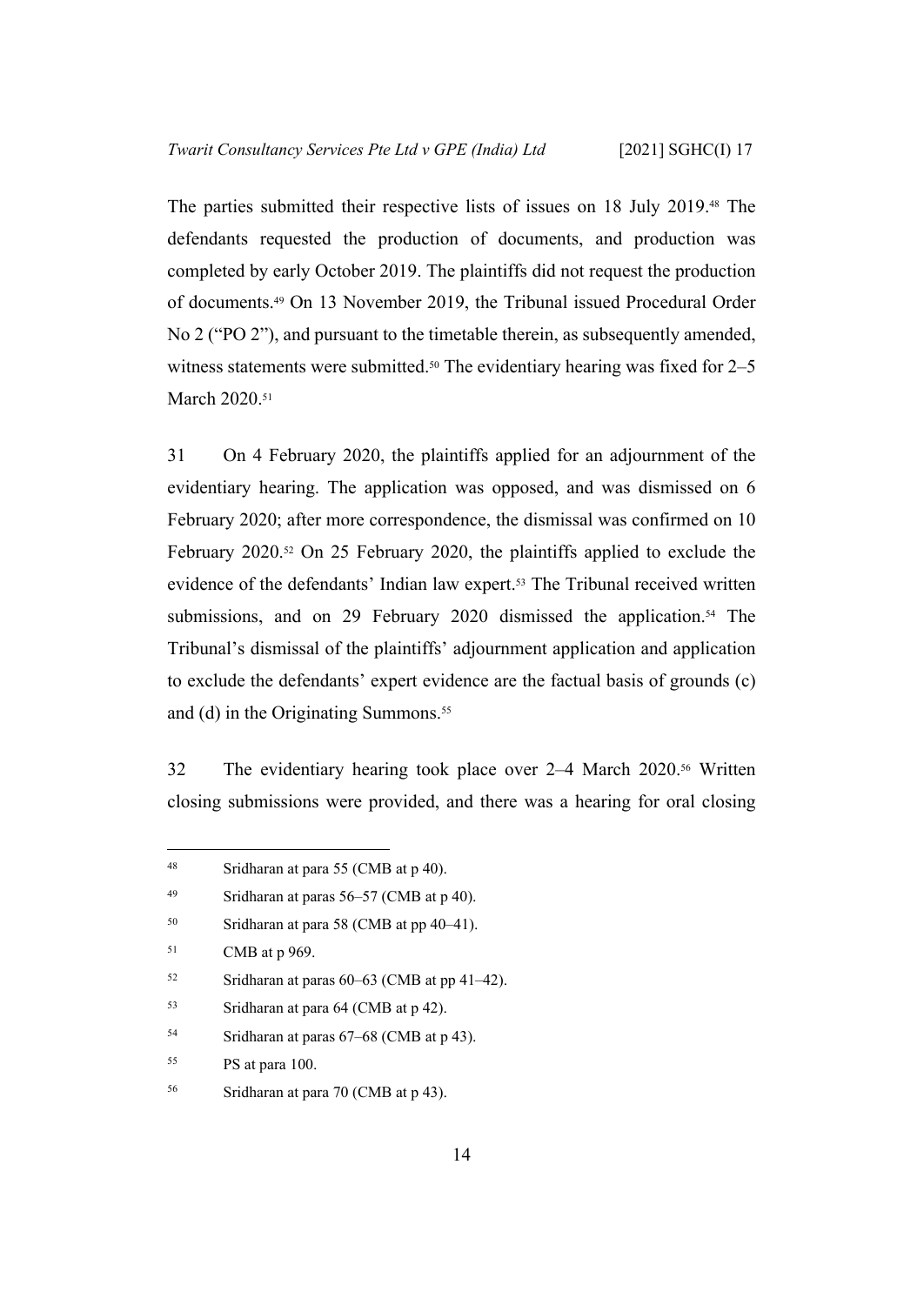submissions on 8 May 2020. Additional submissions on interest were thereafter provided at the Tribunal's request.<sup>57</sup>

<span id="page-17-1"></span>33 As noted above (at [[1\]](#page-3-1)), the Award was issued on 7 January 2021.58 The Award obliged the plaintiffs to pay to the defendants INR195,00,00,000 plus simple interest at 7.25% per annum from 21 July 2017 to the date of payment, and gave the defendants party-and-party costs and the costs of the arbitration.<sup>59</sup>

#### <span id="page-17-0"></span>*The claim and the defence*

34 I do not go into or comment on the merits of the contentions in the claim and the defence thereto. The merits were and are a matter for the Tribunal. But some understanding of the pleadings is necessary for a consideration of the grounds in the Originating Summons.

35 The Statement of Claim began with an "Introduction", which described the claim as a dispute arising out of the three SPAs by which the plaintiffs agreed to purchase the Haldia shares and the First Letter Agreement which "provide[d] the consequences of default on the part of the [plaintiffs] in making payments to [the defendants] as per the terms of all the three SPAs". It was said that the plaintiffs were obliged to purchase the shares in 14 tranches for an aggregate consideration of INR200,00,00,000 but had only paid for the first tranche of INR5,00,00,000, and that "[t]he [plaintiffs] ha[d] evinced an intention not to perform their obligations under the SPAs and the First Letter

59 Award at paras 260 and 308 (CMB at pp 1848 and 1859–1860).

<sup>57</sup> Sridharan at paras  $71-74$  (CMB at pp  $44-45$ ).

<sup>58</sup> Sridharan at para 75 (CMB at p 45).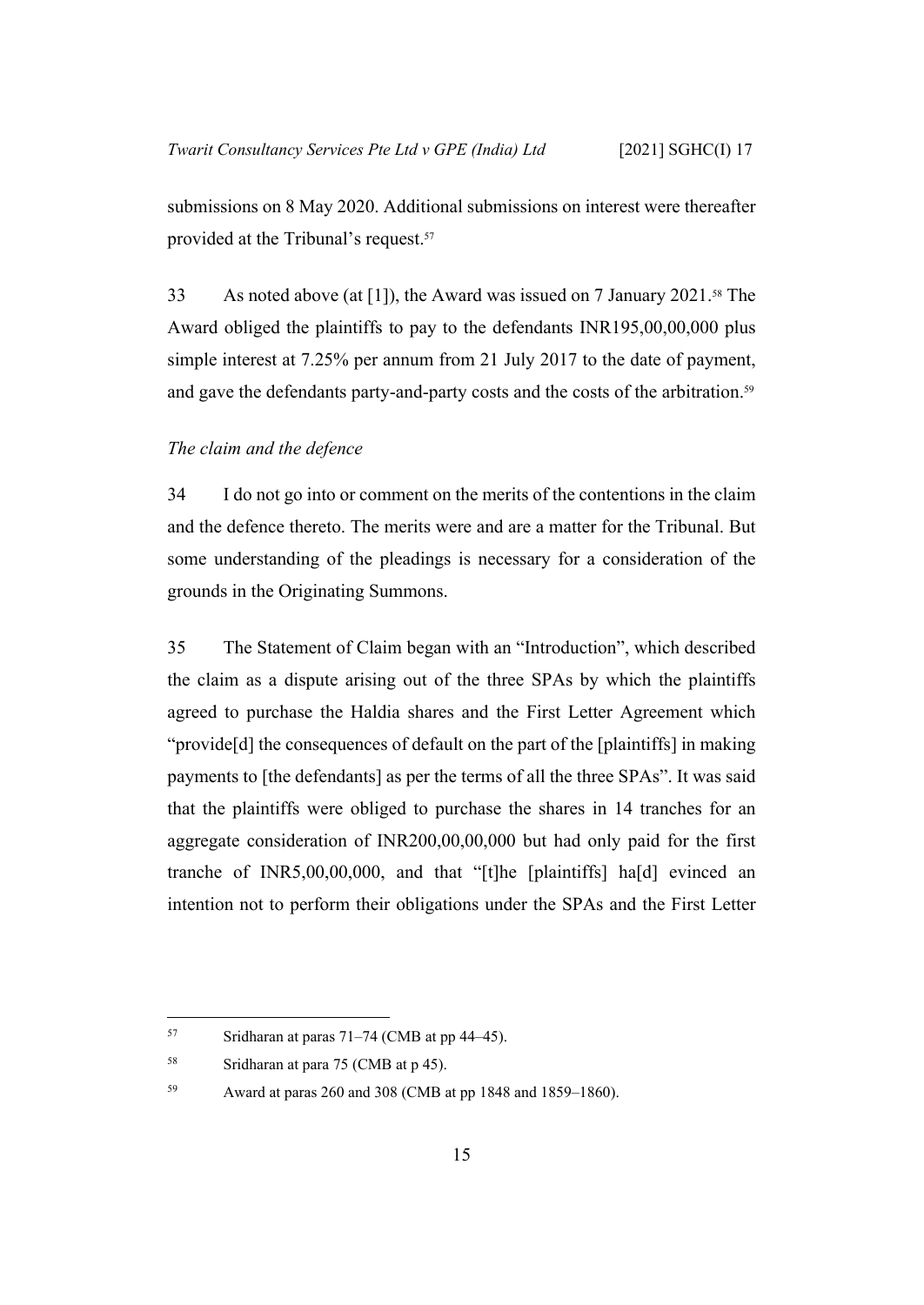Agreement on erroneous and untenable grounds resulting, *inter alia*, in loss/ damage to the [defendants]".<sup>60</sup>

36 There was then set out a "Statement of Facts Supporting the Claim", which included references to the exit mechanisms in cl 15.2 of the SPAs, the 24% IRR and reinstatement of rights under the SSHAs pursuant to cl 3 of the First Letter Agreement. It was alleged that "on breach by the [plaintiffs] to make payments under the SPAs", the defendants were entitled to exercise their rights under cl 15.2 of the SSHAs to receive payment from the plaintiffs in accordance with the formulae in cl 3 of the First Letter Agreement, and to "any other contractual remedies available under Indian law, including… damages…".<sup>61</sup> After an account of the plaintiffs' failure to pay, the Statement of Facts concluded with the assertions that the plaintiffs had "evinced an intention not to perform their obligations under the SPAs and [First] Letter Agreement", and that the defendants had commenced the arbitration proceedings "in view of the [plaintiffs'] repudiatory breaches of the SPAs".<sup>62</sup>

37 The next section of the Statement of Claim, under the heading "Legal Grounds or Arguments Supporting the Claim", was largely a refutation of the plaintiffs' assertion of illegality, but concluding with a further assertion of breach of the SPAs.<sup>63</sup>

<span id="page-18-0"></span>38 Then came a section headed "The Relief Claimed". The relief was described in the alternative. First, it was said that the plaintiffs were liable to pay the defendants in accordance with the formula in cl 3(c) of the First Letter

<sup>60</sup> Statement of Claim at paras  $1-3$  (CMB at p 820).

<sup>61</sup> Statement of Claim at paras 12 and 13(a) (CMB at p  $825-826$ ).

<sup>62</sup> Statement of Claim at paras 14–20 (CMB at p 827–828).

<sup>63</sup> Statement of Claim at paras 21–24 (CMB at pp 828–831).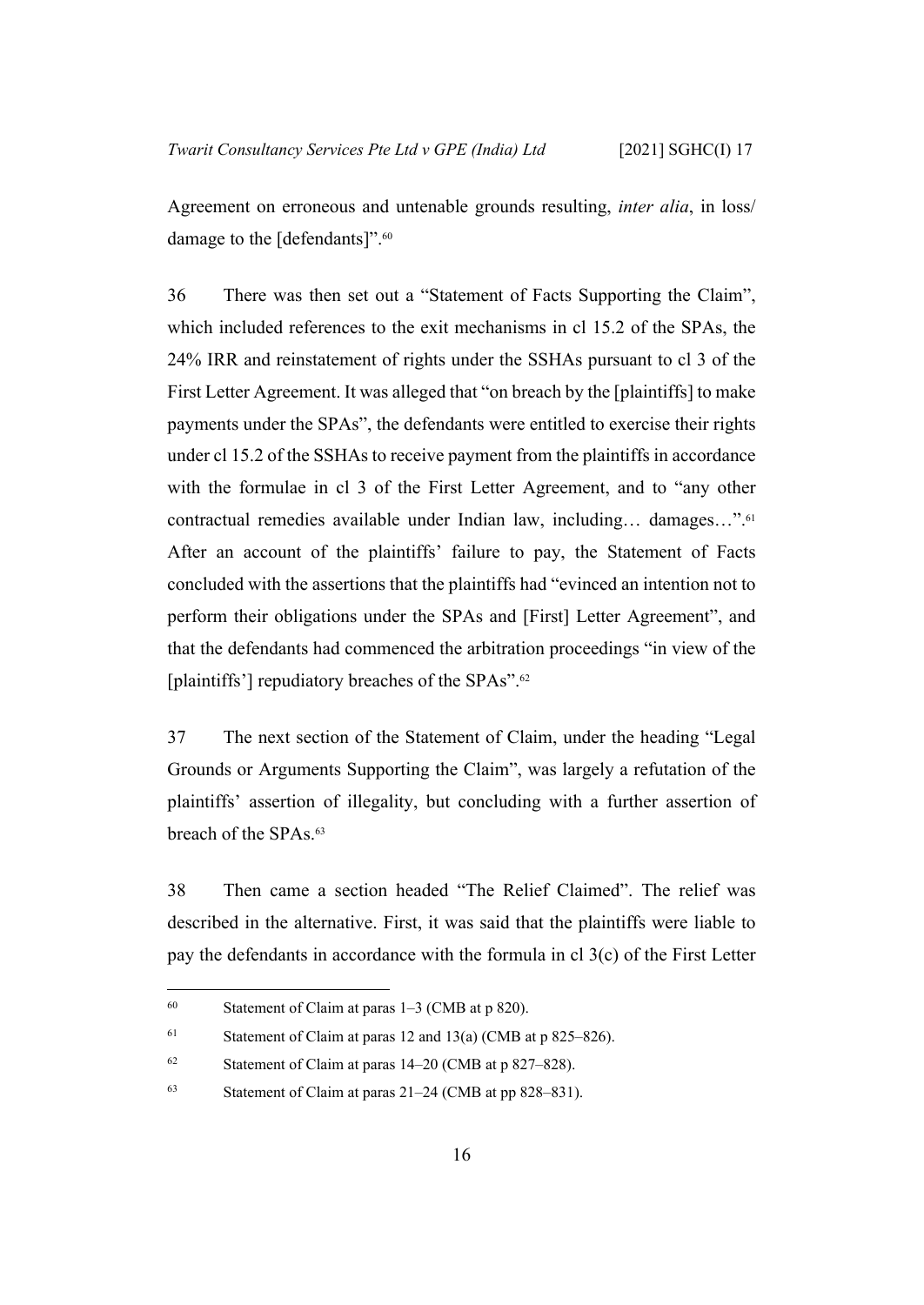Agreement, as explained being INR401,00,00,000 calculated as the 24% IRR less the amount paid under the SPAs.<sup>64</sup> Secondly, it was said:<sup>65</sup>

In the alternative to the claim for damages …, the [defendants] seek damages of: (a) INR 195,00,00,000 (Indian Rupees One Hundred Ninety Five Crores), being an amount equivalent to the sums due to the [defendants] under the outstanding 13 tranches of the SPAs; or (b) such sum as to be assessed by the Tribunal …

<span id="page-19-0"></span>39 The final expression of the claims was, as the first alternative, "[d]amages amounting to INR 401,00,00,000... as per clause  $3(c)$  of the [First] Letter Agreement..." and, as the second alternative, "damages amounting to INR  $195,00,00,000...$  or such sum as to be assessed by the Tribunal".<sup>66</sup>

40 Less detail is required of the Statement of Defence. In summary, it was contended that the "entire scheme of the transaction", reading all the documents executed on 28 September 2015 together, was unlawful and the SPAs were therefore void and unenforceable.67 The unlawfulness was because of infringement of the FEMA and of s 67 of the CA.68 The reliance on cl 3 of the First Letter Agreement for an entitlement to damages was untenable because it incorporated by reference provisions in the unlawful cl 15.2 of the SPAs.69 As well, by reason of a circular issued by the Reserve Bank of India, the buy back in cl 15.2 of the SSHAs was not permitted and the SSHAs were void for that reason.70 As to the claims for damages, the defendants had not suffered a loss

<sup>64</sup> Statement of Claim at paras 25–26 (CMB at pp 831–832).

<sup>65</sup> Statement of Claim at para 28 (CMB at p 833).

<sup>&</sup>lt;sup>66</sup> Statement of Claim at paras  $32(a)$  and  $32(c)$  (CMB at pp 834–835).

 $67$  Defence at paras 17–18 (CMB at p 849).

 $68$  Defence at paras 29–39 (CMB at pp 852–854).

 $^{69}$  Defence at paras 40–41 (CMB at p 855).

 $70$  Defence at paras 42–44 (CMB at pp 855–856).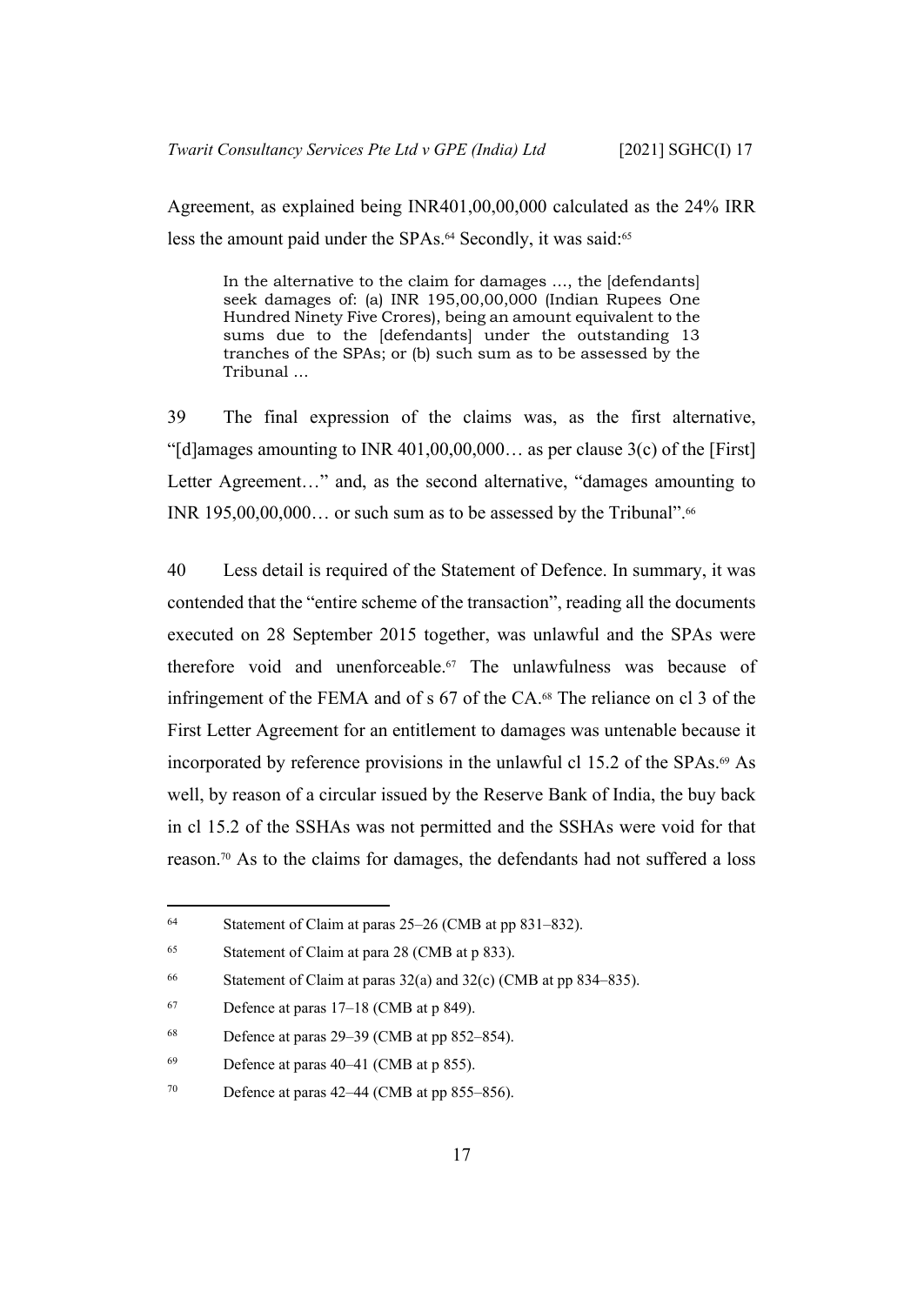because the market value of the shares exceeded the sale consideration under the SPAs.71 As to the damages of INR195,00,00,000, the defendants were in truth seeking specific performance rather than damages, without pleading or proving the necessary ingredients, and the grant of the relief would result in unjust enrichment to the defendants as they would have the shares in addition to the money.<sup>72</sup> Finally, the defendants had failed to mitigate their loss.<sup>73</sup>

41 It should be said that in the Rejoinder, it was added that the SPAs and the First Letter Agreement were voidable because they were executed under coercion.<sup>74</sup>

#### <span id="page-20-0"></span>*The Award*

42 I will refer to the Award in more detail when and as necessary in considering the grounds in the Originating Summons. In summary, and so far as relevant in this application, the Tribunal held as follows:

(a) Noting that the plaintiffs' argument had evolved over the course of the arbitral proceedings,75 the Tribunal did not accept their contention that the SPAs, or the SSHAs, were void or unenforceable. The Tribunal held that cl 15.2 did not contravene the FEMA regime<sup>76</sup> and that the SPAs were "demonstrably capable of being performed" consistently with that regime, $77$  and that s 67 of the CA was not contravened because

<sup>71</sup> Defence at para 53 (CMB at p 858).

<sup>72</sup> Defence at para 55 (CMB at p 859).

<sup>73</sup> Defence at para 54 (CMB at pp 858–859).

<sup>74</sup> Rejoinder at para 8(IV) (CMB at p 900).

<sup>75</sup> Award at para 126 (CMB at p 1815).

<sup>76</sup> Award at para 128 (CMB at p 1816).

<sup>77</sup> Award at paras  $172-173$  (CMB at p 1824).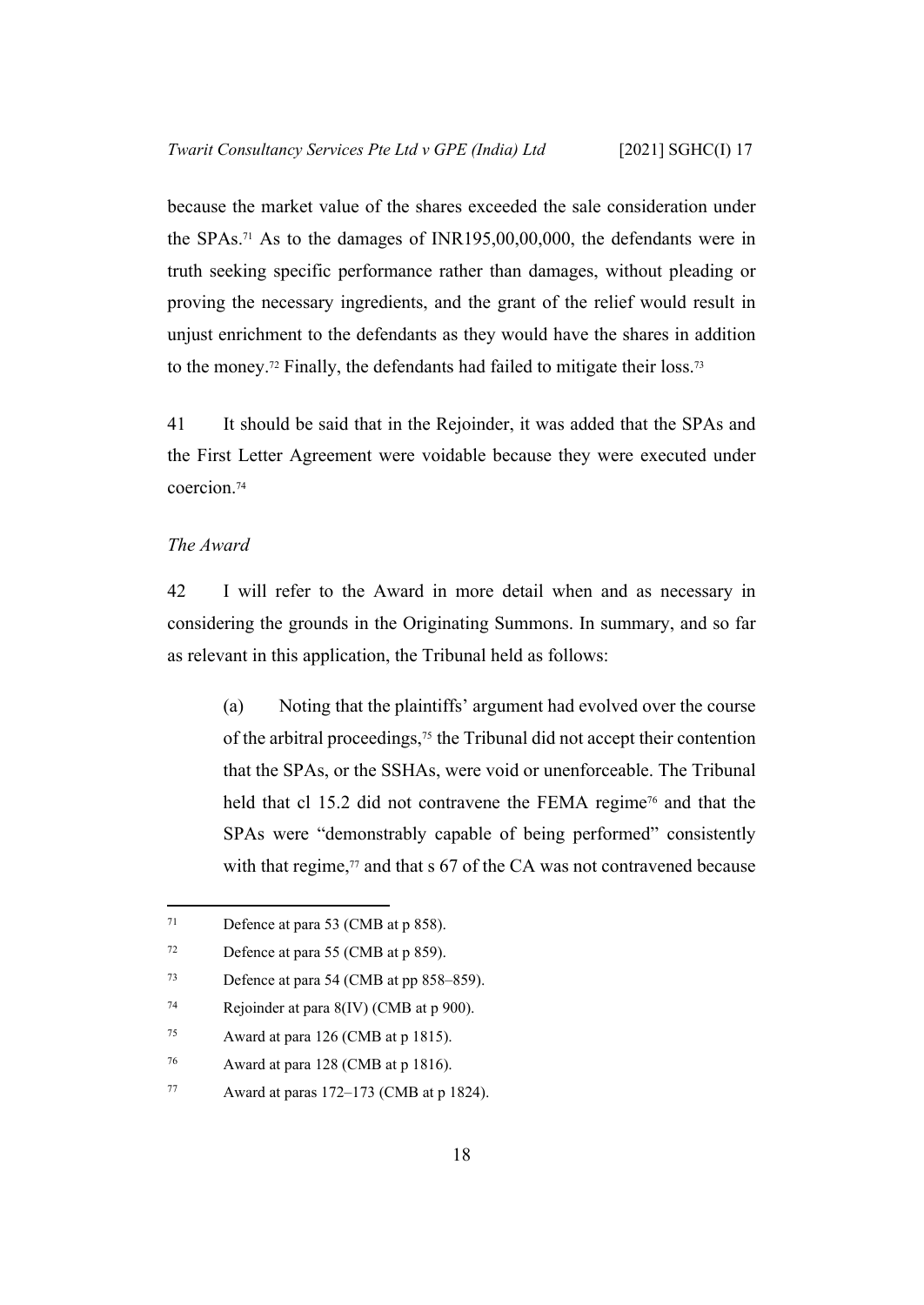the object of the agreements was not to further an illegal purpose of providing financial assistance.<sup>78</sup>

(b) The Tribunal dismissed the claim for INR401,00,00,000. The Tribunal held that cl 3(c) of the First Letter Agreement obliged the plaintiffs to pay to the defendants the 24% IRR, but that it was a penalty;<sup>79</sup> the defendants were entitled to reasonable compensation,<sup>80</sup> but they had "not put forward a position on the quantum of reasonable consideration" but had fallen back on their alternative damages claim.<sup>81</sup>

(c) The Tribunal held that the defendants were entitled on that alternative claim to INR195,00,00,000 as damages for breach of the SPAs, calculated as the outstanding consideration payable thereunder.<sup>82</sup>

43 The award of damages for breach of the SPAs is raised as another complaint under ground (d) in the Originating Summons.<sup>83</sup>

#### <span id="page-21-0"></span>**Requests for adjournments of the Originating Summons**

44 The plaintiffs were granted one adjournment of the hearing of the Originating Summons, but were refused a further adjournment. I explain the circumstances, and the reasons for the refusal.

<sup>78</sup> Award at para 103 (CMB at p 1806).

<sup>79</sup> Award at para 225 (CMB at p 1838).

<sup>80</sup> Award at para 214 (CMB at p 1836).

<sup>81</sup> Award at para 234 (CMB at p 1840).

<sup>82</sup> Award at para 260 (CMB at p 1848).

<sup>83</sup> PS at para 106.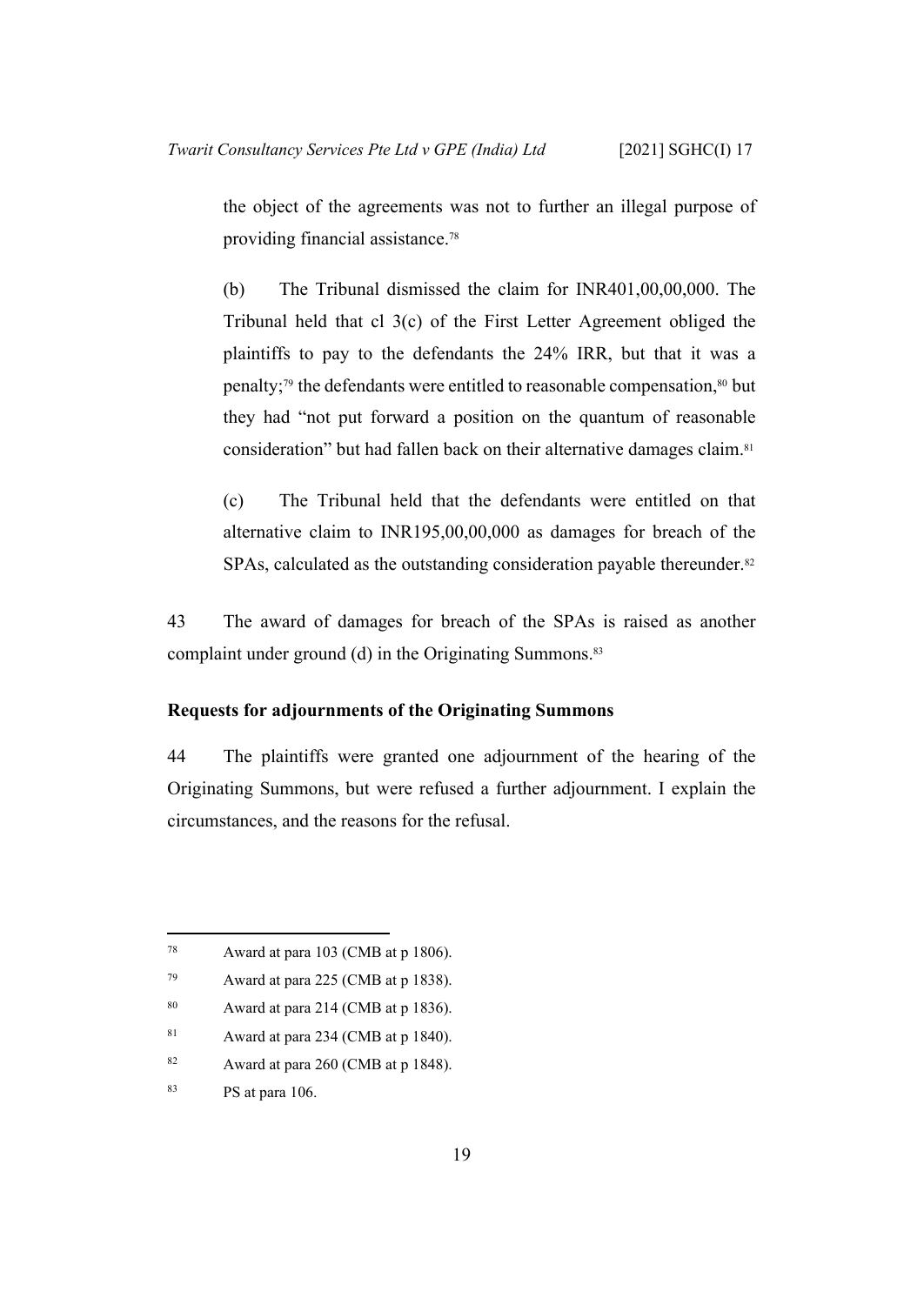45 The Originating Summons was filed in the General Division of the High Court on 6 April 2021. On 22 July 2021, the proceedings were transferred to the Singapore International Commercial Court. At a Case Management Conference on 25 August 2021, by which date the affidavit evidence of both sides had been filed, directions were given for sequential written submissions and the hearing was fixed for 27 October 2021.

46 The plaintiffs' submissions and the defendants' responsive submissions, both of which were detailed, were filed. The plaintiffs' submissions in reply were due on 22 October 2021. On 15 October 2021, the plaintiffs' solicitors applied pursuant to Order 64 rule 5(1) of the Rules of Court (2014 Rev Ed) ("ROC") for an order declaring that they had ceased to be the solicitor acting for the plaintiffs. The basis of the application was that, as further described below, the plaintiffs had not paid outstanding invoices and had not provided the requested deposit for fees and disbursements for the hearing. While ordinarily confidential between the solicitors and their clients, these matters became open for consideration in connection with the plaintiffs' acknowledged financial stringency when applying for an adjournment.

47 On 19 October 2021, an order was made as requested by the plaintiffs' solicitors (hereafter, "the former solicitors"). The Registry emailed the plaintiffs directing that they inform the Registry whether they would be appointing new solicitors for the hearing on 27 October 2021. The response, on 20 October 2021, was a written request to extend the time for the submissions in reply and to reschedule the hearing "by at least 6–8 weeks" so that the plaintiffs could make alternative arrangements for representation. The email described why the plaintiffs' "projects and revenue streams [had been] prejudicially and grossly affected" such that they "could not honour some of the fees payments" to the former solicitors.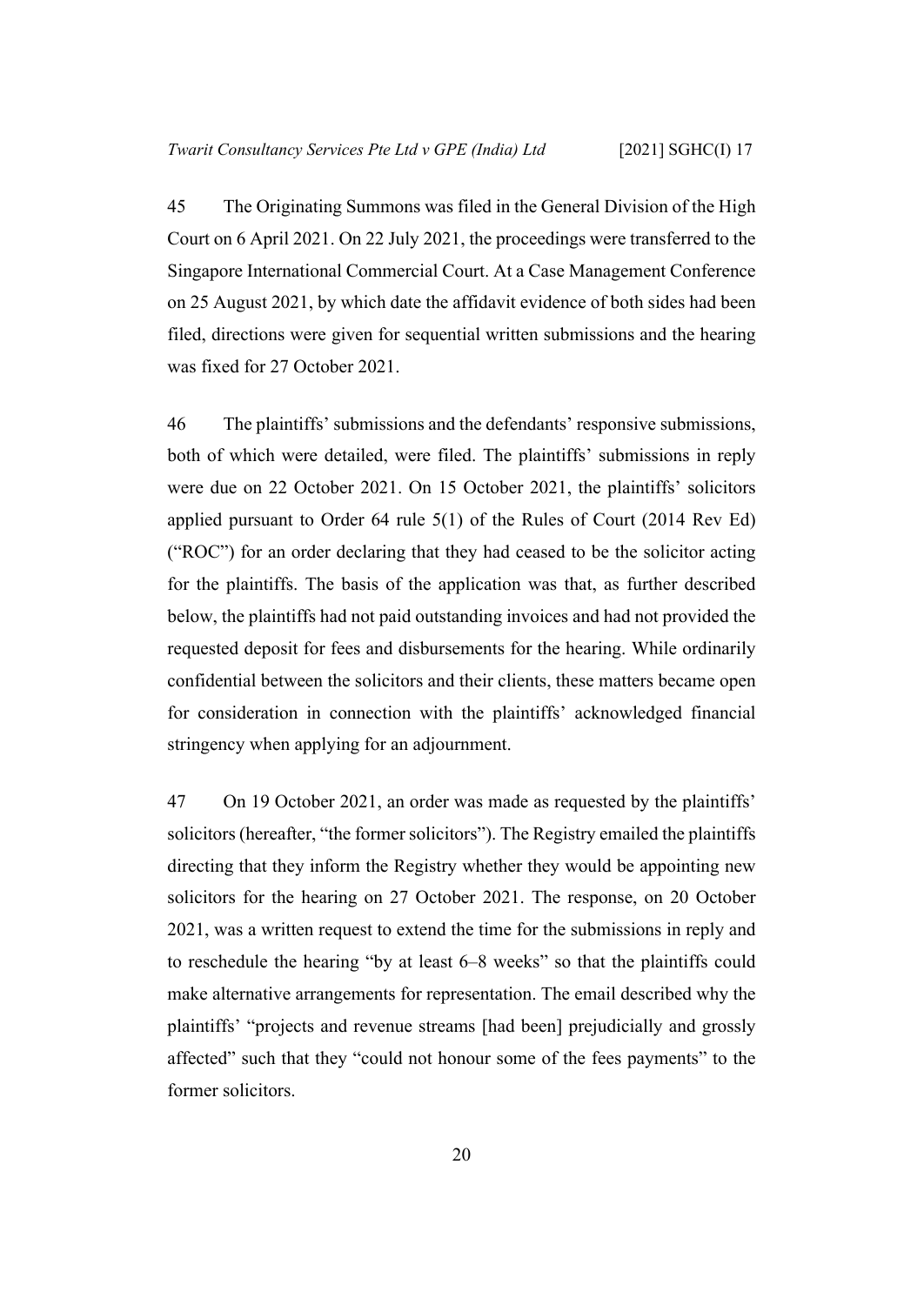48 The defendants emailed the Registry on 21 October 2021, objecting to the plaintiffs' request. The parties were informed that the hearing date of 27 October 2021 would remain, and that if the plaintiffs were not represented by solicitors, their representative would be heard on any application for an adjournment. Arrangements enabling appearance by an appointed representative were made modelled on O 1 r 9(2) of the ROC. From the decision of the Court of Appeal in *Offshoreworks Global (L) Ltd v POSH Semco Pte Ltd*  [2021] 1 SLR 27 at [22] and [34], the plaintiffs as foreign corporations could not appear otherwise than by solicitors, but this expedient was adopted so that the plaintiffs could be heard on their request for an adjournment.

49 The plaintiffs took up the arrangements. They replied to the defendants' email by an email on 25 October 2021. All emails were before me on 27 October 2021 when the plaintiffs each appeared by their representative.

50 It is necessary to say a little more of the failure to pay the former solicitors. The default began in late July 2021, when the plaintiffs short-paid a May invoice by a little more than S\$3,600 with a promise of payment in the next invoice. The early August invoice for a little under S\$7,000 was not paid, nor was the earlier outstanding amount. A September invoice for a little under S\$43,000 as deposit for further work and the hearing was not paid. There were a number of promises of payment, none adhered to, until on 13 October 2021 the former solicitors advised that they would be applying to discharge themselves. From as early as mid-August 2021, and repeated thereafter, the former solicitors had told their clients that if payment was not made by the promised time, they might suspend work and apply to discharge themselves.<sup>84</sup>

<sup>84</sup> Former solicitors' affidavit dated 15 October 2021 at paras 12–13.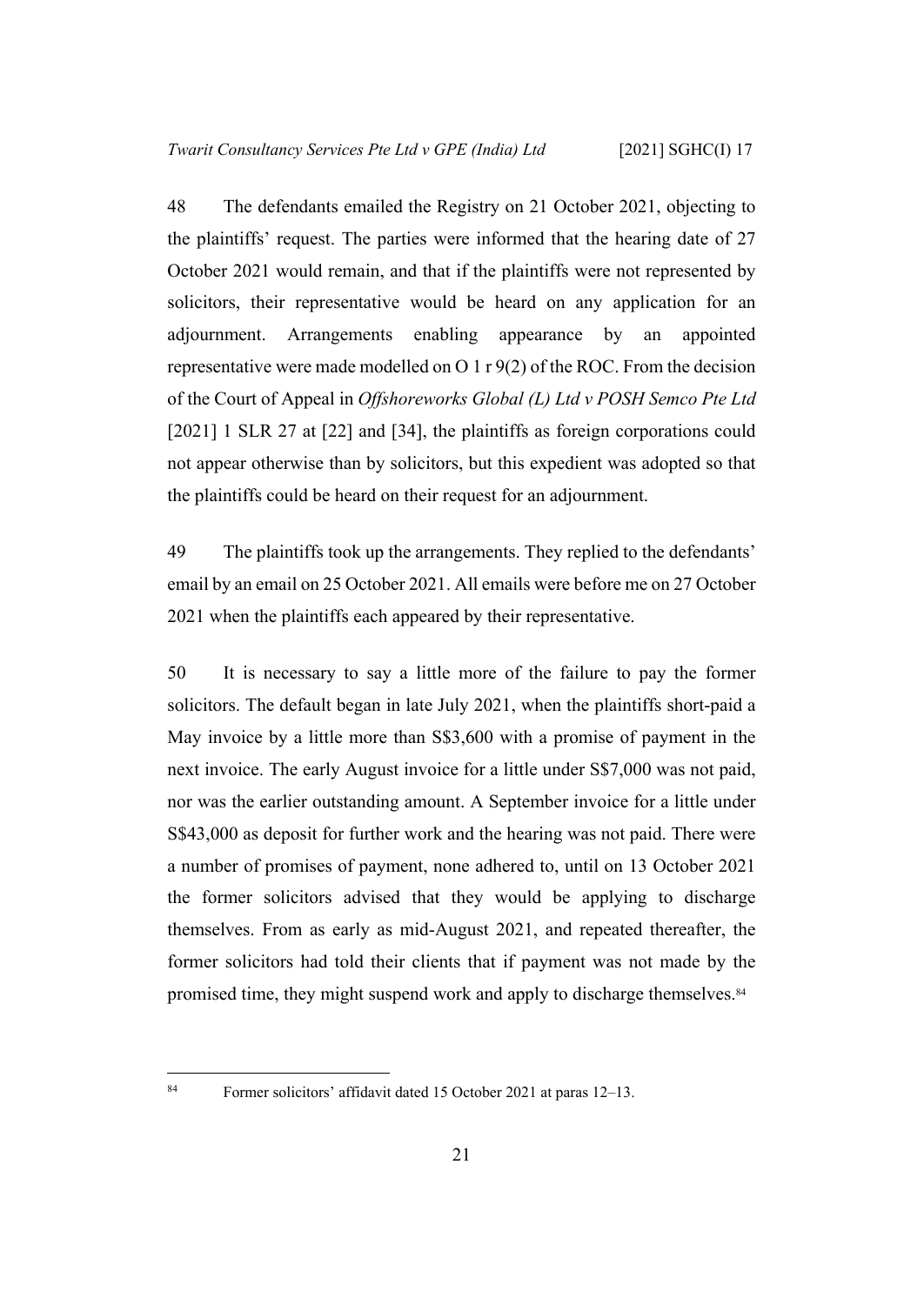51 By 27 October 2021, the plaintiffs had not explored alternative representation; the representatives said that they had hoped that the former solicitors would come back on board.<sup>85</sup> When asked about funding, they said at one point that the plaintiffs would find the money, and that in the six weeks they would either get the former solicitors back on board or have alternative representation.86 Having heard both sides, over the defendants' objection, I extended the time for the reply submissions to 22 November 2021 and adjourned the hearing to 26 November 2021.87 It was emphasised to the plaintiffs' representatives that this was a last chance to find the money to reengage the former solicitors or engage other solicitors, and that if this was not done it could appear that there was no point in further adjournment.<sup>88</sup>

52 The reply submissions were not filed. On 25 November 2021, the day before the appointed hearing, the plaintiffs' present solicitors filed a notice of their appointment on behalf of the plaintiffs. By email to the Registry, they advised that they would be applying for an adjournment of the hearing to "a date in mid-January 2022" and an extension of the time for filing the submissions in reply to seven days prior to that date.

53 Also on 25 November 2021, the defendants emailed objecting to any such application. Both emails included submissions, and they also were before me on 26 November 2021, when Mr Joshua Chow appeared as counsel for the plaintiffs and Mr Prakash Pillai appeared as lead counsel for the defendants. Mr

- <sup>87</sup> 27 October 2021 Minute Sheet at p 5.
- 88 27 October 2021 Minute Sheet at p 4.

<sup>85</sup> 27 October 2021 Minute Sheet at p 2.

<sup>86</sup> 27 October 2021 Minute Sheet at p 3.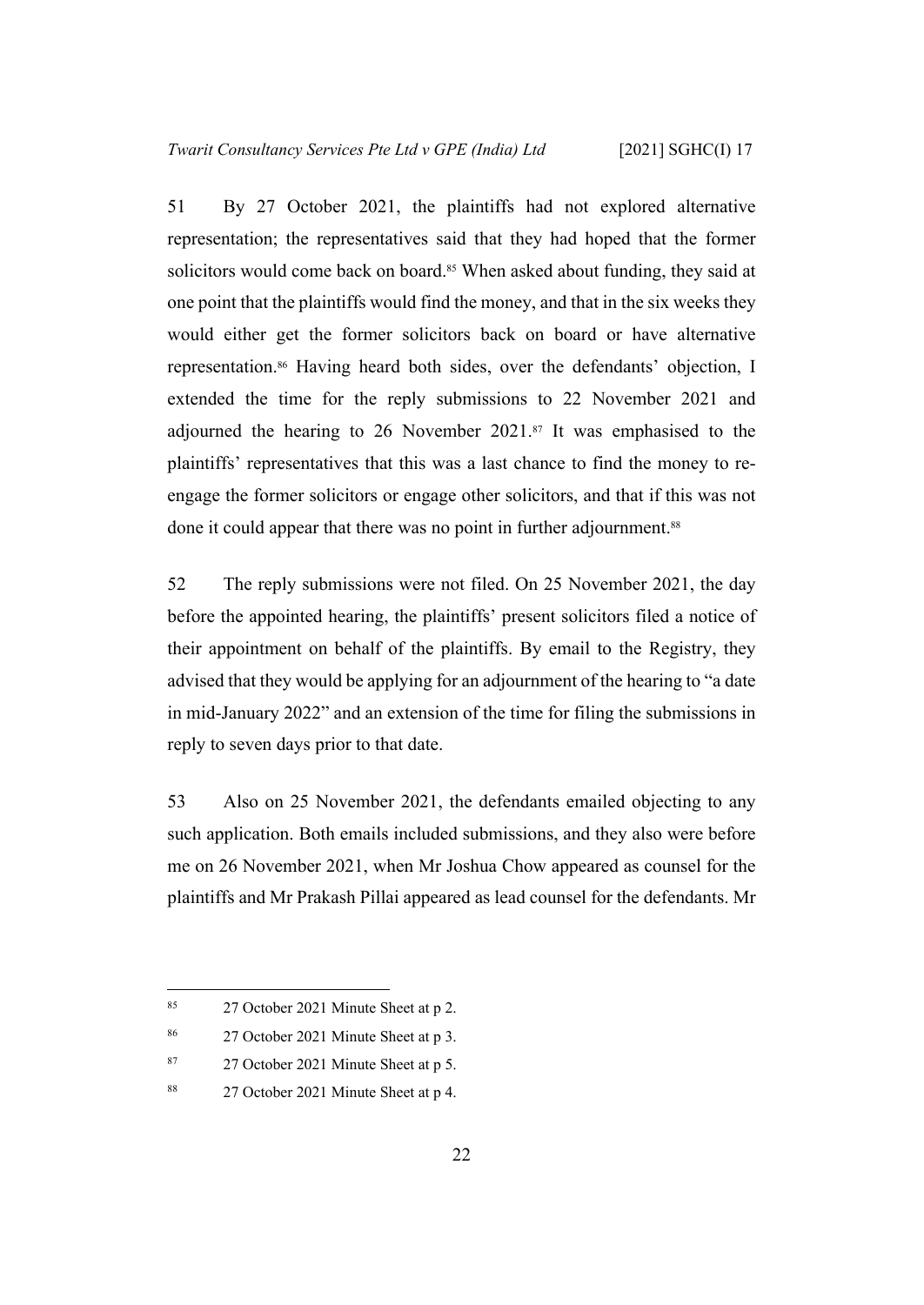Chow made his application, and after hearing the parties I refused the plaintiffs' application for a further adjournment of the hearing.

54 Having been instructed the previous day, Mr Chow said that he was not in a position to satisfactorily argue the plaintiffs' case. He submitted that substantive justice required that the plaintiffs have adequate representation,<sup>89</sup> and that adjournment until mid-January 2022 would still leave disposal of the proceedings within "case management tolerances".90 He referred to his email of 25 November 202191 in which it was said that, on his clients' instructions, the plaintiffs had not been dilatory, and between 8 and 25 November had approached five Singaporean law firms, the first four of which had declined engagement "with the reasons given for refusal including the short timelines and potential conflict(s) of interest". $92$  In anticipation of the defendants' submissions, which had been foreshadowed in their email of 25 November 2021, he said that it was open to the defendants to take action to enforce the Award while the challenge to it in the Originating Summons was pending,<sup>93</sup> and that the adjournment application in the arbitral proceedings was quite insufficient for a contention of repeated delay on the plaintiffs' part.<sup>94</sup>

55 Mr Pillai submitted that the defendants would be prejudiced by further delay in the hearing of the Originating Summons, which "creates a cloud over" enforcement of the Award and, depending on the jurisdiction of enforcement,

<sup>89</sup> 26 November 2021 Transcript at p 3 lines 3–6.

<sup>90</sup> 26 November 2021 Transcript at p 3 lines 16–18.

<sup>91</sup> 26 November 2021 Transcript at p 5 lines 12–17.

<sup>92</sup> Present solicitors' 25 November 2021 Letter at para 7.

<sup>93</sup> 26 November 2021 Transcript at p 3 line 24 to p 4 line 12.

<sup>94</sup> 26 November 2021 Transcript at p 4 lines 13–19.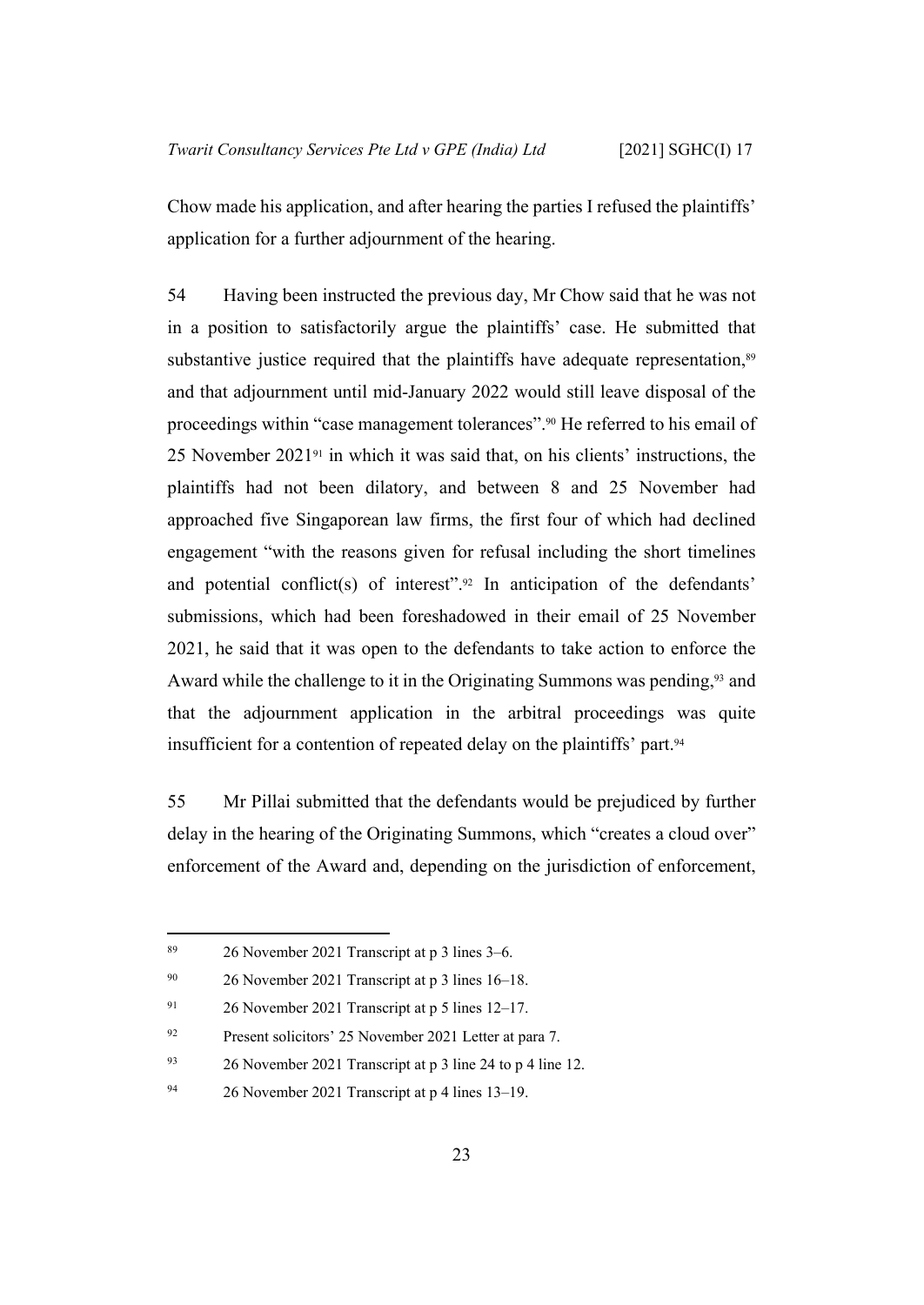could restrict doing so.<sup>95</sup> He submitted that the late engagement of the new solicitors and the further application for an adjournment were part of a pattern of conduct where the plaintiffs had repeatedly sought to delay, and that if the adjournment were granted there was no real likelihood that the position would not be the same in mid-January 2022.<sup>96</sup>

56 Mr Chow's submissions included that the new solicitors "do not expect our client to default on [fees]". He said, in answer to my enquiry, that the firm had not yet been put in funds.<sup>97</sup> In my view, that was a key matter in relation to adjournment, giving weight to Mr Pillai's submission last mentioned.

57 The amount outstanding to the former solicitors was not large, less than S\$54,000, in comparison with the amount at stake being an award of INR195,00,00,000 (which is approximately S\$35m) plus interest. Money was not found, despite promises, over a number of months prior to 27 October 2021. Effectively nothing was done to have representation from 13 October 2021, when the plaintiffs could not have been in doubt that they would lose the former solicitors, to 27 October 2021 – the asserted hope that the former solicitors would come back on board being shown to be hollow and not credible when even on 26 November 2021 no money was at hand.

58 Even if an uplift be added for the new solicitors, a similarly relatively small amount had not been provided. That the plaintiffs had not put the new solicitors in funds, particularly when under the pressure of the hearing date of 26 November 2021 and the warning of a last chance on 27 October 2021,

<sup>95</sup> 26 November 2021 Transcript at p 10 line 6.

<sup>96</sup> 26 November 2021 Transcript at p 6 lines 26–29 and p 8 line 14 to p 9 line 26.

 $97$  26 November 2021 Transcript at p 12 lines 3–20.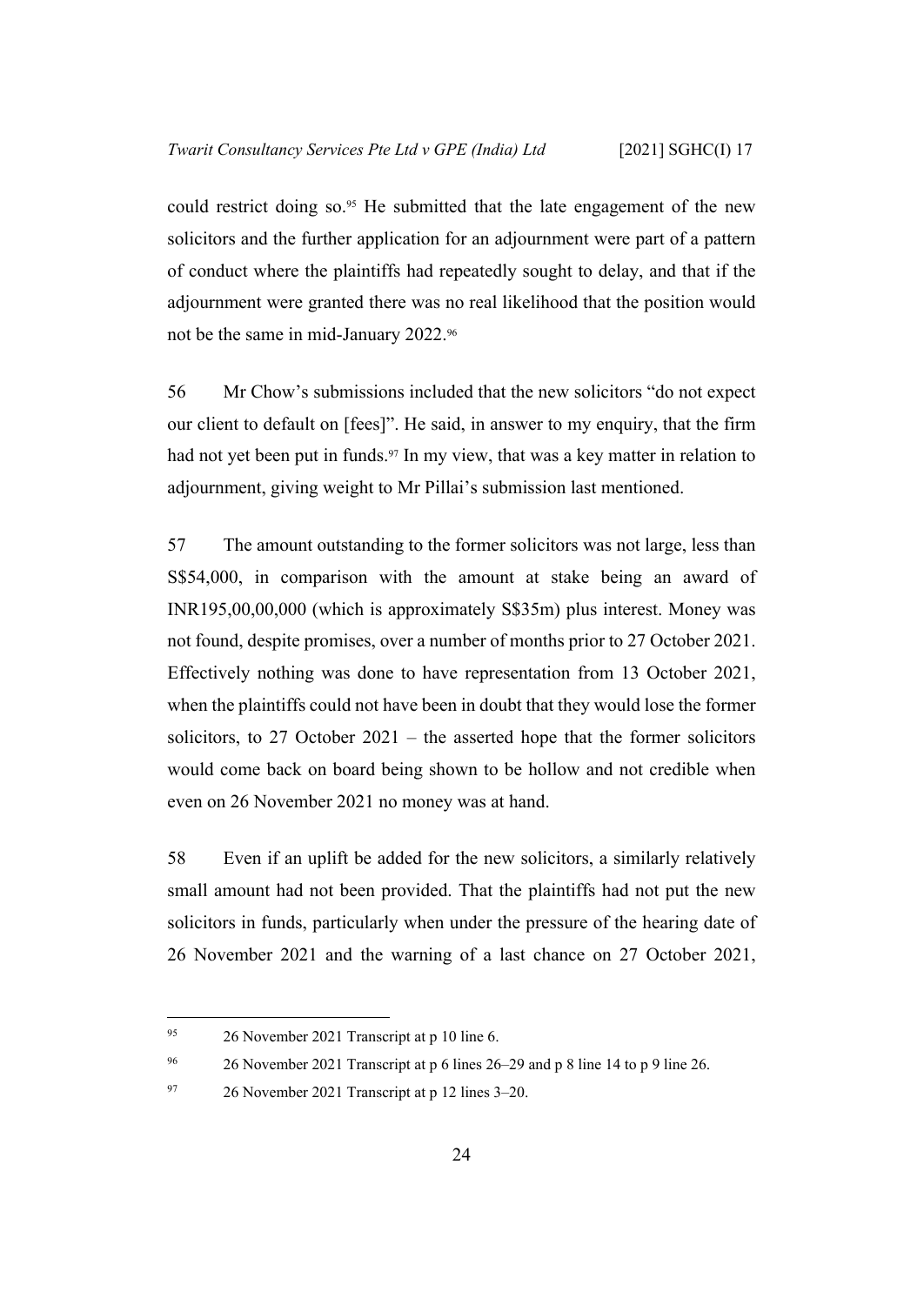indicated that they were unwilling, but even if willing unable, to do so. Further, from the instructions as noted in the new solicitors' letter of 25 November 2021, the plaintiffs had done nothing to approach Singaporean law firms in the period from 27 October 2021 to 8 November 2021; the letter refers to the Diwali public holiday in India in the week of 1 November 2021, but that was not a reason, in the circumstances, to fail to act in Singapore where (as Mr Pillai pointed out)<sup>98</sup> the Diwali holiday occupied but a day.

59 I accepted Mr Pillai's submission of deliberate delay, but alternatively considered that no reason had been shown why the prolonged inability to raise the relatively small amount involved, if genuine, would not continue. For one or the other reason, I was not satisfied that there was point in an adjournment because I was not satisfied that there would be representation by the new solicitors, or other legal representation, for the hearing in mid-January 2022.

60 While the plaintiffs submitted that in justice they should have adequate representation in pursuing their challenge to the Award, the defendants were entitled to have the challenge brought on for due hearing. I accepted that the pendency of the Originating Summons in practice impeded them from enforcing the Award, and they should not have to abide by the plaintiffs' willingness or ability to fund their representation. Balancing the matters put to me, I considered that the plaintiffs had sufficient accommodation by the adjournment from 27 October 2021, and that a case for further adjournment had not been made out.

61 After I refused the application, Mr Chow asked for and was given a short adjournment in order to take instructions.99 Upon resumption, as his

99 26 November 2021 Transcript at p 15 lines 1–20.

<sup>98</sup> 26 November 2021 Transcript at p 7 lines 6–11.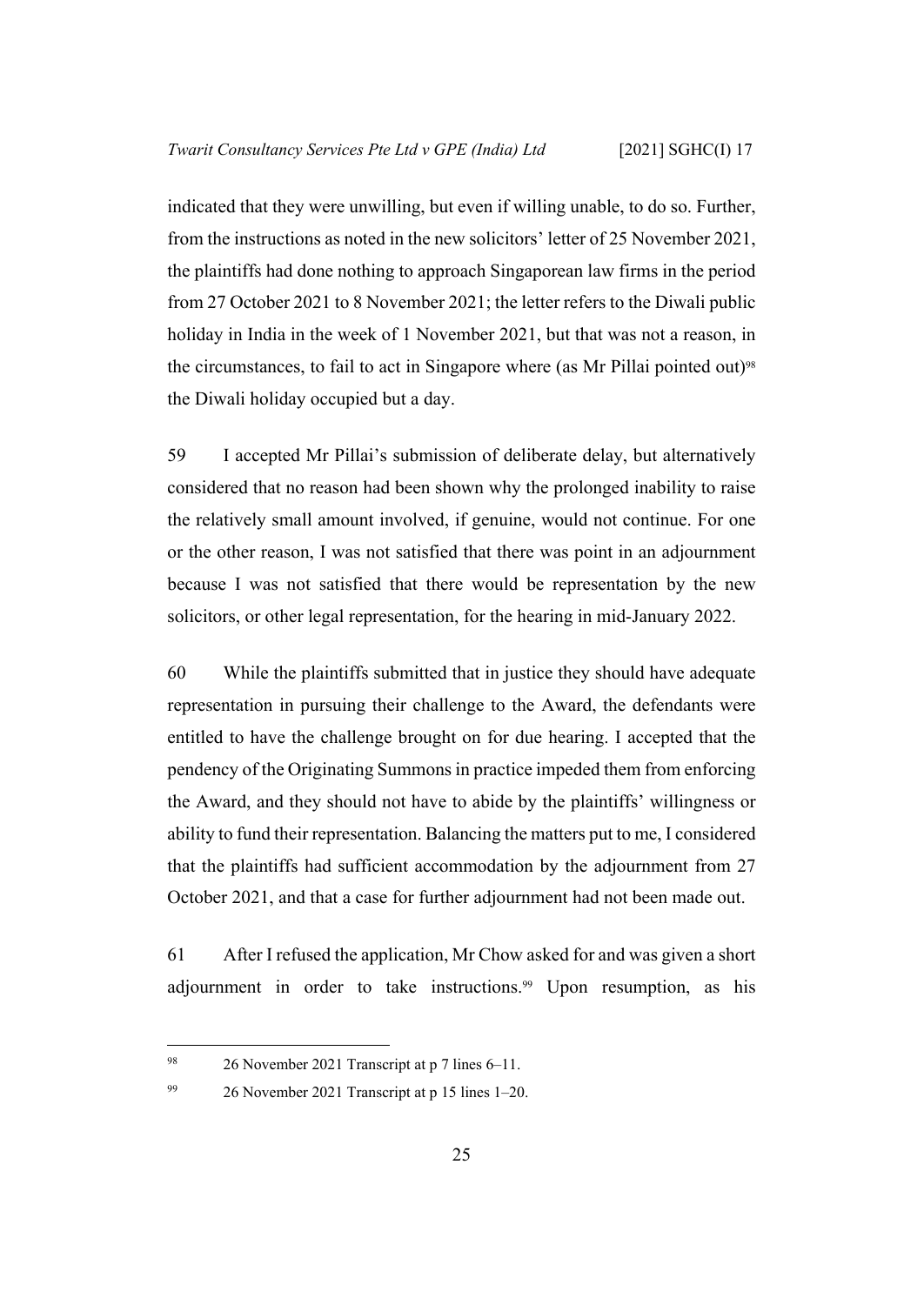submissions on the plaintiffs' behalves he adopted the written submissions earlier filed by the former solicitors.100 Mr Pillai then made his oral submissions speaking to the defendants' written submissions earlier filed.

62 Mr Chow asked that a day to be appointed at which he could make oral submissions on behalf of the plaintiffs. This I refused, as it would amount to a *de facto* adjournment when an adjournment had been refused.101 However, I gave leave to the plaintiffs to file within two weeks a written submission, being a submission in reply to the defendants' written submissions earlier filed and to Mr Pillai's oral submissions, with a page limit.<sup>102</sup>

63 The written submission was provided on 10 December 2021 ("the reply submissions"). It exceeded the page limit (but see below at [\[64](#page-29-2)]). Mr Pillai had expressed concern that the submissions would "raise something new",<sup>103</sup> and that concern was realised in that a great deal of the reply submissions was a restatement and in some respects expansion of the plaintiffs' arguments in the earlier written submissions plus, egregiously, an entirely new public policy argument resurrecting ground (e) in the Originating Summons,104 which had been expressly abandoned in those earlier submissions.105 On 15 December 2021, the defendants wrote to the Registry noting the page excess and objecting to the public policy argument.<sup>106</sup>

 $^{105}$  PS at p 2, footnote 6.

<sup>100</sup> 26 November 2021 Transcript at p 15 lines 24–27.

<sup>&</sup>lt;sup>101</sup> 26 November 2021 Transcript at p 15 line 28 to p 16 line 1, p 48 lines  $3-5$ .

<sup>102</sup> 26 November 2021 Transcript at p 48 lines 5–24.

<sup>103</sup> 26 November 2021 Transcript at p 49 lines 2–3.

<sup>&</sup>lt;sup>104</sup> Plaintiffs' Reply Submissions dated 10 December 2021 ("PRS") at paras 35–43.

<sup>106</sup> Defendants' Letter dated 15 December 2021 at paras 3–8.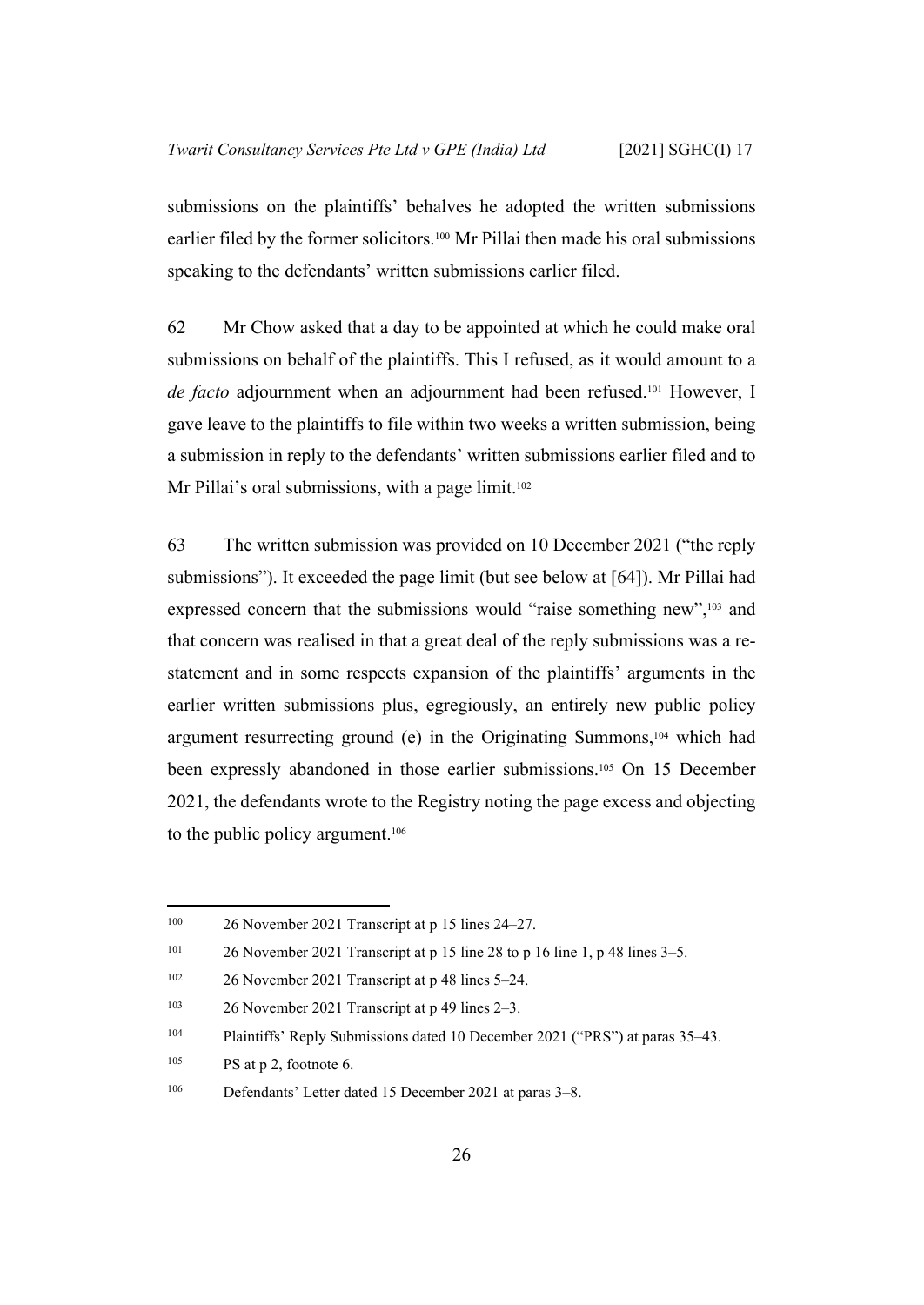<span id="page-29-2"></span>64 There was some confusion over the page limit: it was 20 pages, but the transcript erroneously recorded 30 pages (which the reply submissions were within), and in the circumstances I overlook the page excess. As to the submissions not being in reply, rather than exclude them entirely, or permit more delay requiring amended submissions, I accepted their filing. I did not think that the re-statement of the arguments in the earlier written submissions required a response from the defendants, but I do not permit the resurrection of ground (e) as that would be contrary to the refusal of the adjournment.

## <span id="page-29-0"></span>**Ground (a): Article 34(2)(***a***)(iii) – Exceeding the Scope of Submission to Arbitration**

#### <span id="page-29-1"></span>*Preliminary matters*

65 The plaintiffs made two submissions under this ground, accompanied by a third submission on arbitrability not correctly within it. I will deal with the submissions in turn, in the order in the written submissions; but first, some discussion of Article 34(2)(*a*)(iii) of the Model Law.

## 66 The Article relevantly provides:

(2) An arbitral award may be set aside by the court specified in Article 6 only if:

- (*a*) the party making the application furnishes proof that:
	- …
	- (iii) the award deals with a dispute not contemplated by or not falling within the terms of the submission to arbitration, or contains decisions on matters beyond the scope of the submission to arbitration, provided that, if the decisions on matters submitted to arbitration can be separated from those not so submitted, only that part of the award which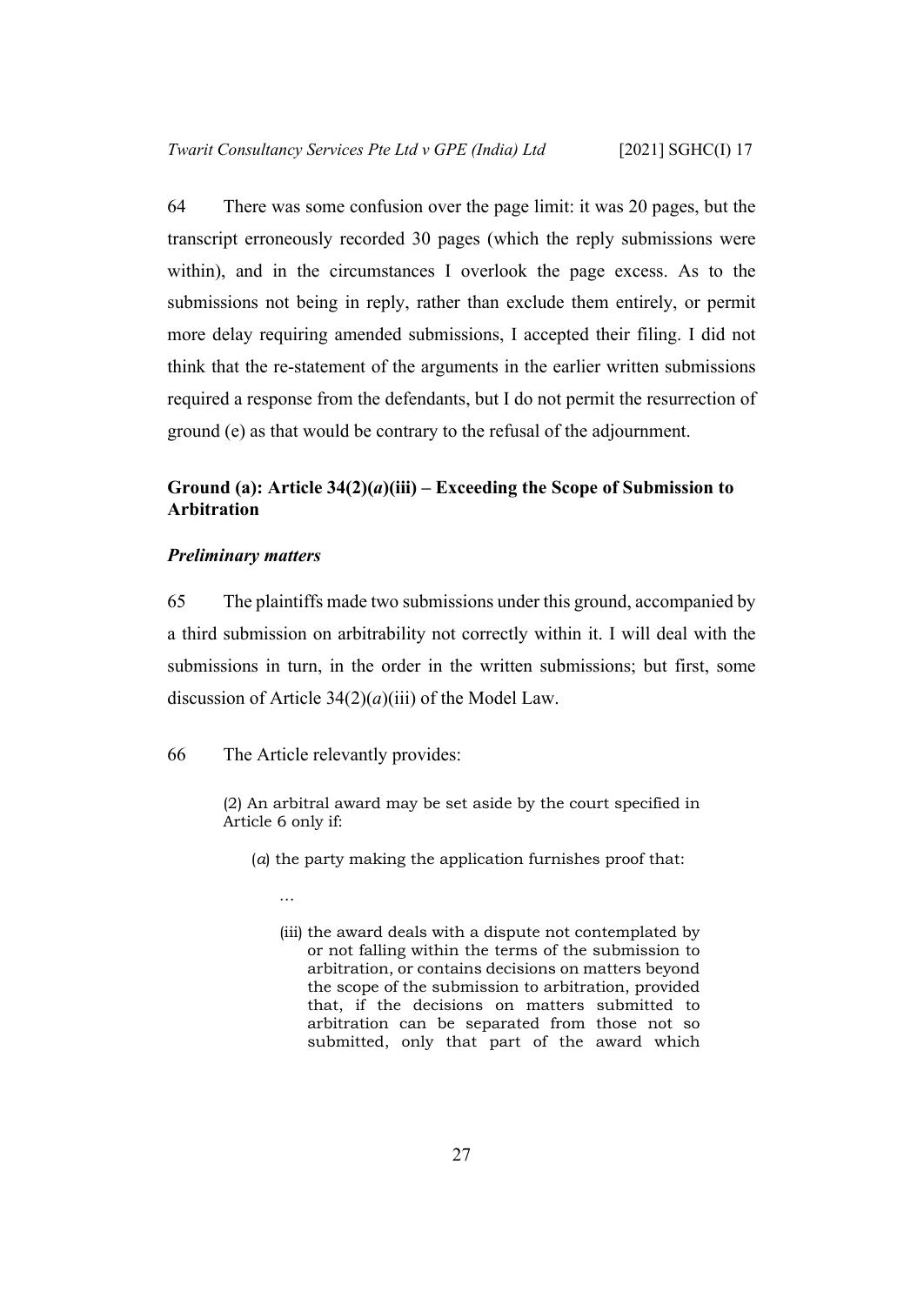contains decisions on matters not submitted to arbitration may be set aside …

67 The question is whether the tribunal has determined a dispute not submitted to it, or an issue within a dispute which issue was not submitted to it. In keeping with the consensual basis of an arbitration, as the tribunal has no authority to determine a dispute or an issue not submitted to it, such a determination will not be binding on the parties, and it may be set aside.

68 The dispute or issue submitted to arbitration can be distinguished from the subject-matter of the arbitration agreement itself. As the Court of Appeal said in *PT Prima International Development v Kempinski Hotels SA and other appeals* [2012] 4 SLR 98 ("*PT Prima*") at [32]:

An arbitration agreement is merely an agreement between parties to submit their disputes for arbitration. The disputes submitted for arbitration determine the scope of the arbitration. It is plain that the scope of an arbitration agreement in the broad sense is not the same as the scope of the submission to arbitration. The former must encompass the latter, but the converse does not necessarily apply, in that the particular matters submitted for arbitration may not be all the matters covered by the arbitration agreement. The parties to an arbitration agreement are not obliged to submit whatever disputes they may have for arbitration. Those disputes which they choose to submit for arbitration will demarcate the jurisdiction of the arbitral tribunal in the arbitral proceedings between them. An arbitral tribunal has no jurisdiction to resolve disputes which have not been referred to it in the submission to arbitration. …

69 As described below, the plaintiffs' submissions on jurisdiction (in which I do not include their submission on arbitrability) were not concerned with what disputes, or what issues within a dispute, had been submitted to arbitration. They challenged the applicability of the agreement to submit disputes to arbitration, contending that the defendants' claims in the arbitrations were within the ambit of the arbitration agreements in the SSHAs rather than those in the SPAs and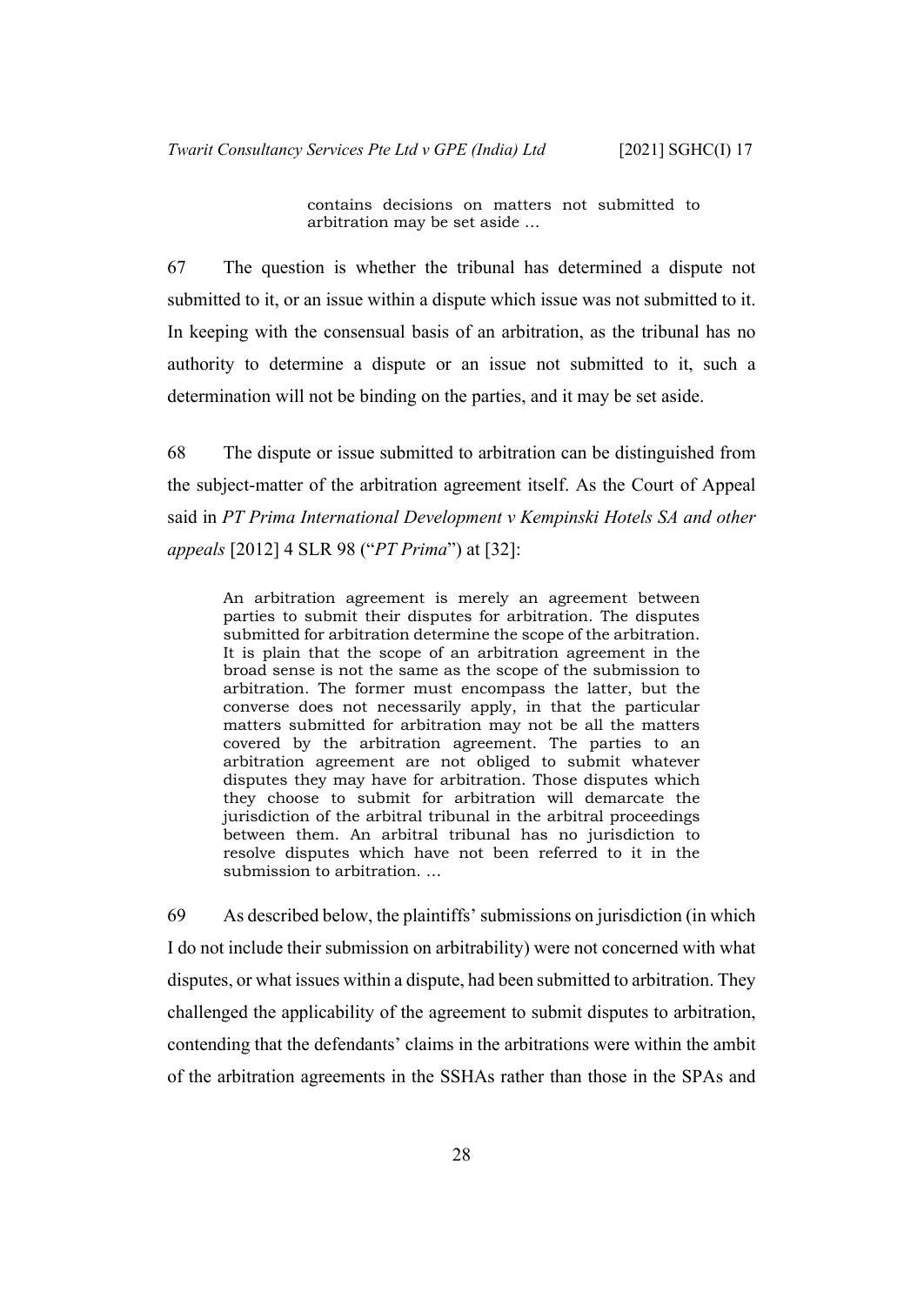the First Letter Agreement.107 The defendants submitted that this jurisdictional challenge was not one which could be mounted under Article  $34(2)(a)(iii)$  of the Model Law, because the ground was concerned only with the scope of the submission to arbitration.<sup>108</sup>

70 That is not correct, and *PT Prima* does not have that effect. In *Swissbourgh Diamond Mines (Pty) Ltd and others v Kingdom of Lesotho* [2019] 1 SLR 263, the Kingdom sought to set aside an award made in an investor-state arbitration pursuant to Article  $34(2)(a)(iii)$  on the ground that preconditions to a submission to arbitration had not been satisfied, so that the tribunal had no jurisdiction at all in respect of the dispute (at [55] and [59]). Swissbourgh submitted that the court had no jurisdiction to set the award aside, because the ground was confined to decision of matters not submitted to the tribunal (at [57] and [66]). It was held that the phrase "submission to arbitration" in Article  $34(2)(a)(iii)$  of the Model Law was not limited to the submission in the particular arbitral proceeding, and extended to where the tribunal did not have jurisdiction over the dispute under the arbitration agreement. After a detailed consideration, the Court said (at [79]):

Thus, a dispute that is referred to arbitration by an investor who purports to rely on the arbitration clause contained in the investment treaty, but which is found to fall outside the scope of that clause (and accordingly, of the State's offer to arbitrate) should be considered to fall outside the scope of the arbitration agreement and 'the terms of the submission to arbitration' under Art  $34(2)(a)(iii)$  because in such a case, the State would not, in fact, have agreed to arbitrate such a dispute.

71 The defendants' submission in this respect, therefore, cannot be accepted. Noting that the plaintiffs' jurisdictional challenge was dismissed by

 $107$  PS at paras 83–89.

<sup>108</sup> Defendants' Submissions dated 12 October 2021 ("DS") at para 4.2.14.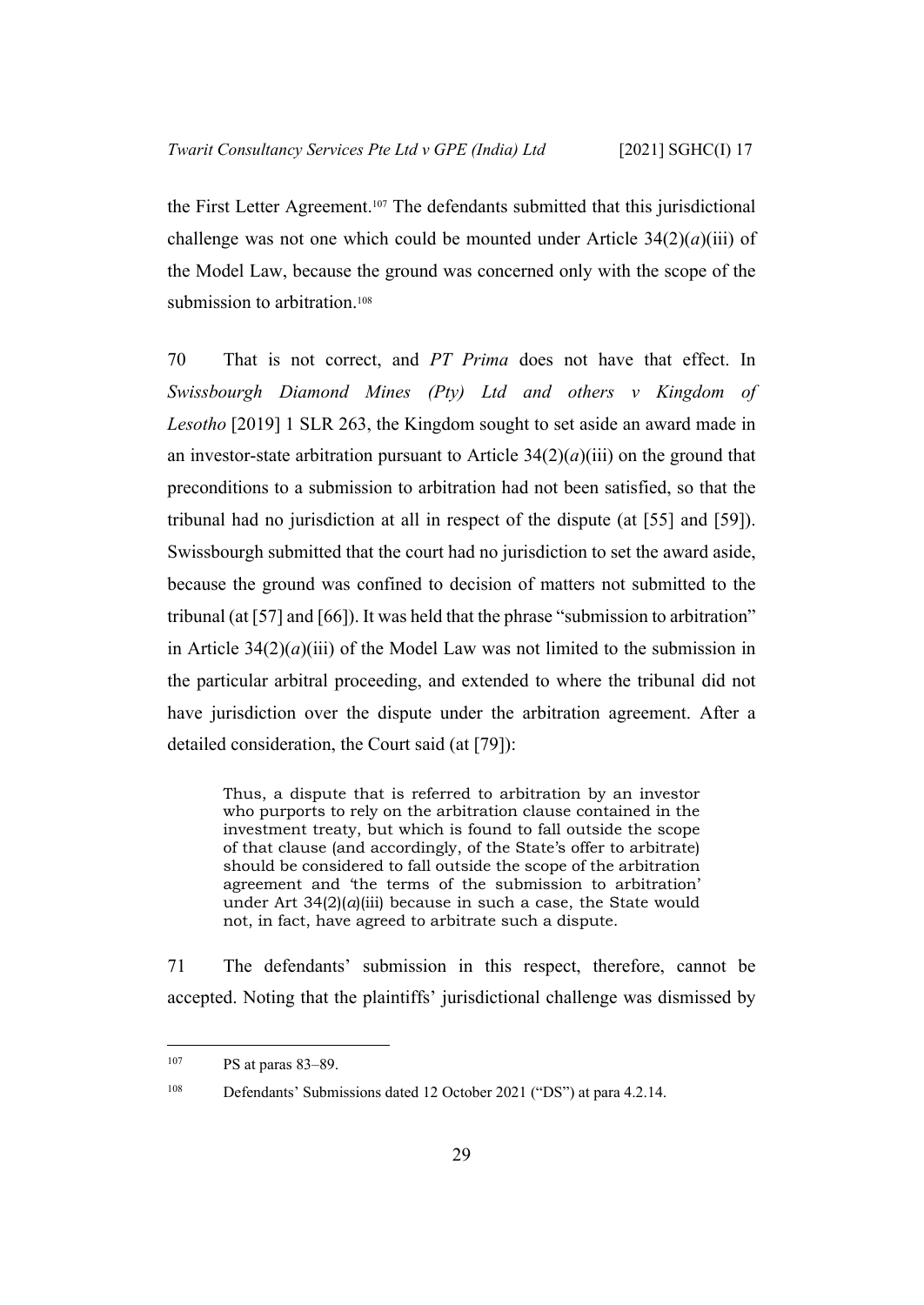the Tribunal but not taken on appeal or application pursuant to s 10 of the IAA and/or Article 16(3) of the Model Law, there may be a different question whether the plaintiffs are precluded from taking up the challenge in a settingaside application: see *Rakna Arakshaka Lanka Ltd v Avant Garde Maritime Services (Pte) Ltd* [2019] 2 SLR 131 at [75] and *PT First Media TBK (formerly known as PT Broadband Multimedia TBK) v Astro Nusantara International BV and others and another appeal* [2014] 1 SLR 372 especially at [132]. However, the defendants did not so submit, and accordingly I say no more of the matter.

## <span id="page-32-0"></span>*First submission: the defendants' claims were not within the arbitration clauses in the SPAs or First Letter Agreement*

72 The plaintiffs submitted that the dispute was "within the ambit of" the SSHAs, as opposed to the SPAs and the First Letter Agreement. Their submission was not clearly expressed,<sup>109</sup> but the plaintiffs meant that the governing arbitration clauses were therefore those in the SSHAs, providing for a three-member tribunal, which includes two retired judges, and for arbitration in Mumbai under the AC Act (see above at [\[17](#page-10-1)]), and not those in the SPAs and the First Letter Agreement providing for the SIAC arbitrations (see above at  $[19]$  $[19]$ – $[21]$  $[21]$ ). As such, the Tribunal had no authority to determine the dispute.<sup>110</sup>

73 The plaintiffs' argument can be summarised as follows.

(a) The SSHAs provided for the exit mechanisms in the event that a Listing Event did not occur, including the 24% IRR. The exit

<sup>109</sup> PS at paras 83 and 87.

<sup>110</sup> PS at para 89.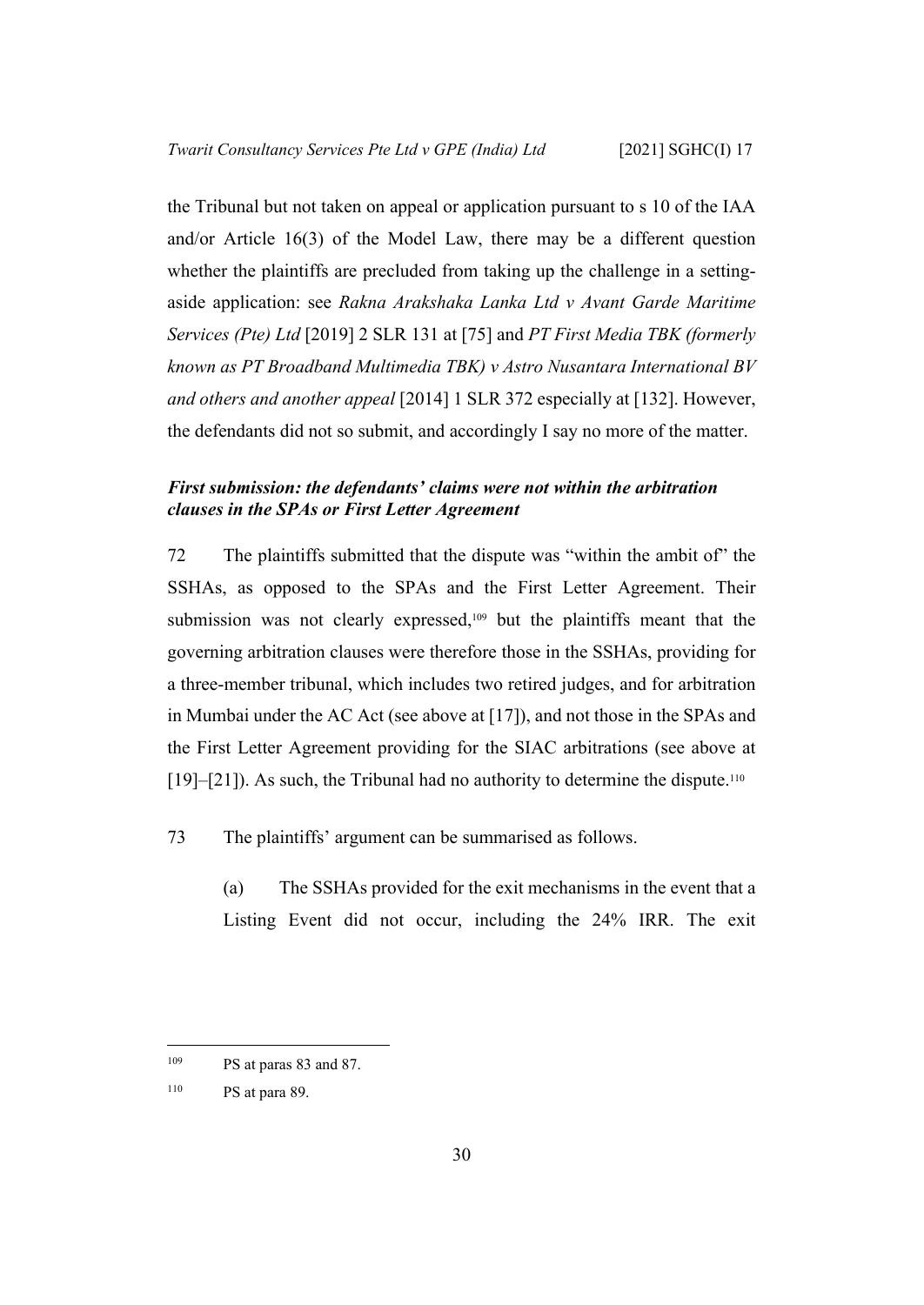mechanisms were not exercised; instead, the parties entered into the SPAs and other agreements on 28 September 2015.<sup>111</sup>

(b) But the First Letter Agreement provided that the rights of the defendants under the SSHAs were only suspended, and would revive if the plaintiffs failed to pay under the SPAs.112 The defendants' claims were based on that failure to pay<sup>113</sup> and, via cl  $3(c)$  of the First Letter Agreement, were primarily for the 24% IRR amount payable under the SSHAs.<sup>114</sup>

(c) Because the claim was based upon the revival of the SSHA rights and the relief claimed flowed "substantively" from the SSHAs, the arbitration clauses in the SSHAs should apply, not the arbitration clauses in the SPAs and the First Letter Agreement.<sup>115</sup>

74 I will call this "the Revival Argument". It was submitted that "a holistic reading" of the collection of agreements should be adopted, indeed that Indian law required that they be read as a single agreement,<sup>116</sup> and that any other result "would be to collapse the agreements unto one another, and defy the clearly distinct arbitration agreements agreed to between the parties in respect of the SSHAs and the SPAs".117 It was said that the result was supported by the facts that the defendants' claims in the arbitrations included the claim to the 24% IRR

- <sup>115</sup> PRS at para 15; PS at para 89.
- <sup>116</sup> PS at para 87.

<sup>111</sup> PS at paras 84–85.

 $112$  PS at para 87(b).

<sup>113</sup> PS at para 89.

 $114$  PS at para  $88(a)$ .

<sup>117</sup> PS at para 89.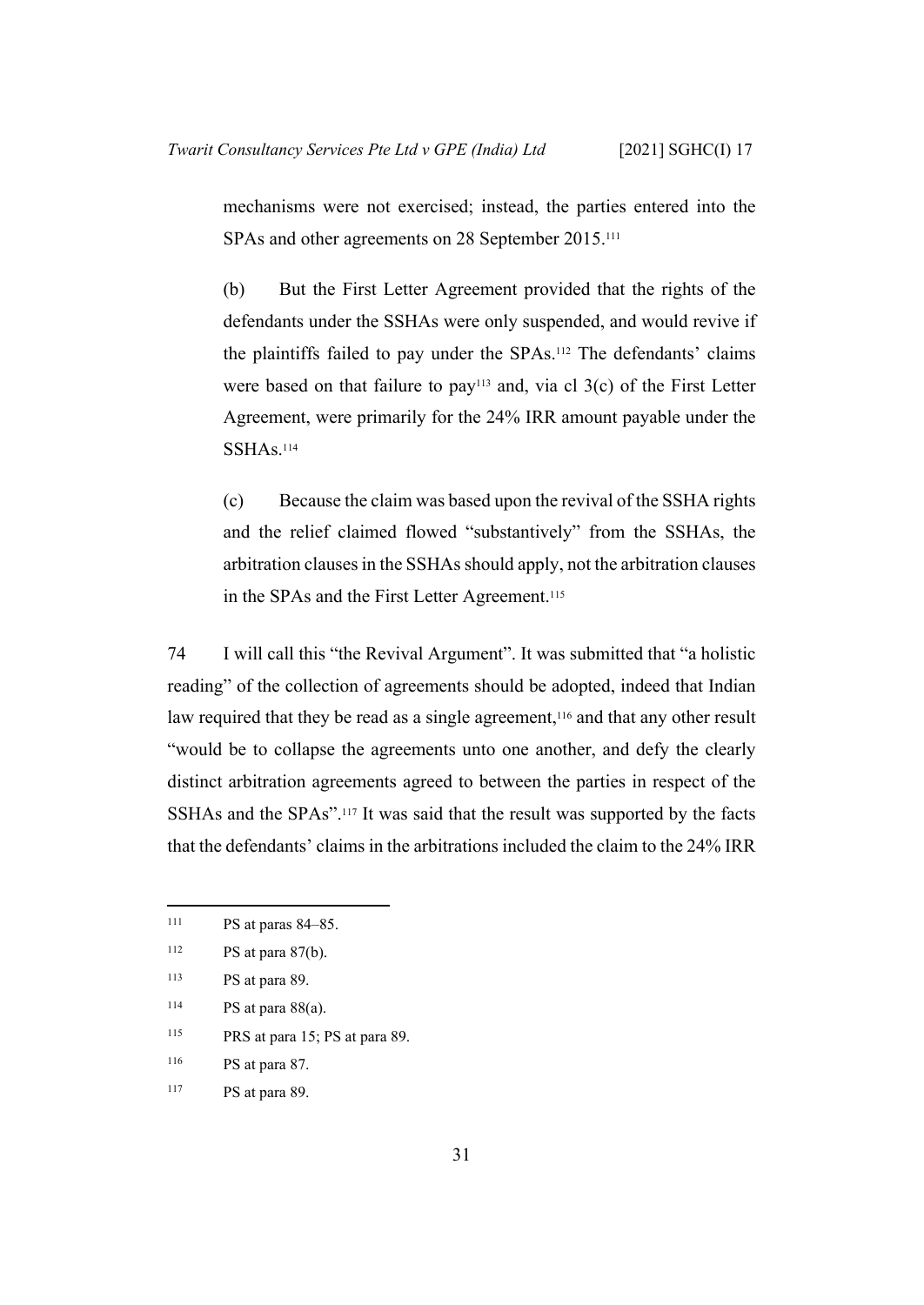amount and that the defendants "continue to hold on to the shares which were the subject of the SPAs", and that there were (otherwise) no sums payable under the SSHAs at the time.<sup>118</sup>

75 The argument cannot be accepted. To begin with, it ignores that Twarit is a party to and promisor under the SPAs and the First Letter Agreement, but not a party to the SSHAs,<sup>119</sup> and it ignores that there was a clear claim to relief in the alternative to the 24% IRR amount (see above at [[39\]](#page-19-0)). Even as to the 24% IRR amount, the defendants were not claiming in the exercise of a revived right found in the SSHAs: although cl 3(a) of the First Letter Agreement allowed them to exercise the rights under the SSHAs,120 they did not do so, but claimed the separately conferred entitlement under cl 3(c) of the First Letter Agreement for which the 24% IRR was part of the calculation (see above at  $[38]$  $[38]$ ).<sup>121</sup> More fundamentally, the essence of the argument is that the dispute falls within the arbitration clauses in the SSHAs; it does not, for the above reasons, but that answers the wrong question. The claim was for damages for breach of the SPAs triggering the cl 3(c) entitlement or entitlement to damages on the alternative basis. The question is whether there is a "Dispute" within that term in the arbitration clauses in the SPAs and the First Letter Agreement. There plainly is, as a disputed claim (rightly or wrongly made) between the defendants and the plaintiffs as parties thereto (including Twarit), a claim for damages for breach of and so in connection with or arising out of those agreements.

<sup>118</sup> PS at paras 88–89.

<sup>119</sup> This was acknowledged by the plaintiffs: see PS at para 15.

 $120$  CMB at p 445.

<sup>121</sup> Statement of Claim at para 32(a) (CMB at pp 834–835).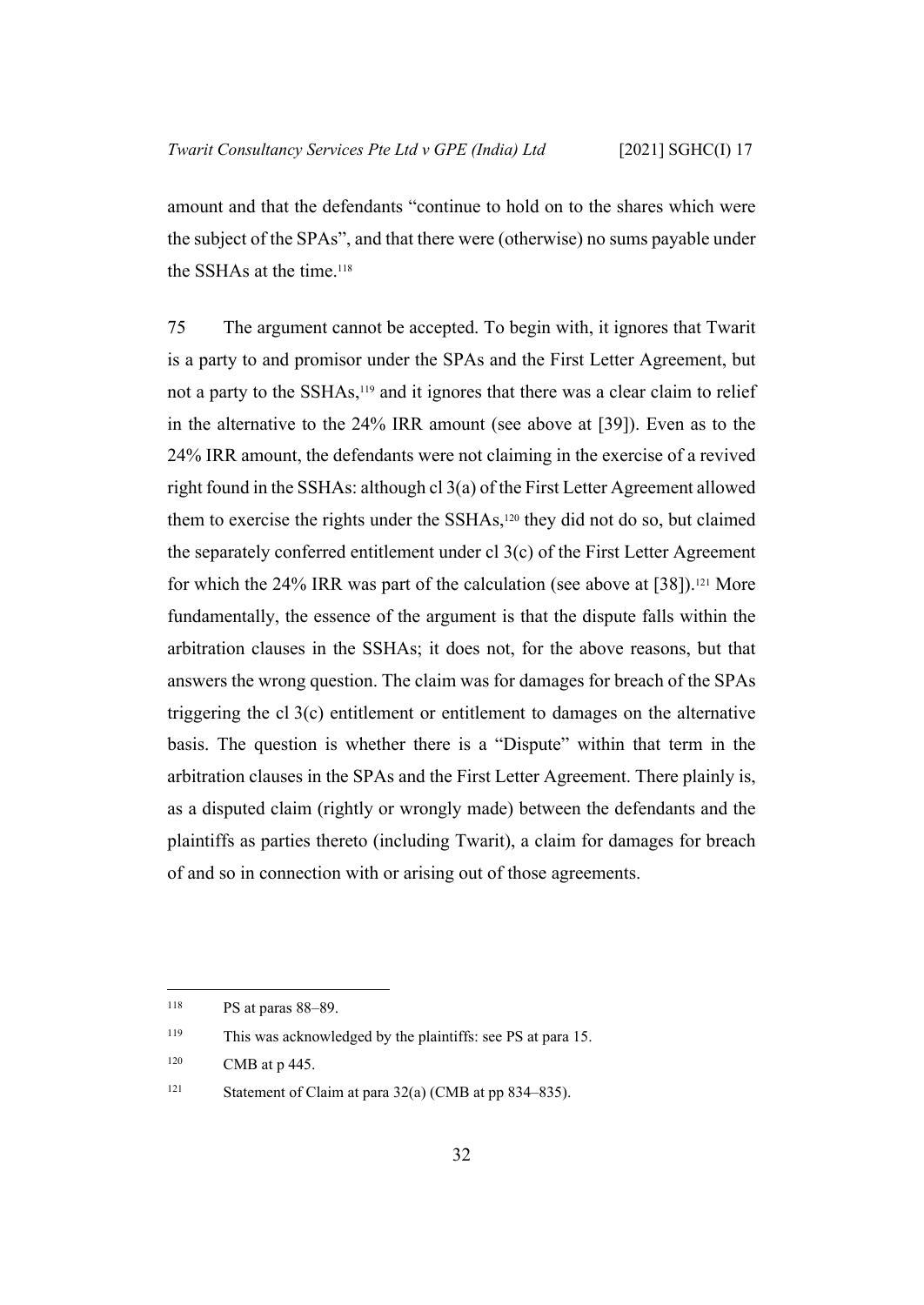#### <span id="page-35-0"></span>*Second submission: the defendants' claims were not arbitrable*

76 The plaintiffs submitted in the written submissions that "the underlying transaction" under the SPAs and the First Letter Agreement was illegal and/or void under Indian law, because it violated the FEMA and the regulations thereunder and also violated s 67 of the CA.122 This, they submitted, rendered the dispute non-arbitrable because it falls within the class of "disputes which are of a public character and disputes whose outcome will affect the interests of persons beyond the immediate disputants", citing *BTY v BUA and other matters*  [2019] 3 SLR 786 ("*BTY*") and *Tomolugen Holdings Ltd and another v Silica Investors Ltd and other appeals* [2016] 1 SLR 373 ("*Tomolugen*")*.* It was in that class, they said, because the legality or otherwise of the transaction would have an impact not only on the other parties to the SSHAs and the SPAs, in particular Haldia, but also on "the regulators and other stakeholders with an interest in [Haldia's] insolvency proceedings".<sup>123</sup>

77 There is an initial difficulty. That a dispute is not arbitrable is a different ground for setting aside an award from those in the Originating Summons. Article 34(2)(*b*)(i) of the Model Law provides:

 $122$  PS at para 90.

<sup>123</sup> PS at para 93.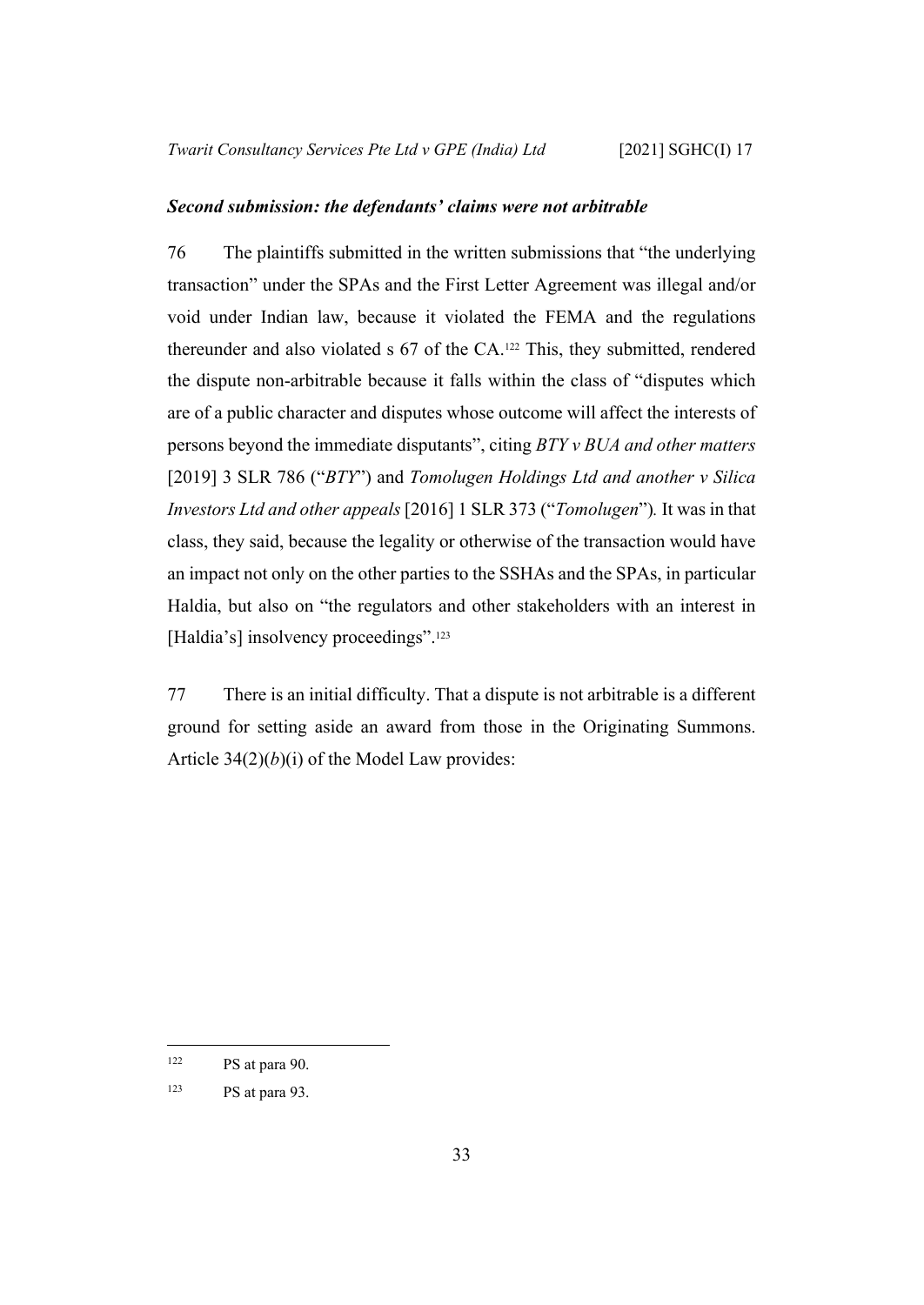(2) An arbitral award maybe set aside by the court specified in Article 6 only if:

…

(*b*) the court finds that:

(i) the subject-matter of the dispute is not capable of settlement by arbitration under the law of this State …

78 In their written submissions, the plaintiffs listed the "relevant prescribed grounds for setting aside an award" on which they relied, being the grounds in the Originating Summons except ground (e).124 They did not apply to or purport to extend the grounds, leaving Article  $34(2)(a)(iii)$  as the only possible candidate; but it is not the vehicle for the submission. The defendants took the point, and even in the reply submissions the plaintiffs did not seek to apply to rely on the further ground or otherwise respond to the point.

79 The defendants nonetheless addressed the submission, and I will do the same. There is no merit in it.

80 In *Tomolugen,* the Court of Appeal said (at [71]):

… The absence of arbitrability has come to be associated with that class of disputes which are thought to be incapable of settlement by arbitration. The concept of arbitrability has a reasonably solid core. It covers matters which 'so pervasively involve 'public' rights and concerns, or interests of third parties, which are the subjects of uniquely governmental authority, that agreements to resolve … disputes [over such matters] by 'private' arbitration should not be given effect'… However, the outer limits of its sphere of application are less clear. Lord Mustill and Stewart Boyd QC, for instance, suggest that '[i]t would be wrong … to draw … any general rule that criminal,

<sup>&</sup>lt;sup>124</sup> PS at para 73 (see PS at p 2, footnote 6).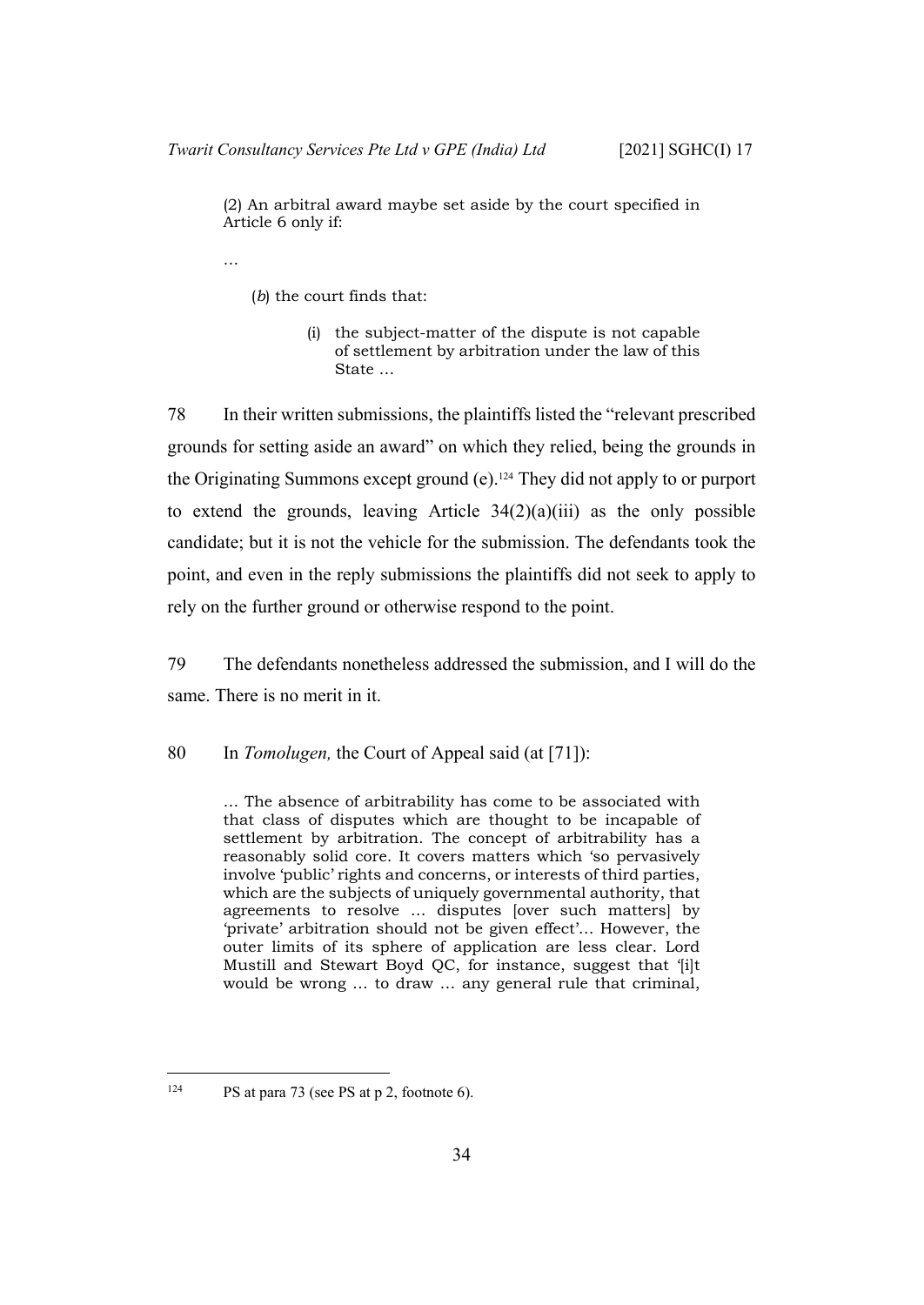admiralty, family or company matters cannot be referred to arbitration' …

81 The court noted (at [75]) that the concept of arbitrability finds legislative expression in s 11 of the IAA. It provides that any dispute which the parties have agreed to submit to arbitration under an arbitration agreement may be determined by arbitration unless it is contrary to public policy to do so, and the Court continued:

75 … It is evident from this that the essential criterion of non-arbitrability is whether the subject matter of the dispute is of such a nature as to make it contrary to public policy for that dispute to be resolved by arbitration. Beyond this, the scope and extent of the concept of arbitrability has been left undefined, as a consequence of which, it falls to the courts to trace its proper contours …

76 In our judgment, the effect of s 11 of the IAA is that there will ordinarily be a presumption of arbitrability so long as a dispute falls within the scope of an arbitration clause. This presumption may be rebutted by showing that … :

- (a) Parliament intended to preclude a particular type of dispute from being arbitrated (as evidenced by either the text or the legislative history of the statute in question); or
- (b) it would be contrary to the public policy considerations involved in that type of dispute to permit it to be resolved by arbitration.

82 It is important to remember that the public policy here in play is not the public policy in play under Article  $34(2)(b)(ii)$  of the Model Law. It is the public policy concerning *whether a dispute can be arbitrated,* not the public policy concerning *whether an award should be set aside*, which is a different matter.

83 Examples of non-arbitrability given by the court in *Tomolugen* at [77]– [78] included a claim under the bankruptcy avoidance provisions (referring to *Larsen Oil and Gas Pte Ltd v Petroprod Ltd (in official liquidation in the*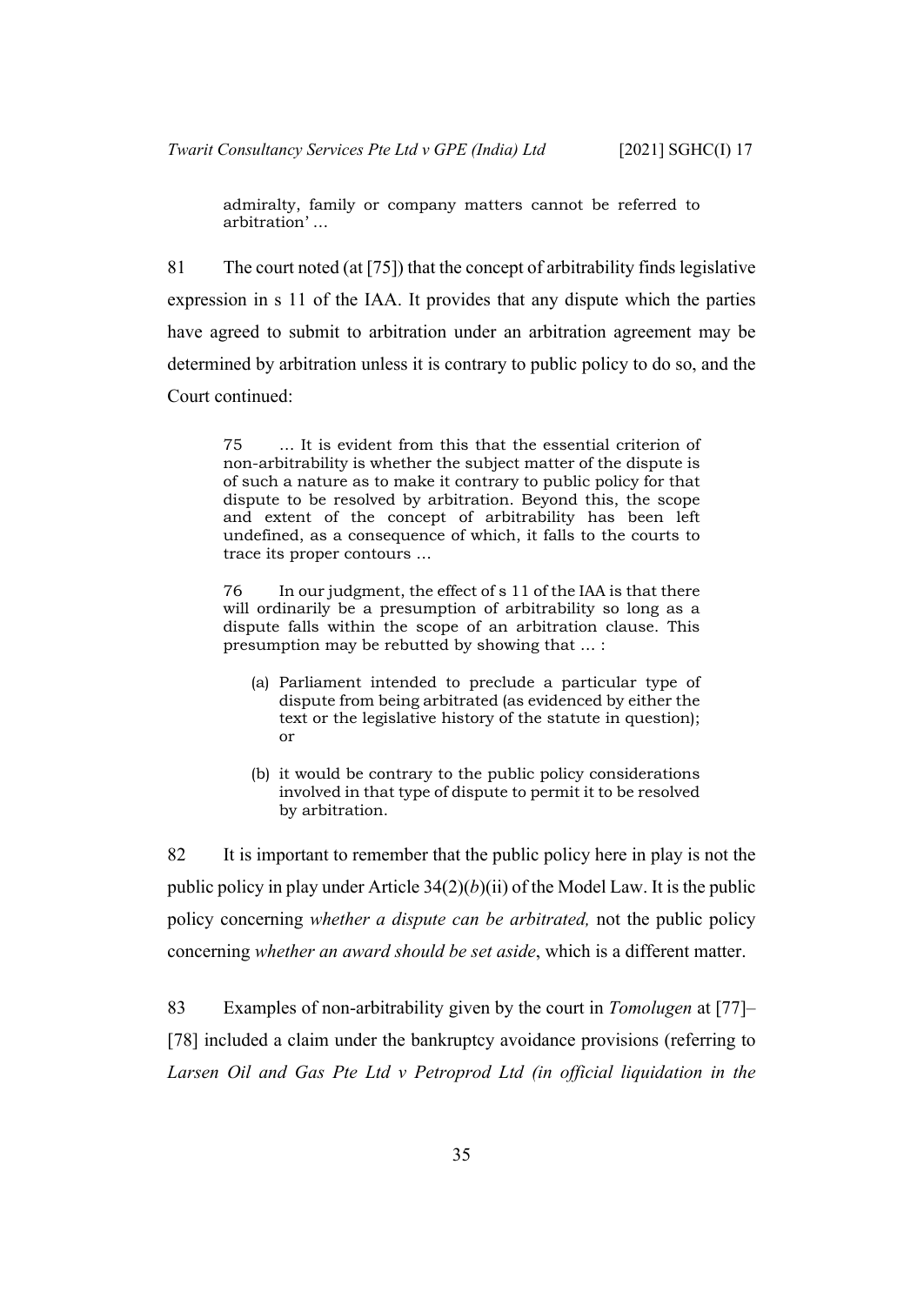*Cayman Islands and in compulsory liquidation in Singapore)* [2011] 3 SLR 414 ("*Larsen Oil*")*,* a case which will feature more in the analysis below), and a claim to have an insolvent company wound up; but it was held at [88] and [97] that a claim of minority oppression was arbitrable even though the tribunal could not grant some of the relief which might be sought.

84 The discussion of arbitrability in *BTY* was *obiter.* The Judge postulated, but did not decide, that a claim to have accounts lodged with the Accounting and Regulatory Authority ("ACRA") expunged from ACRA's records was not arbitrable, because the outcome could affect a public register and therefore could affect third parties who may have acted in reliance on the accuracy of the register (at [158]–[160]). That is remote from the present case. In the sentence on which the plaintiffs relied, the Judge paraphrased *Tomolugen* as saying that at the core of the class of disputes not capable of settlement by arbitration "are disputes which are of a public character and disputes whose outcome will affect the interests of persons beyond the immediate disputants". That is apposite on the facts of *BTY*. However, it remains necessary to consider whether in the particular case the presumption of arbitrability has been rebutted.

85 More instructive in relation to the present case, in which the plaintiffs invoked Haldia's insolvency proceedings, is the Judge's consideration (at [150]–[153]) of *Larsen Oil.* A company's liquidators claimed to avoid payments made under a management agreement. The refusal of a stay in favour of arbitration under an arbitration clause in the management agreement was upheld by the Court of Appeal, on the ground that the claim was not arbitrable amongst other reasons. His Honour pointed to the distinction drawn in *Larsen Oil*  between a dispute arising only upon insolvency and by reason only of the insolvency regime, and a dispute arising from the insolvent company's preinsolvency rights and obligations. The former was held to be not arbitrable; the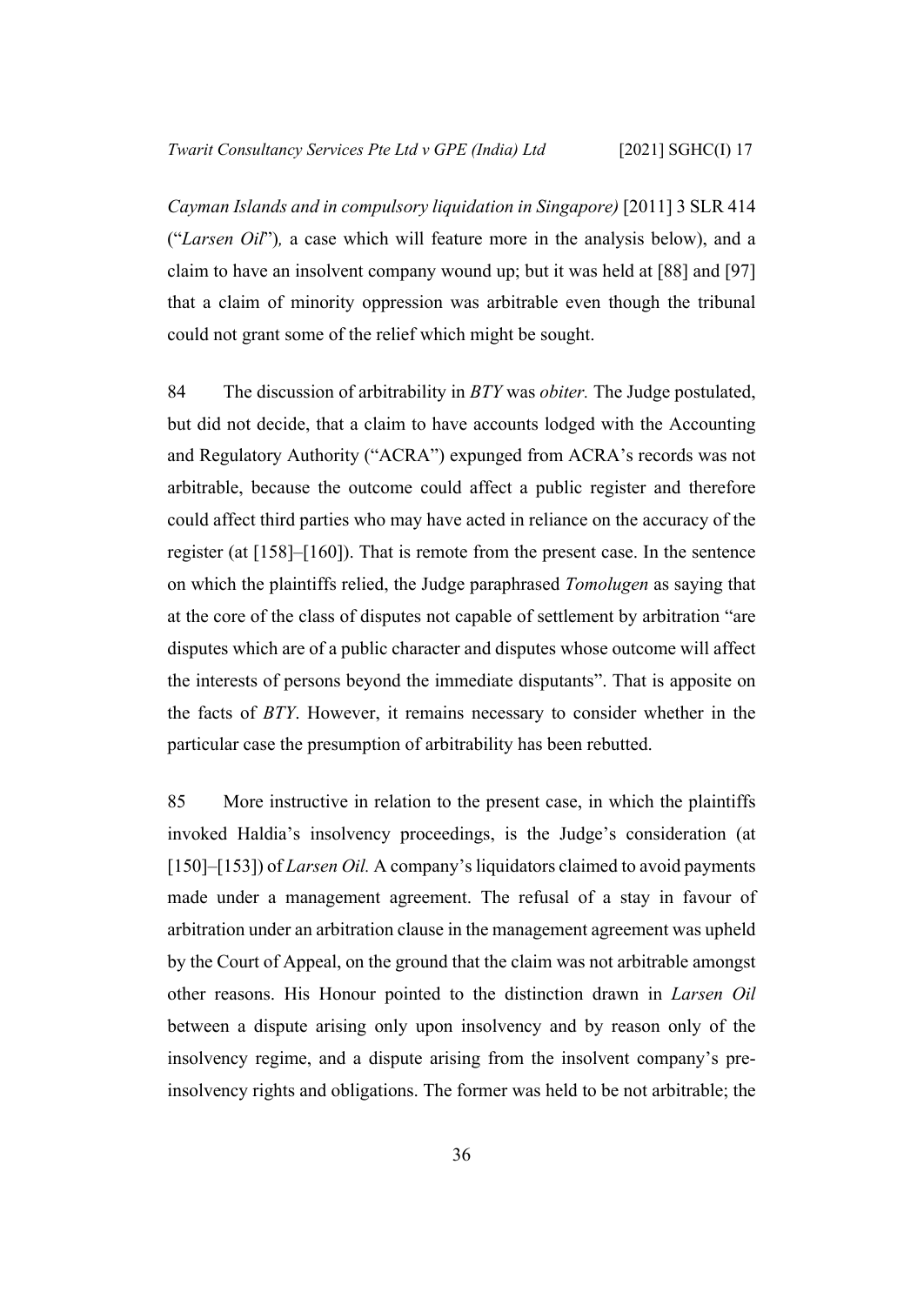latter was considered to be arbitrable, at least where the substantive rights of the creditors were not affected. Bearing these in mind, simply referring to Haldia's insolvency proceedings will not do. The dispute must be examined to see whether it arises from or its determination is subject to the insolvency regime.

86 The plaintiffs' written submissions did not expand upon the bald assertion that the legality or otherwise of the transaction had an impact on the regulators and other stakeholders with an interest in Haldia's insolvency proceedings; they did, however, expressly abandon the contention that Indian law provides for a particular dispute resolution mechanism to cover the defendants' claims in the arbitrations. The reply submissions added the equally bald assertion that the outcome of the dispute would have "an impact of a public nature considering that [SEPC] is a public limited company".125 That SEPC is a public company in no way makes a dispute to which it is a party non-arbitrable, and if that was seriously meant it was an absurd proposition.

<span id="page-39-0"></span>87 I doubt that the written submissions included that Haldia's insolvency proceedings meant that, as a process, the dispute was not arbitrable. The plaintiffs' assertion was of an impact on various entities, not on process, and it abandoned any assertion that a particular (other) dispute resolution mechanism was necessary. However, the moratorium was referred to in the defendants' submissions,126 and the reply submissions ventured into process by relying on it.127 The moratorium was declared on 11 July 2017, as part of the insolvency proceedings, by the National Company Law Tribunal at Chennai. The plaintiffs submitted that the Tribunal erred in dealing with the dispute despite the Chennai

<sup>125</sup> PRS at para 30.

<sup>&</sup>lt;sup>126</sup> DS at para 5.2.8(a), footnote 122, see Sridharan at para 30 (CMB at p 26).

<sup>127</sup> PRS at para 32.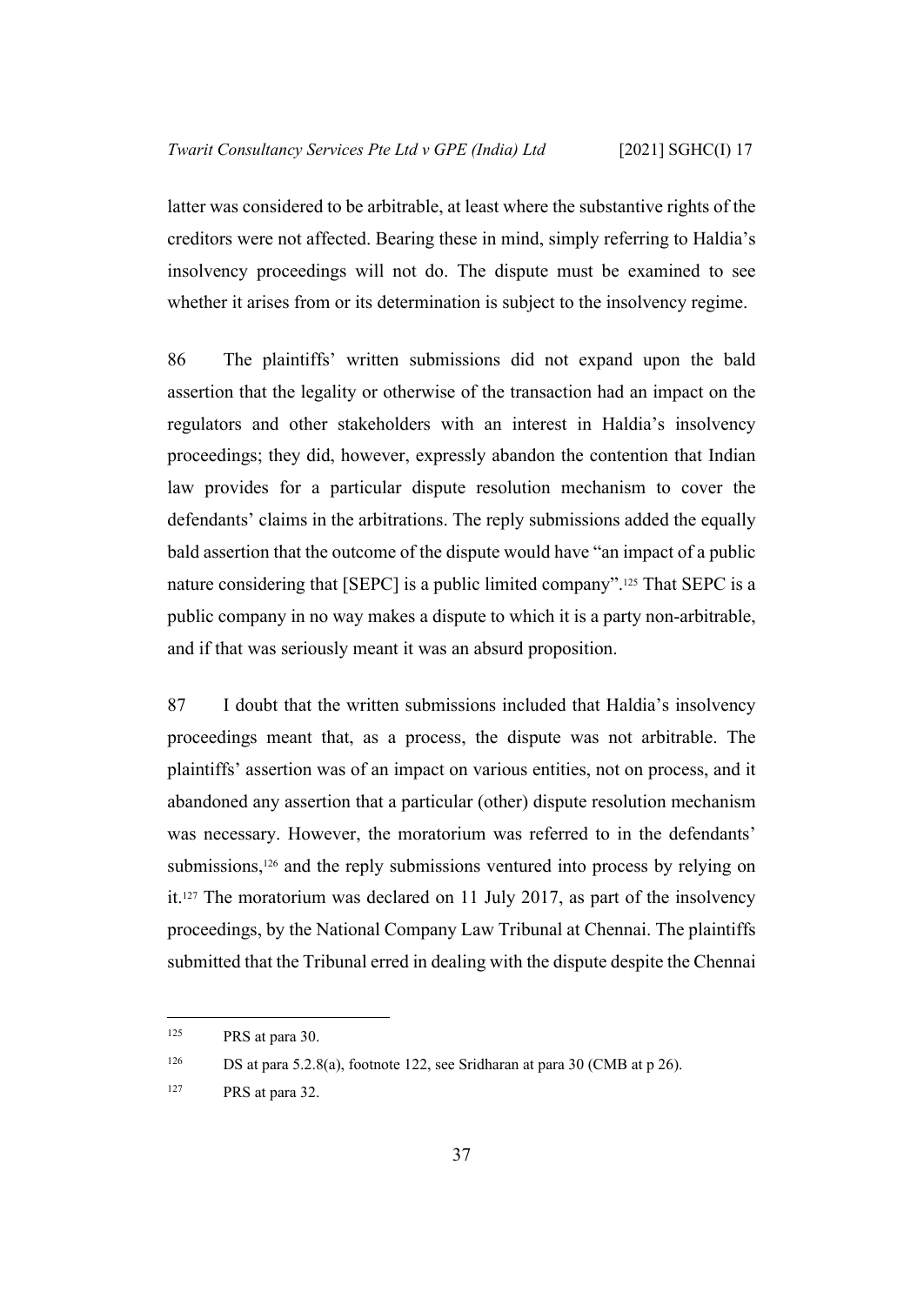tribunal's direction, which the plaintiffs stated as the direction that "no Court or arbitration proceedings could be commenced in respect of, or involving, Haldia (including any share transfers)".<sup>128</sup>

88 For a number of reasons, the submission is misconceived. First, that was not the direction given, and it is difficult to see how the submission could have been made. The moratorium prevented the commencement or continuation of proceedings against Haldia, dealing with its assets, enforcement of security given by it and recovery of property in its possession.129 It did not impede the commencement or continuation of the arbitrations, to which Haldia was not a party, nor was it submitted to the Tribunal in the non-arbitrability part of the jurisdictional challenge that it did. Secondly, even if the direction had been as stated by the plaintiffs, I do not see why that would have rendered the dispute non-arbitrable. The question in rebutting the presumption of arbitrability is whether the dispute is of a kind that must be resolved by a process other than arbitration. That question is not answered by an embargo on any process of resolution at all; the embargo may mean that the arbitrations were irregularly commenced or continued, but that is a different matter. Thirdly, the order admitting Haldia into the insolvency proceedings and the moratorium were set aside by the Appellate Tribunal on 19 July 2018 – as was pointed out in the defendants' written submissions and referred to in a separate segment of the plaintiffs' reply submissions.<sup>130</sup>

89 The reply submissions asserted another matter, a moratorium imposed in 2018 in insolvency proceedings concerning SEPC with the same prevention

<sup>128</sup> PRS at para 32.

<sup>&</sup>lt;sup>129</sup> Order of the India National Company Law Tribunal Division Bench, Chennai (CMB at pp 622–625).

<sup>&</sup>lt;sup>130</sup> DS at para 5.2.8(a); PRS at para 57.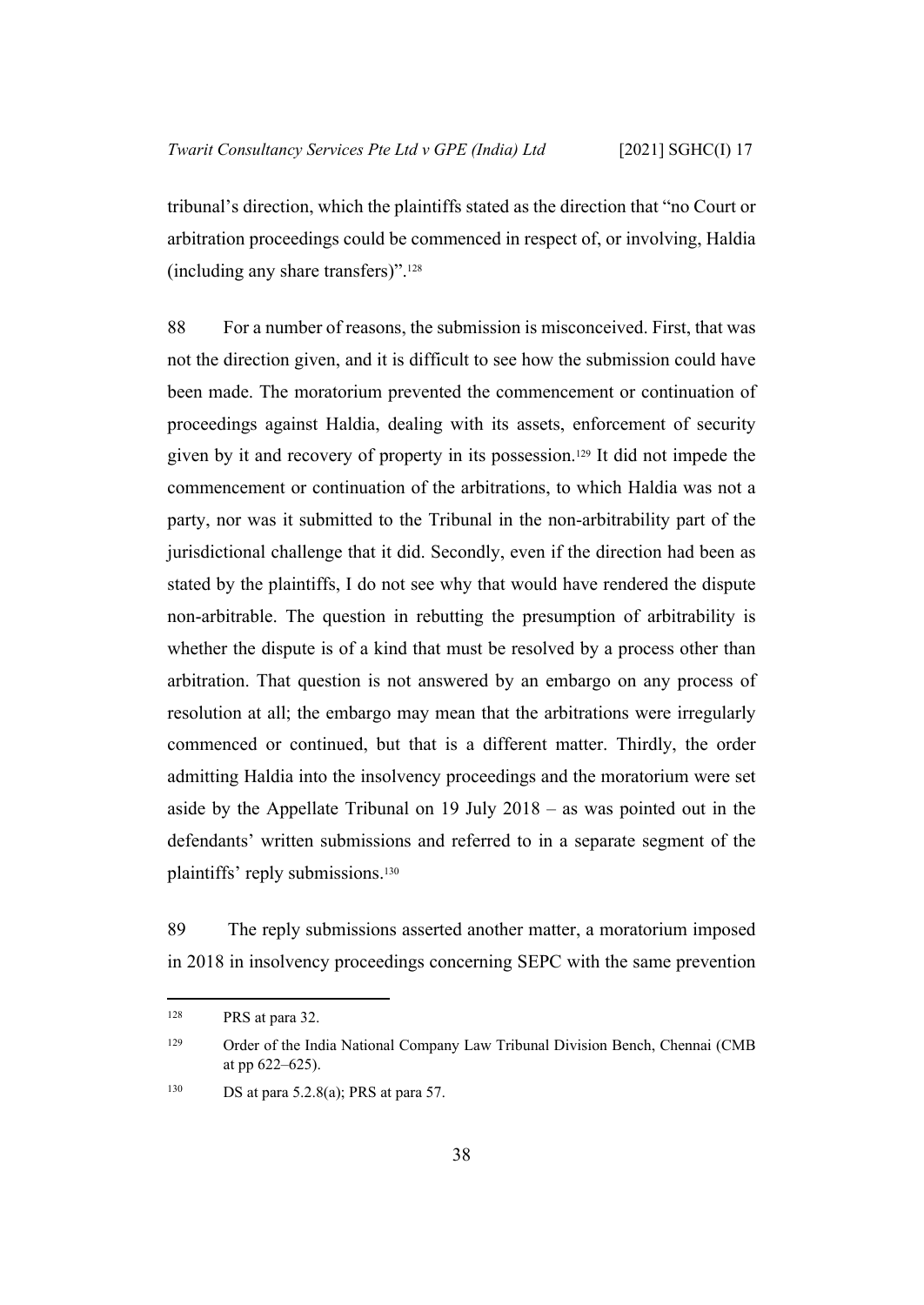of the commencement or continuation of proceedings against SEPC.131 This was a new matter to which the defendants have not had the opportunity to respond, and it should not be permitted. In any event, as stated above, I do not see why that would have rendered the dispute non-arbitrable.

90 Returning to *Tomolugen* at [76] and the assertion of an impact on various entities, the dispute did not arise from Haldia's rights and obligations at all, whether pre-insolvency process or post-insolvency process. It was not a party to the arbitrations and no relief was sought against it. The submission had to be to the effect that the dispute was not arbitrable because it required a decision of whether the transaction was legal or illegal, and permitting that decision to be made by the Tribunal would offend public policy because of the impact on the other parties, on Haldia, and on the unidentified regulators and other stakeholders.

91 The plaintiffs' written submissions included argument for the contention that the "underlying transaction" was illegal and/or void because of violation of the FEMA and the regulations thereunder and of s 67 of the CA. The Tribunal has held otherwise in response to illegality arguments, once in dismissing the jurisdictional challenge and definitively in the Award. I do not think that the merits of the contention arises in my considering arbitrability, because the question is whether the dispute, relevantly that part of it in which the illegality or otherwise of the transaction is in issue, can be resolved by arbitration, and that question is not answered by deciding the issue by saying whether there is or is not illegality. In any event, while I see no reason to disagree with the Tribunal's rejection of the contention, there is no substance in the submission that the dispute is not arbitrable because it requires a decision on illegality.

<sup>&</sup>lt;sup>131</sup> PRS at para 33.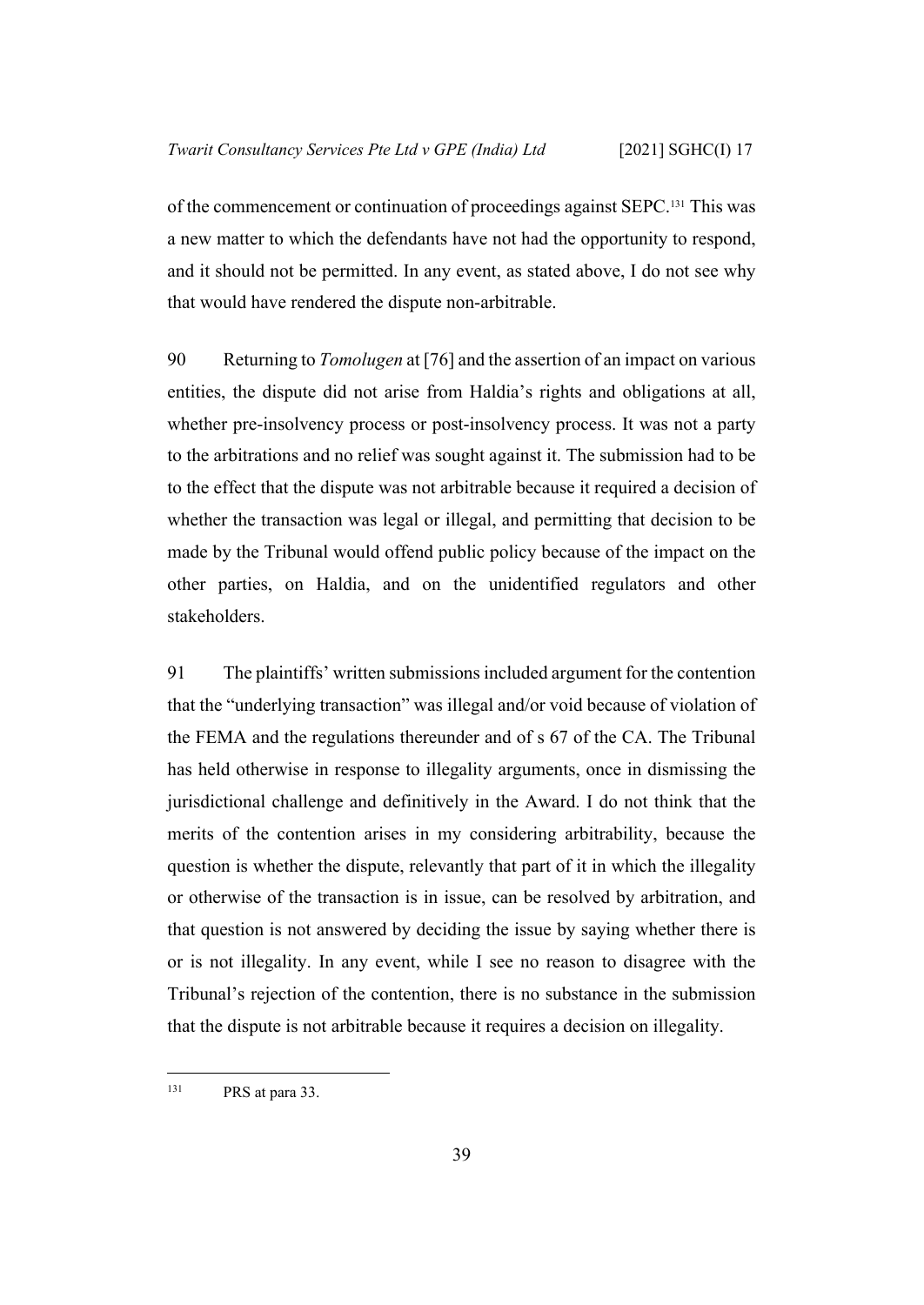92 To repeat, Haldia is not a party to the arbitrations and not bound by a decision on illegality. Nor are any of the other parties to the various agreements apart from the plaintiffs and the defendants. There may or may not be an economic effect on them of the outcome in the arbitrations, or of the decision on illegality, but that does not make the dispute non-arbitrable. Disputes over the illegality of a transaction are not uncommon in arbitral proceedings, and there is no reason why they cannot be decided by an arbitrator instead of a judge. The regulators or other stakeholders, whatever that may mean, are no more or less affected by an arbitrator's decision than by a judge's decision.

93 The presumption of arbitrability is not rebutted. The second submission fails.

## <span id="page-42-0"></span>*Third submission: the Tribunal's decision was outside the submission to arbitration*

94 The plaintiffs' submission was in the terms that the hearing of the defendants' claims in the arbitrations constituted a decision beyond the scope of the submission to arbitration.132 The hearing of the claims was not a decision, and Article  $34(2)(a)(iii)$  of the Model Law speaks of the award and of the decisions contained in it. The submission must be understood as a submission that the Award, or the decision of the dispute in the arbitrations contained in the Award, was beyond the scope of the submission to arbitration.

95 The argument in support of the submission was by incorporation of the Revival Argument put forward in support of the first submission. It was said that the only practical or sensible way to understand the defendants' claim was

 $132$  PS at paras 94–96.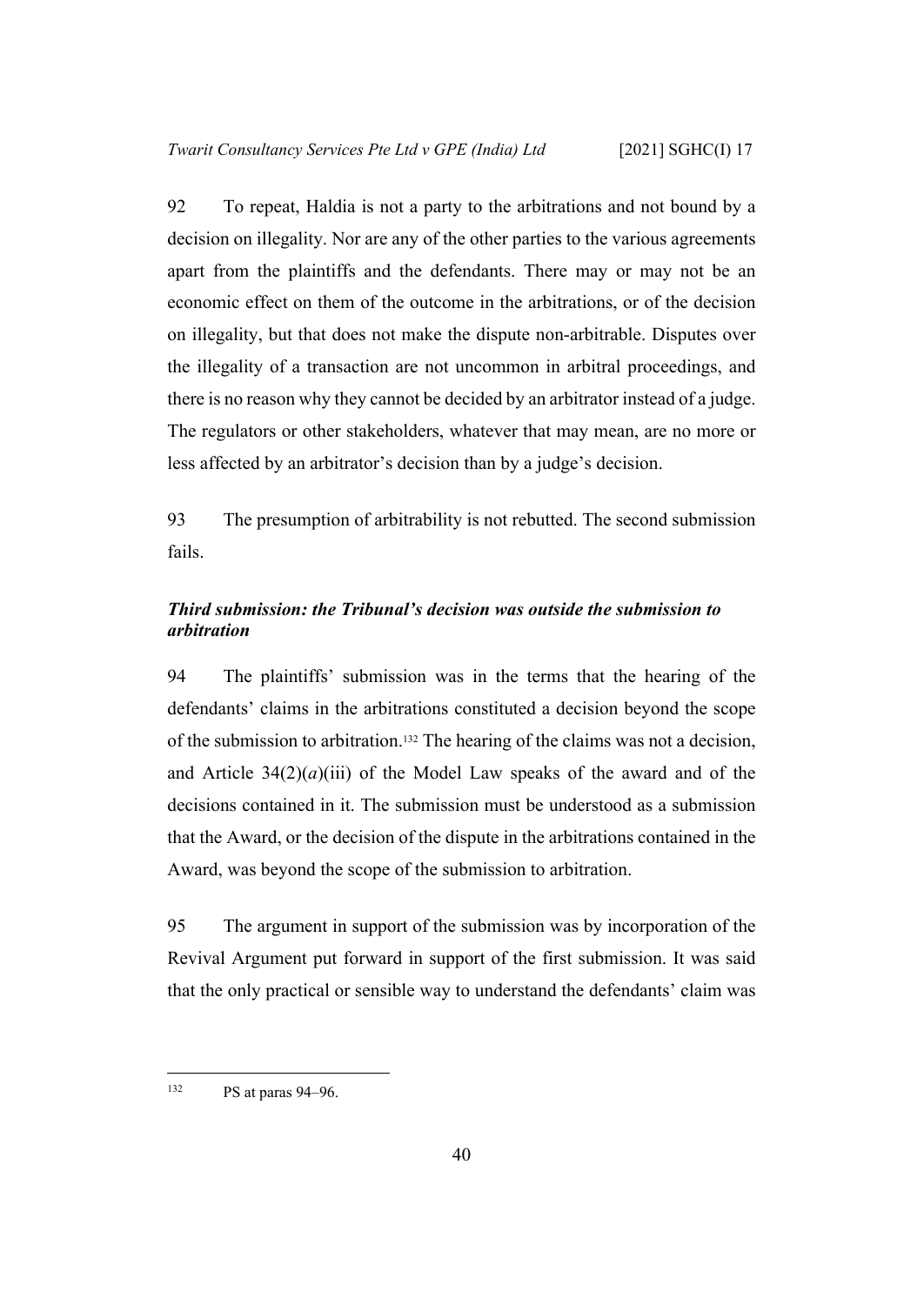as a claim "for a breach of the SSHAs, or at least arising out of the SSHAs",<sup>133</sup> and that "it is the arbitration agreements in the SSHAs that governs [*sic*] the dispute, not that in the SPAs and the Letter Agreements".<sup>134</sup>

96 It is sufficient to repeat the rejection of the Revival Argument.

### <span id="page-43-0"></span>**Ground (b): Article 34(2)(***a***)(iv) – composition of the Tribunal and arbitral procedure not as agreed**

97 The Article relevantly provides:

(2) An arbitral award may be set aside by the court specified in Article 6 only if:

- (*a*) the party making the application furnishes proof that:
	- …
	- (iv) the composition of the arbitral tribunal or the arbitral procedure was not in accordance with the agreement of the parties, unless such agreement was in conflict with a provision of this Law from which the parties cannot derogate, or, failing such agreement, was not in accordance with this Law …

98 The plaintiffs' complaint was as to the composition of the Tribunal. It was the sole SIAC arbitrator, not the panel of three arbitrators, two of whom are to be retired judges, required by the arbitration clauses in the SSHAs. The plaintiffs submitted that because the arbitrations should have been pursuant to the arbitration agreements in the arbitration clauses in the SSHAs, the arbitral tribunal was improperly constituted. Again, the argument in support of the submission was by incorporation of the Revival Argument, with the contention

<sup>133</sup> PS at para 95.

<sup>134</sup> PS at para 96.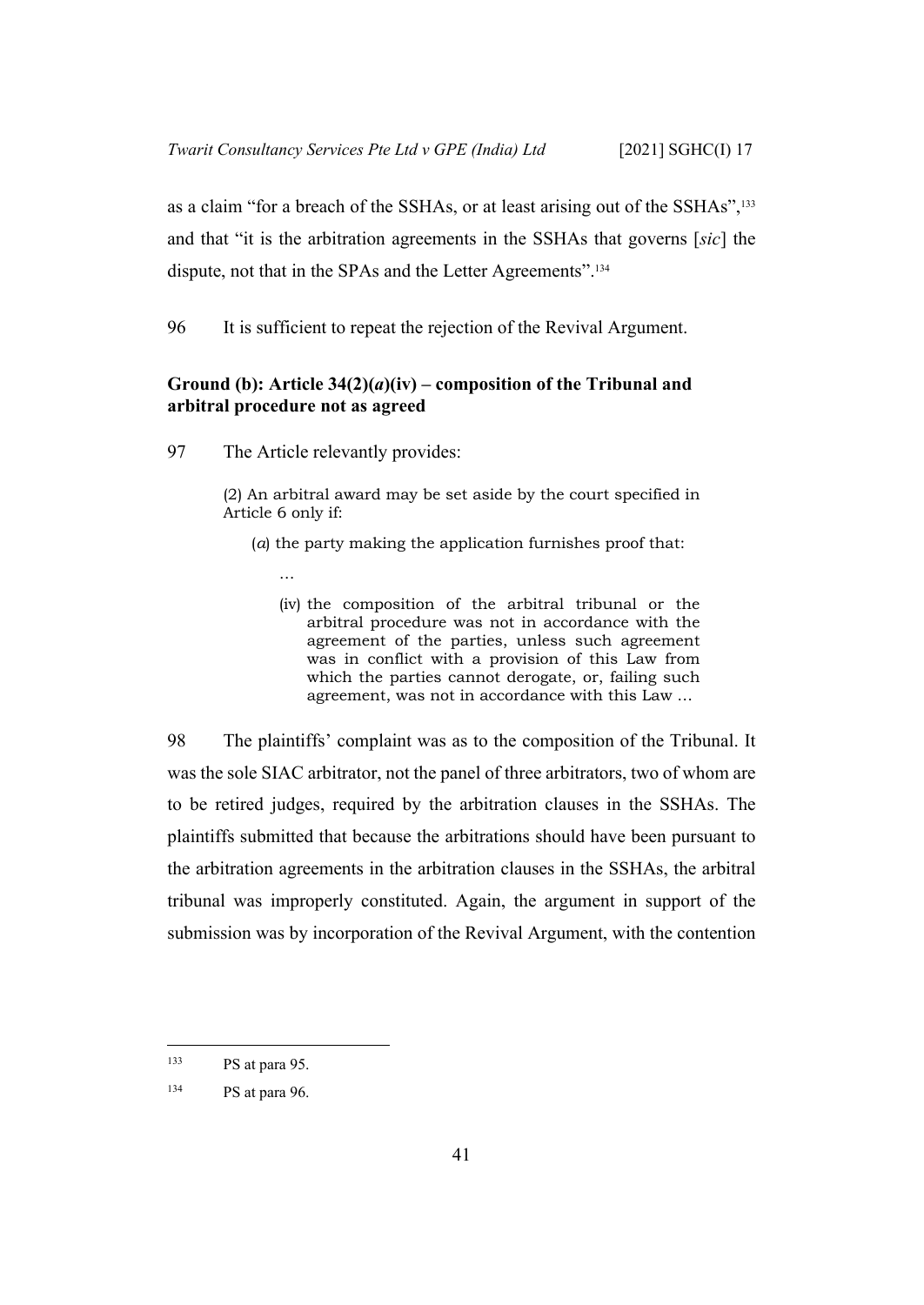that the defendants should have commenced the arbitrations pursuant to the arbitration agreements contained in the SSHAs.<sup>135</sup>

99 It is sufficient again to repeat the rejection of the Revival Argument.

## <span id="page-44-0"></span>Grounds (c) and(d): Article  $34(2)(a)(ii)$  and s  $24(b)$  – lack of proper notice, **inability to present case and breach of the rules of natural justice**

#### <span id="page-44-1"></span>*Preliminary matters*

100 These grounds are conveniently dealt with together. The plaintiffs relied on two matters for both ground (c) and ground (d), being the refusal of an adjournment of the evidentiary hearing and the refusal to exclude the evidence of the defendants' Indian law expert (see at [\[31](#page-16-0)] above),136 and on a third matter for ground (d) alone, being the Tribunal's award of a total of INR195,00,00,000 as damages (see at [[33\]](#page-17-1) above).<sup>137</sup>

101 Article 34(2)(*a*)(ii) of the Model Law relevantly provides:

(2) An arbitral award may be set aside by the court specified in Article 6 only if:

(*a*) the party making the application furnishes proof that:

(ii) the party making the application was not given proper notice of the appointment of an arbitrator or of the arbitral proceedings or was otherwise unable to present his case …

102 Section 24(*b*) of the IAA relevantly provides:

…

<sup>135</sup> PS at paras 97–99.

<sup>136</sup> PS at paras 100–105.

<sup>137</sup> PS at paras 106–110.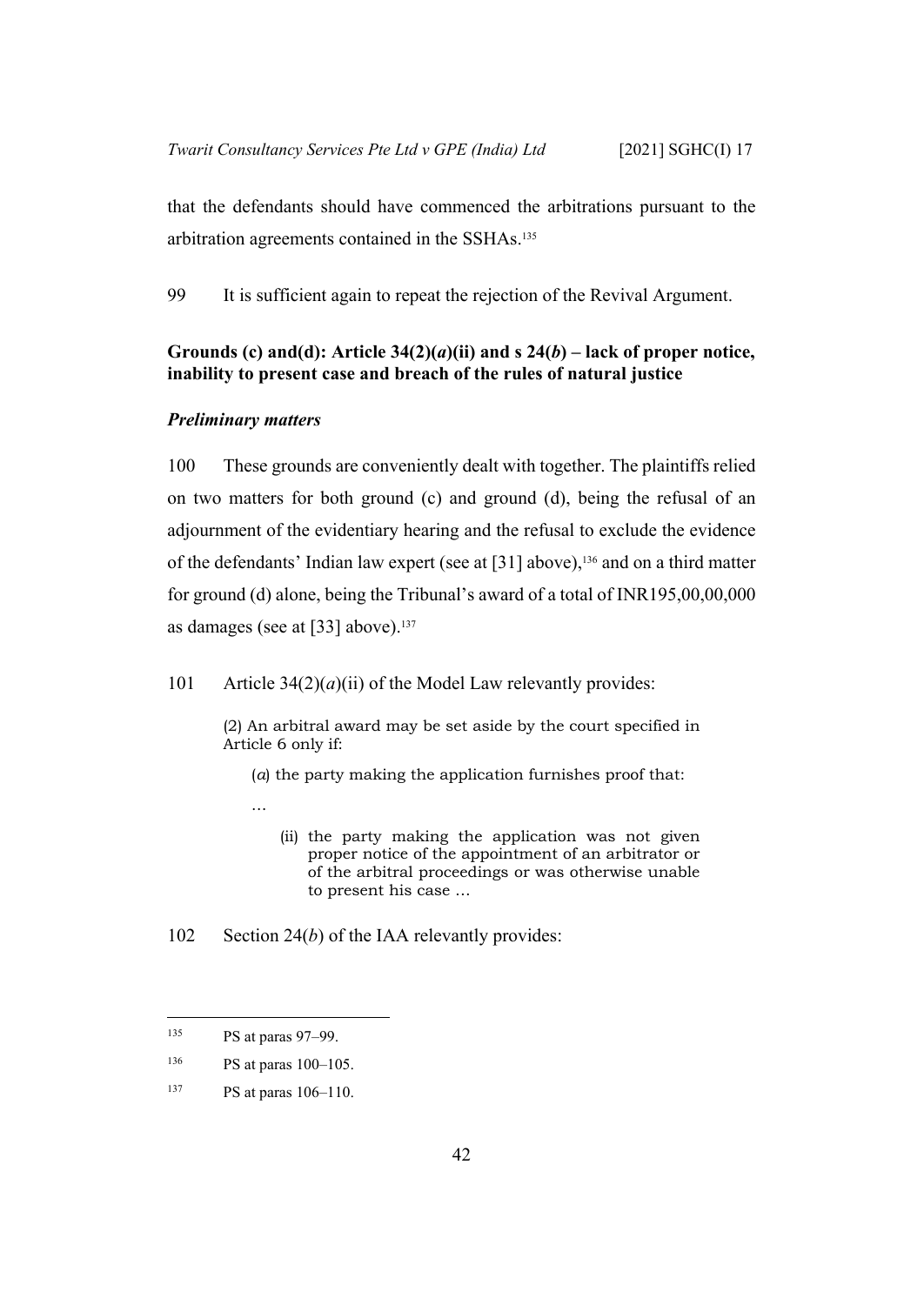24. Notwithstanding Article 34(1) of the Model Law, the General Division of the High Court may, in addition to the grounds set out in Article 34(2) of the Model Law, set aside the award of the arbitral tribunal if –

…

(*b*) a breach of the rules of natural justice occurred in connection with the making of the award by which the rights of any party have been prejudiced.

103 The plaintiffs' complaint in relation to the first two matters was as to their inability to present their case and, as the breach of the rules of natural justice, a denial of their right to be heard.<sup>138</sup> The denial of the right to be heard was also the complaint in relation to the third matter.<sup>139</sup>

104 The inability to present one's case and a denial of one's right to be heard are closely related. In the full discussion by the Court of Appeal in *China Machine New Energy Corp v Jaguar Energy Guatemala LLC and another*  [2020] 1 SLR 695 ("*China Machine*") at [88]–[89], it is said that the expression of the right to be heard in Article 18 of the Model Law, providing that each party "shall be given a full opportunity of presenting his case", finds teeth in Article  $34(2)(a)(ii)$  of the Model Law and s 24(b) of the IAA, and the requirements of Article 18 are described at [90] as embodying basic notions of fairness and fair process. The court's summary of the applicable principles, at [104], is:

(a) The parties' right to be heard in arbitral proceedings finds expression in Art 18 of the Model Law, which provides that each party shall have a 'full opportunity' of presenting its case. An award obtained in proceedings conducted in breach of Art 18 is susceptible to annulment under Art  $34(2)(a)(ii)$  of the Model Law and/or s  $24(b)$  of the IAA.

 $138$  PS at para 100.

<sup>139</sup> PS at para 107.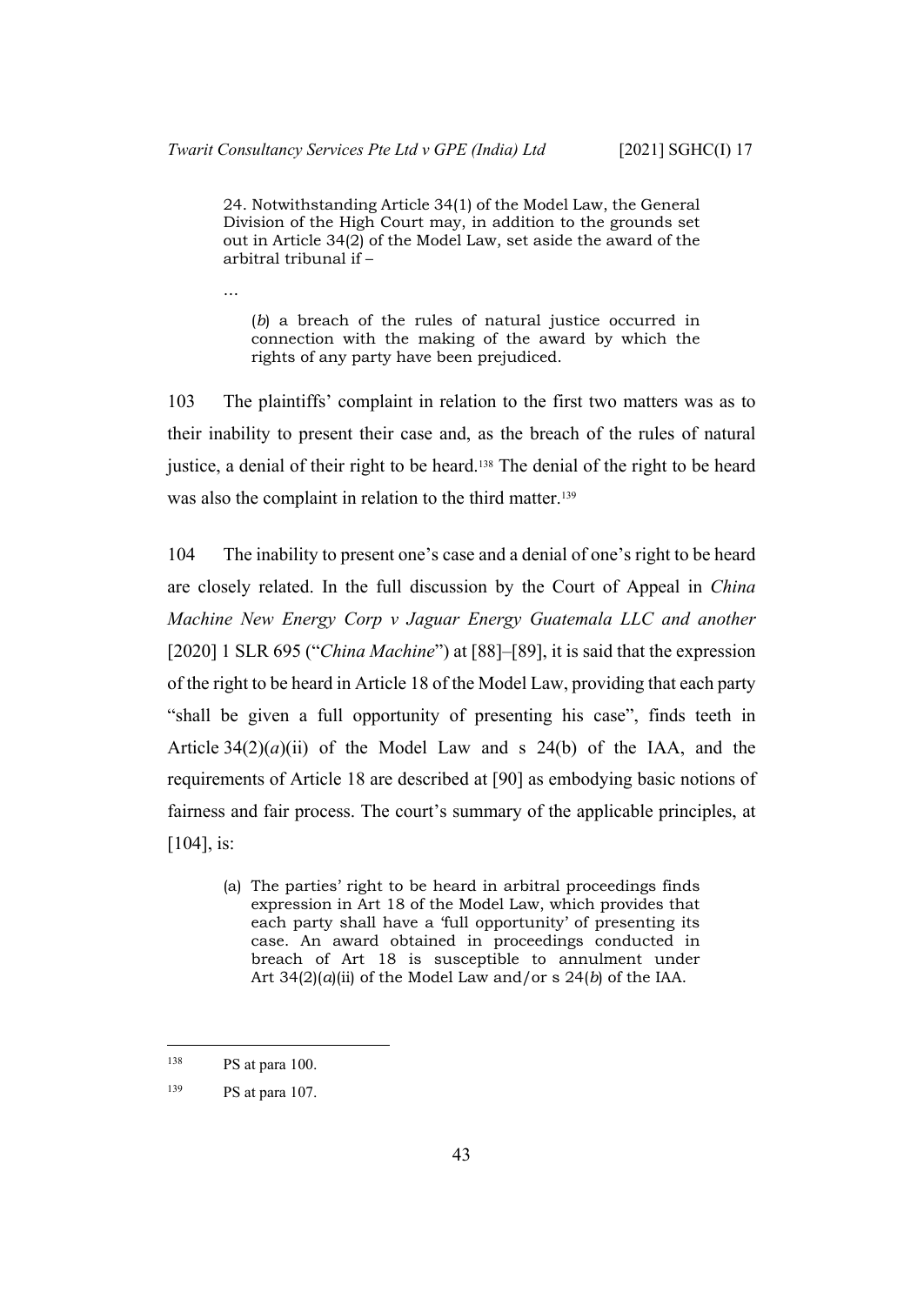- (b) The Art 18 right to a 'full opportunity' of presenting one's case is not an unlimited one. It is impliedly limited by considerations of reasonableness and fairness.
- (c) What constitutes a 'full opportunity' is a contextual inquiry that can only be meaningfully answered within the specific context of the particular facts and circumstances of each case. The overarching inquiry is whether the proceedings were conducted in a manner which was fair, and the proper approach a court should take is to ask itself if what the tribunal did (or decided not to do) falls within the range of what a reasonable and fair-minded tribunal in those circumstances might have done.
- (d) In undertaking this exercise, the court must put itself in the shoes of the tribunal. This means that: (i) the tribunal's decisions can only be assessed by reference to what was known to the tribunal at the time, and it follows from this that the alleged breach of natural justice must have been brought to the attention of the tribunal at the material time; and (ii) the court will accord a margin of deference to the tribunal in matters of procedure and will not intervene simply because it might have done things differently.

105 More generally as to setting aside an arbitral award for breach of natural justice under s 24(*b*) of the IAA, the party must establish (a) which rule of natural justice was breached; (b) how it was breached; (c) in what way the breach was connected to the making of the award; and (d) how the breach could or did prejudice the party's rights: *Soh Beng Tee & Co Pte Ltd v Fairmount Development Pte Ltd* [2007] 3 SLR(R) 86 ("*Soh Beng Tee*") at [29]; *China Machine* at [86]. In *China Machine* at [87], citing *Soh Beng Tee*, it is said succinctly that the authorities make clear "that the threshold for a finding of breach of natural justice is a high one, and that it is only in exceptional cases that a court will find that threshold crossed".

#### <span id="page-46-0"></span>*First matter: refusal of an adjournment of the evidentiary hearing*

106 The plaintiffs said that on 31 January and 1 February 2020, they informed the Tribunal that they were in the process of engaging alternative external counsel, and indicated that they would seek consequential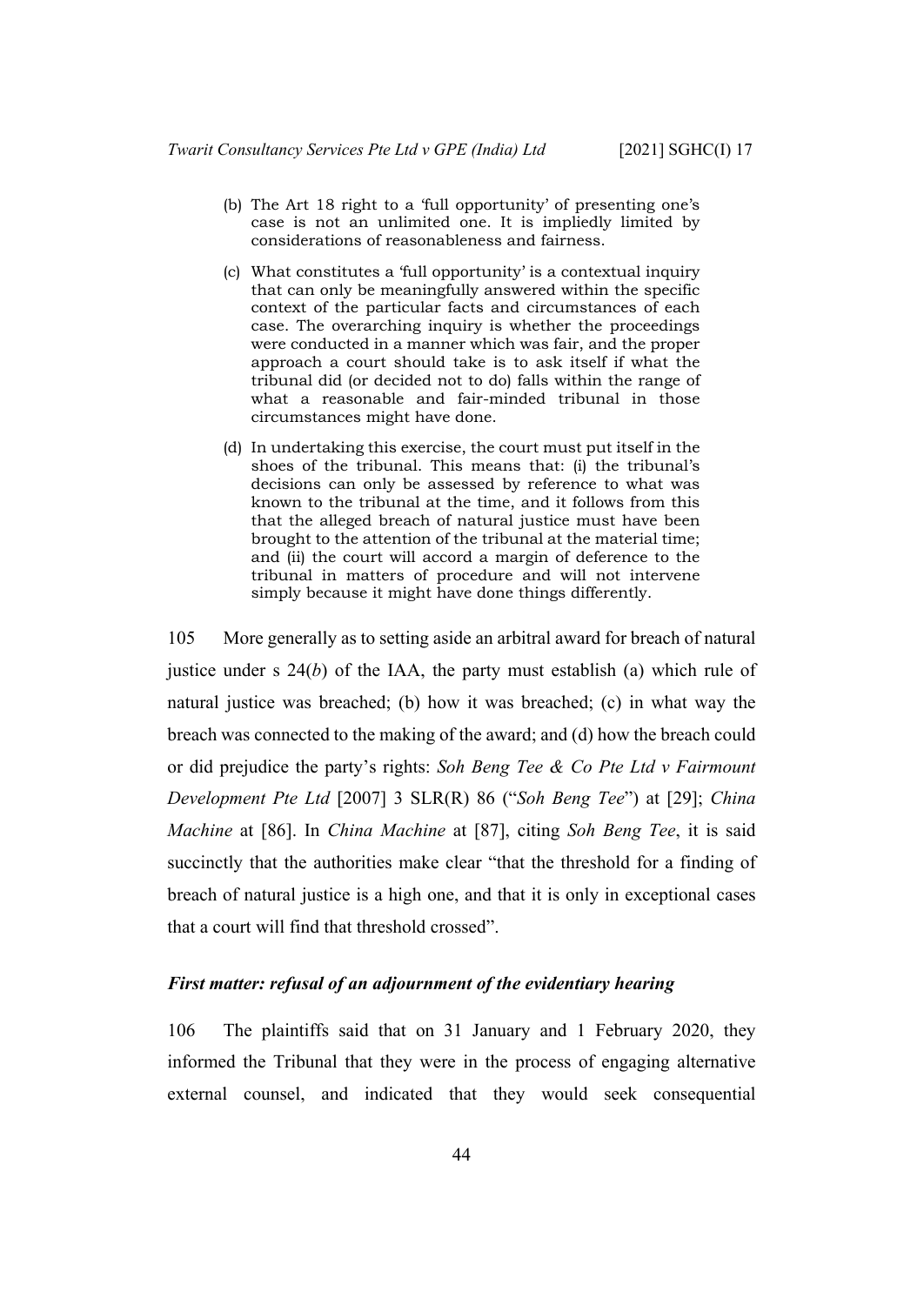modifications to the procedural timetable once they had done so.140 Late on 4 February 2020, they said, their newly appointed counsel Mr Vishnu Mohan informed the Tribunal that they were "still in the midst of" engaging Senior Counsel, and requested that the evidentiary hearing (then fixed for 2–5 March 2020) be adjourned to 11–15 May 2020, because there was less than a month for the yet to be appointed Senior Counsel to "get up on the case" and prepare for the hearing.141 As earlier explained, the request was denied. The plaintiffs submitted that the right to be heard included the right to choose their representation, citing *CGS v CGT* [2021] 3 SLR 672 at  $[12]$ ,<sup>142</sup> and that the refusal of the adjournment impeded their ability to present their case and their right to be heard.

107 More should be said of the circumstances of the refusal of the adjournment.

108 The plaintiffs had initially been represented by in-house lawyer(s).<sup>143</sup> By August 2018, external lawyers were on record as their counsel. PO 1 had been issued on 10 August 2018,144 the hearing dates had been fixed by October 2019,145 and all evidentiary materials had been submitted by 7 January 2020.<sup>146</sup> In the adjournment application on 4 February 2020, it was said that the then counsel had "withdrawn", and that the new lawyers had not yet received the

<sup>145</sup> CMB at p  $965$  (Preamble (D)).

<sup>&</sup>lt;sup>140</sup> PS at para  $103(a)(i)$ .

<sup>&</sup>lt;sup>141</sup> PS at para 103(a)(ii); Sridharan at para 60 (CMB at p 41).

 $142$  PS at para 101.

<sup>143</sup> See Sridharan at paras 44–46 (CMB at pp 31–32).

<sup>&</sup>lt;sup>144</sup> Sridharan at para 47 (CMB at p 32).

<sup>&</sup>lt;sup>146</sup> Sridharan at para 58 (CMB at pp 40–41).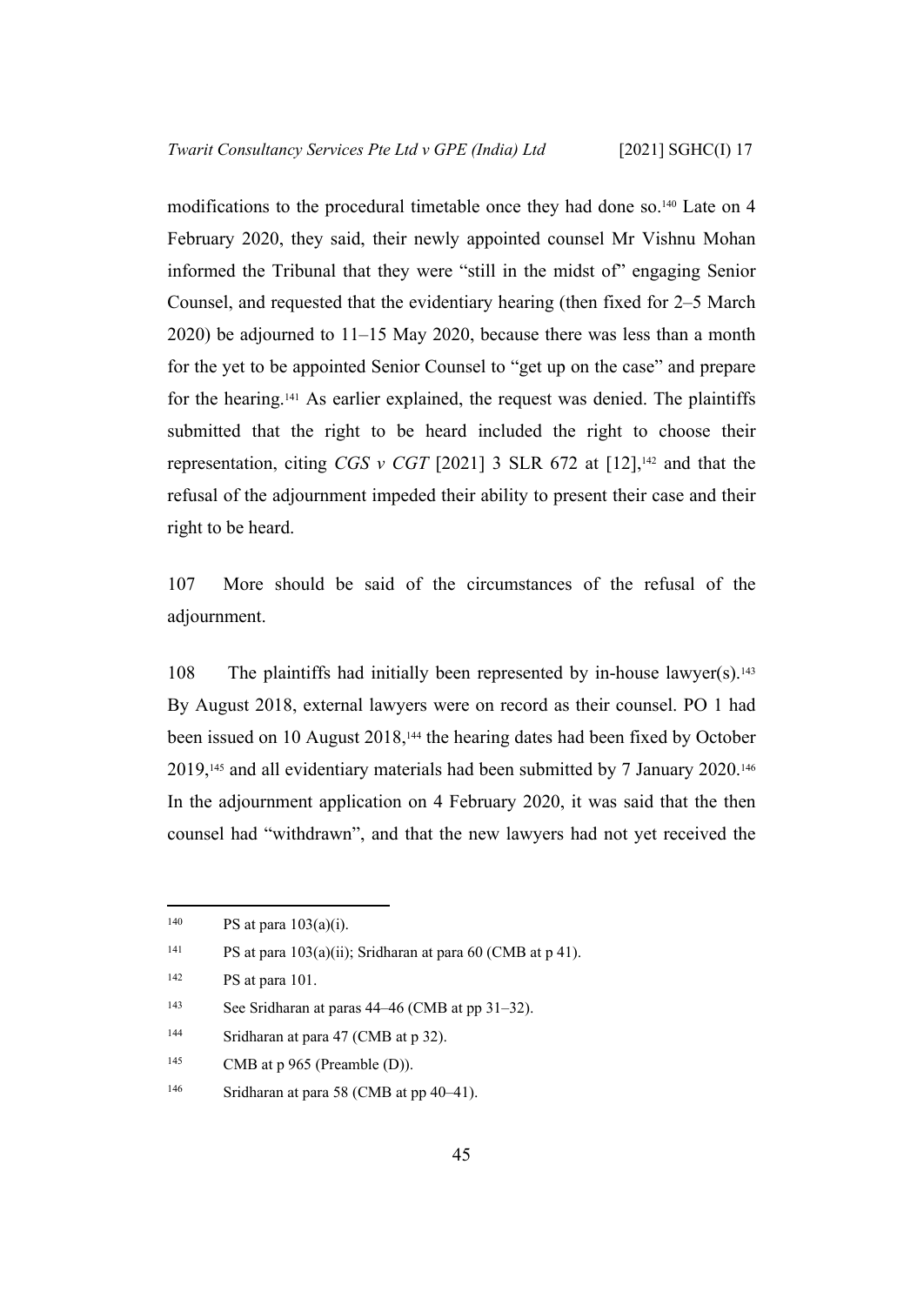papers.147 The defendants objected, saying that the pleadings were not voluminous and detailed submissions had already been provided, and that so far as the plaintiffs said that Senior Counsel was to be engaged, they had had adequate time to engage Senior Counsel earlier on.<sup>148</sup>

109 The Tribunal emailed on 6 February 2020, dismissing the request for an adjournment.149 The Tribunal referred to the fixing of the hearing dates long ago, and said that so far as the plaintiffs wished to appoint Senior Counsel, they had had adequate time to do so. He noted that the plaintiffs' "previous legal team did not include a Senior Counsel". He said that the plaintiffs had "provided few details on the circumstances of the withdrawal of their previous counsel, including the reasons for the same and the date they became aware of their counsel's intention to withdraw". He continued:<sup>150</sup>

3. In any event, I consider that the Respondents' new counsel have adequate time to prepare written opening statements and prepare for the hearing. All pleadings, factual evidence and expert evidence have been filed and are not voluminous. Without exhibits, they stand at 136 pages, 31 pages and 105 pages respectively. I have also considered the parties' respective lists of issues.

4. I note and accept that the Claimants have made travel, accommodation and other arrangements, including arranging for the appearance of two expert witnesses. Rule 19.1 of the SIAC Rules 2016 requires the Tribunal to conduct the arbitration in such a manner as to ensure the 'fair, expeditious, economical and final resolution of the dispute'. It would not be in the interests of an expeditious and economical resolution of this dispute to adjourn the hearing in circumstances where the parties have adequate time to prepare for the same.

<sup>&</sup>lt;sup>147</sup> CMB at p 1007; Abhinav Jain's factual affidavit at para 73(a) (CMB at p 2072).

<sup>&</sup>lt;sup>148</sup> CMB at p 1003; Abhinav Jain's factual affidavit at para 74 (CMB at p 2072).

<sup>149</sup> Sridharan at para 62 (CMB at p 42).

<sup>150</sup> CMB at p 1013.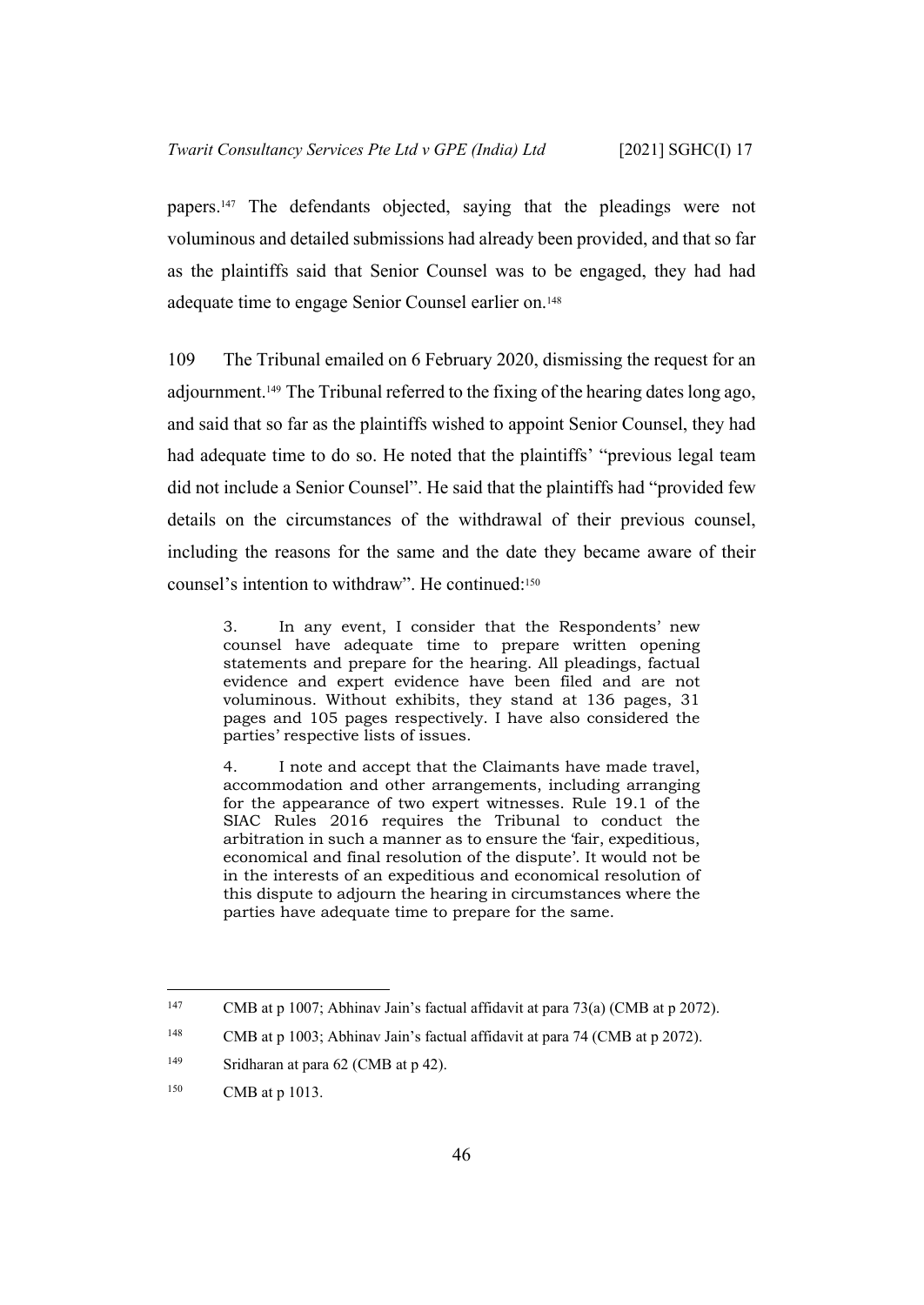110 Mr Mohan wrote again on 8 February 2020, repeating the request and canvassing the reasons given by the Tribunal.151 The defendants responded.<sup>152</sup> On 10 February 2020 the Tribunal confirmed the dismissal of the request, having considered the additional matters put to him and saying that he was satisfied that the plaintiffs' counsel had sufficient time to prepare, for the reasons set out in his earlier emails.<sup>153</sup>

111 Returning to the plaintiffs' complaint in the present case, it was said that the Tribunal's conduct was not what a reasonable and fair-minded arbitrator might have done, and that the plaintiffs' ability to present their case and their right to be heard had been prejudiced. The prejudice was simply asserted, on the basis that the newly appointed counsel had less than a month to get up on the case and prepare for the hearing.

112 I do not accept the plaintiffs' complaint. In fact, the plaintiffs had a team of counsel at the hearing, including Mr Mohan. Their counsel filed opening submissions, conducted the hearing including cross-examination, filed closing submissions, and requested and participated in a hearing of oral closing submissions. No protest was made that counsel was prejudiced by dismissal of the application to adjourn the evidentiary hearing. The refusal of the adjournment was well within the Tribunal's discretion and consistent with fair conduct of the arbitral proceedings, and in the circumstances neither an unfair or unreasonable impediment to the presentation of the plaintiffs' case nor a prejudicial denial of the right to be heard. The Tribunal was in a position to assess the adequacy of the time available to incoming counsel, and other than

<sup>151</sup> CMB at p 1011.

<sup>152</sup> Sridharan at para 62 (CMB at p 42).

<sup>153</sup> CMB at pp 1021–1022.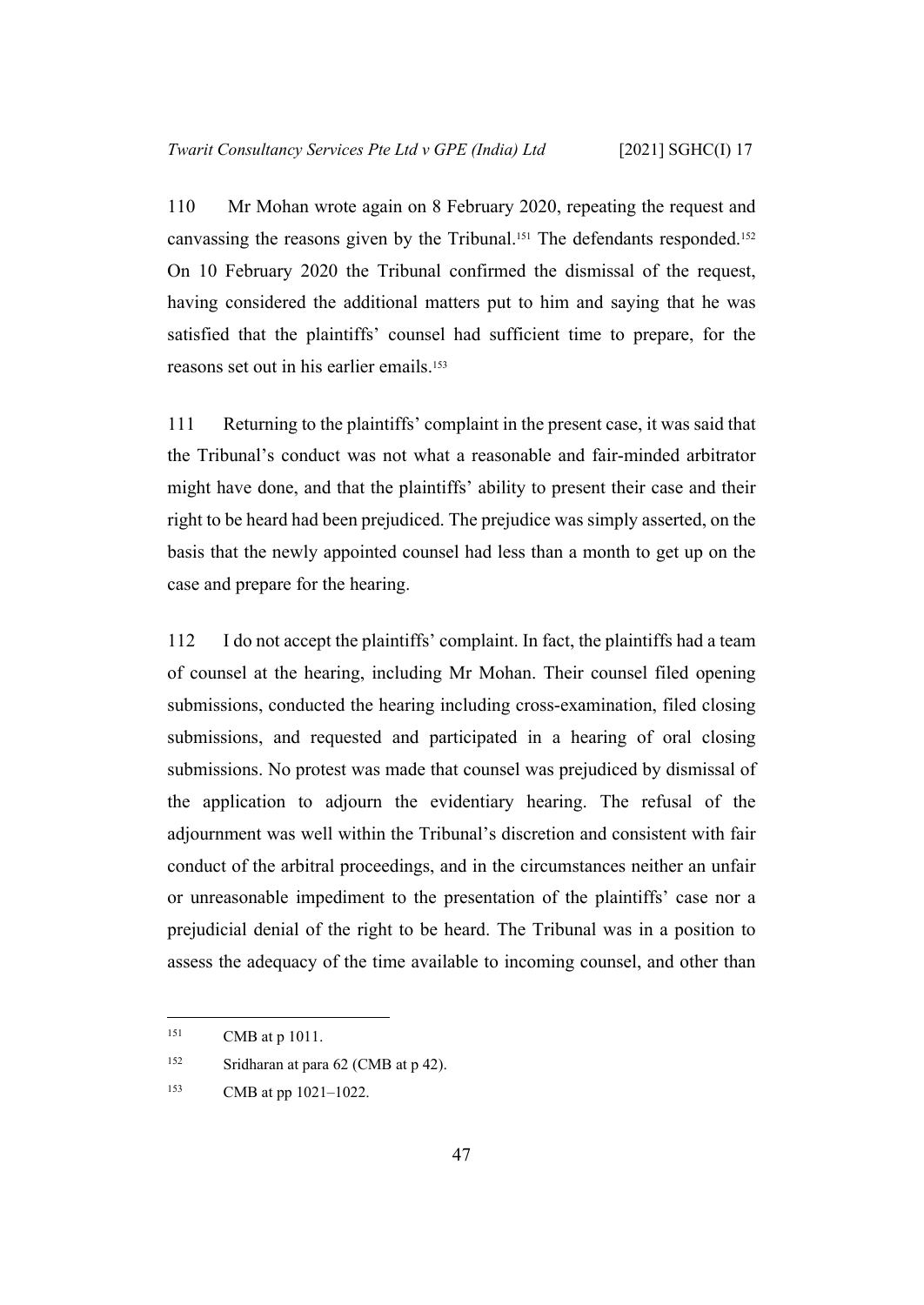by assertion no reason has been shown for the assessment being wrong or unreasonable or resulting in prejudice – on the contrary, counsel appear to have been able fully to fulfil their role.

113 It may be noted that in the reply submissions, responding to the defendants' submission that there was no more than a bare allegation of prejudice because the newly appointed counsel had less than a month to get up on the case and prepare for the hearing, the plaintiffs simply again asserted that they were "in fact unable to present its [*sic*] case properly",154 without any attempt to support that equally bare allegation.

#### <span id="page-50-0"></span>*Second matter: refusal to exclude the evidence of the Indian Law expert*

114 The plaintiffs submitted that there was an agreed and contemplated procedure for the parties to present legal arguments by way of submissions, but that the defendants tendered as evidence the expert report of Mr Vikram Nankani on Indian law. This, they said, caught them by surprise, and led to their application to exclude the report. In their written submissions, they were pleased to describe it as an ambush on them. The Tribunal refused the application,155 and their counsel thereafter cross-examined Mr Nankani. In the plaintiffs' submission, the refusal also impeded their ability to present their case and their right to be heard.<sup>156</sup>

115 As with the first matter, some more should be said of these circumstances. In particular, the plaintiffs' claim that there was the "agreed and contemplated procedure" cannot be accepted.

<sup>&</sup>lt;sup>154</sup> PRS at para 64.

 $^{155}$  PS at para 103(b).

<sup>156</sup> PS at para 105.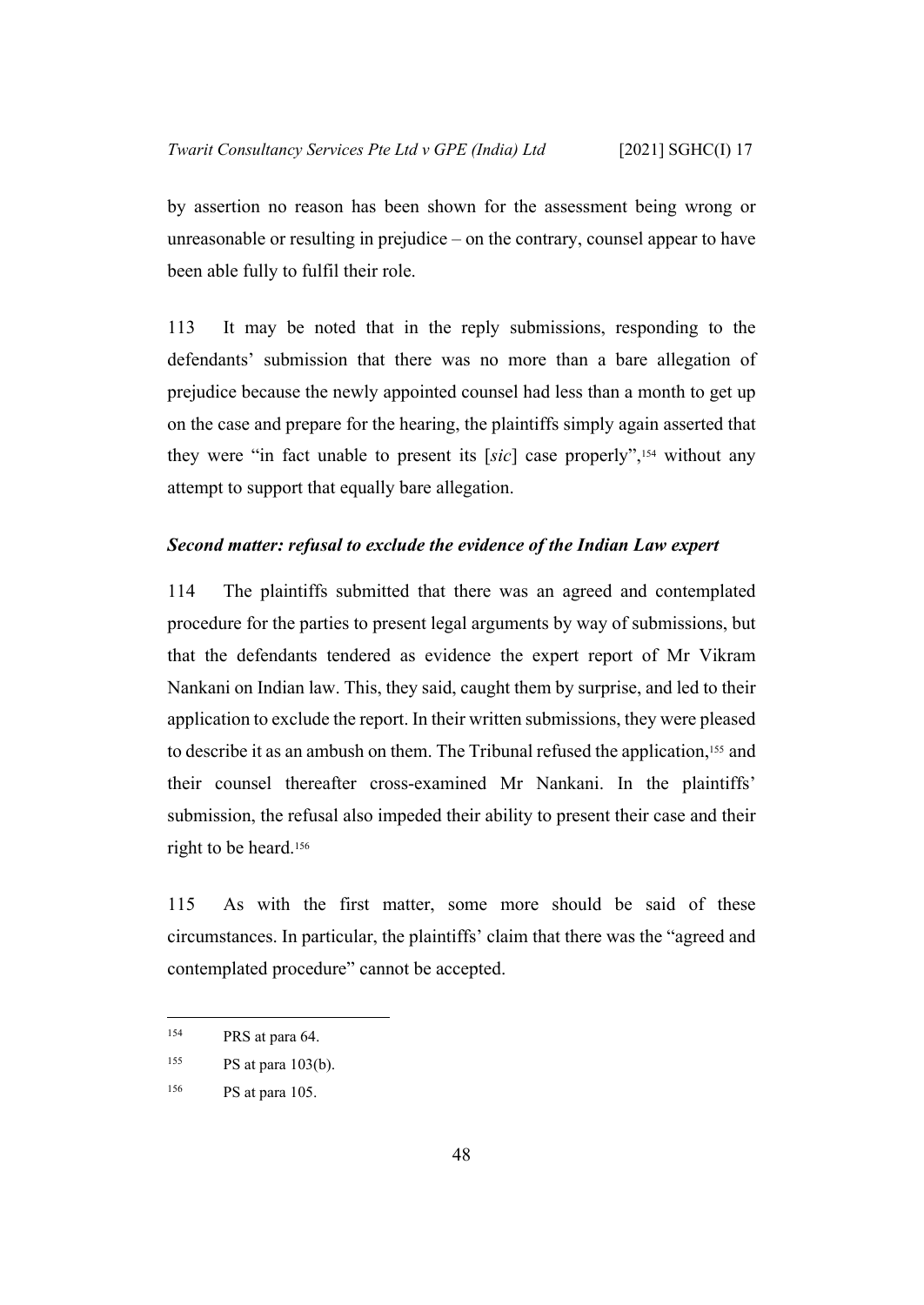116 PO 1, issued on 16 August 2018, included that "[t]he Parties may offer the testimony of expert witnesses, which shall be subject to the directions set out above for fact witnesses, *mutatis mutandis*".157 Mr Nankani's report was filed on 6 December 2019.158 On 8 January 2020, the plaintiffs' lawyers sent a brief email to the Tribunal, saying that the plaintiffs "do not wish to submit a responsive witness statement in the above captioned arbitration proceedings".<sup>159</sup> On 15 February 2020, as part of an email in anticipation of a pre-hearing conference on 25 February 2020, they wrote:<sup>160</sup>

… The request for the deposition of Claimant's [*sic*] expert witness to be done through video conferencing, as requested by the Claimants, may be dealt with appropriately by the Tribunal. The Respondents do not have any serious objection to the same, subject to protocol for conduct of the examination through video conferencing being agreed by all.

117 On 25 February 2020, however, the plaintiffs requested that the Tribunal "may kindly consider not receiving the statement of Mr Nankani in evidence as it, in its entirety, does not relate to a question of fact but instead pertains to the legal issues which are to be adjudicated by the Arbitral Tribunal". The reason given was:<sup>161</sup>

The Respondents submit that restricting the evidence of parties to questions of fact would be apposite not only as a matter of legal procedure but also from the perspective of costs and the time of the parties and the Arbitral Tribunal. Hence, we invite the Tribunal to consider passing appropriate orders as per Rule 25.1 and 25.2 of the SIAC Rules by limiting the evidence of parties to questions of fact and not of law.

- <sup>160</sup> CMB at p 2110.
- <sup>161</sup> CMB at p 1025.

<sup>&</sup>lt;sup>157</sup> CMB at p 655.

<sup>&</sup>lt;sup>158</sup> Sridharan at para 58.1 (CMB at p 40).

<sup>159</sup> CMB at p 2109.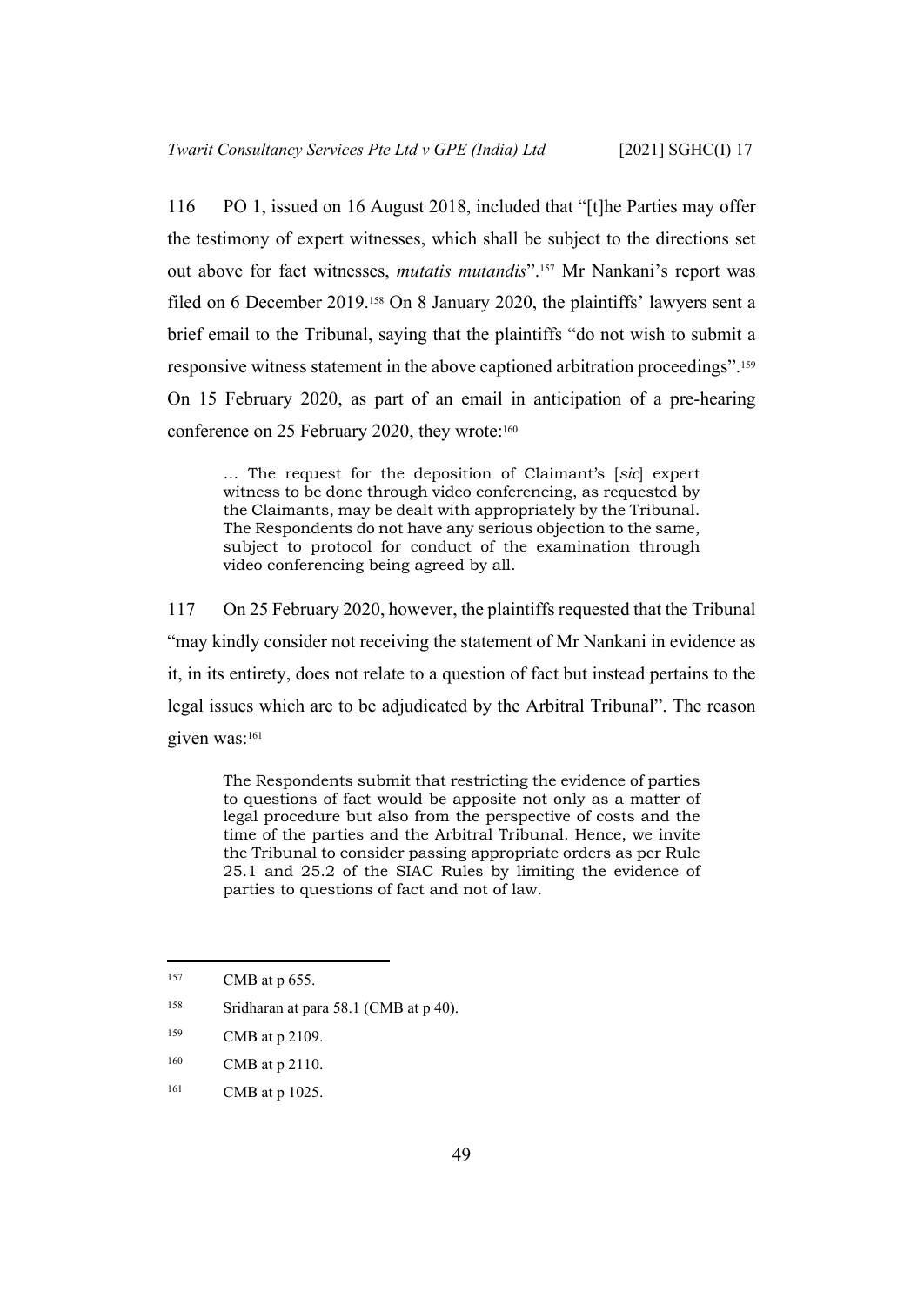118 It will be noted that the reason given was not that the report of Mr Nankani had been provided contrary to an "agreed and contemplated procedure". On the contrary, PO 1 clearly contemplated that there could be expert evidence by witness statement, in context being or including expert evidence of Indian law, and there was no protest of departure from an agreed and contemplated procedure when Mr Nankani's report was filed, when video conferencing was raised, or as a reason in support of the request to decline to receive it in evidence.

119 Written submissions were exchanged in accordance with the Tribunal's directions, and on 29 February 2020 the Tribunal dismissed the request to exclude Mr Nankani's report.162 From the Tribunal's reasons, the plaintiffs' submissions had now included a procedural complaint. In the reasons, the Tribunal summarised the plaintiffs' "objections" as that PO 1 did not contemplate the admission of expert evidence on questions of law; that the expert evidence mechanism was not suited to dealing with questions of law; that the Tribunal should not delegate the determination of Indian law or the application of Indian law to an expert witness; and that consideration of costs and time warranted the exclusion of Mr Nankani's report. At this point still, it was not said by the plaintiffs that receiving the report would be contrary to the positive of an *agreed and contemplated* procedure: the complaint was the negative, *ie*, that its receipt was *not contemplated*.

120 The Tribunal said that PO 1 did not preclude the submission of expert evidence on questions of Indian law, referring to the paragraph stating that the parties may offer the testimony of expert witnesses. For reasons he gave, he said he was not persuaded that he could conclude that there was no utility in

<sup>&</sup>lt;sup>162</sup> CMB at p 1064.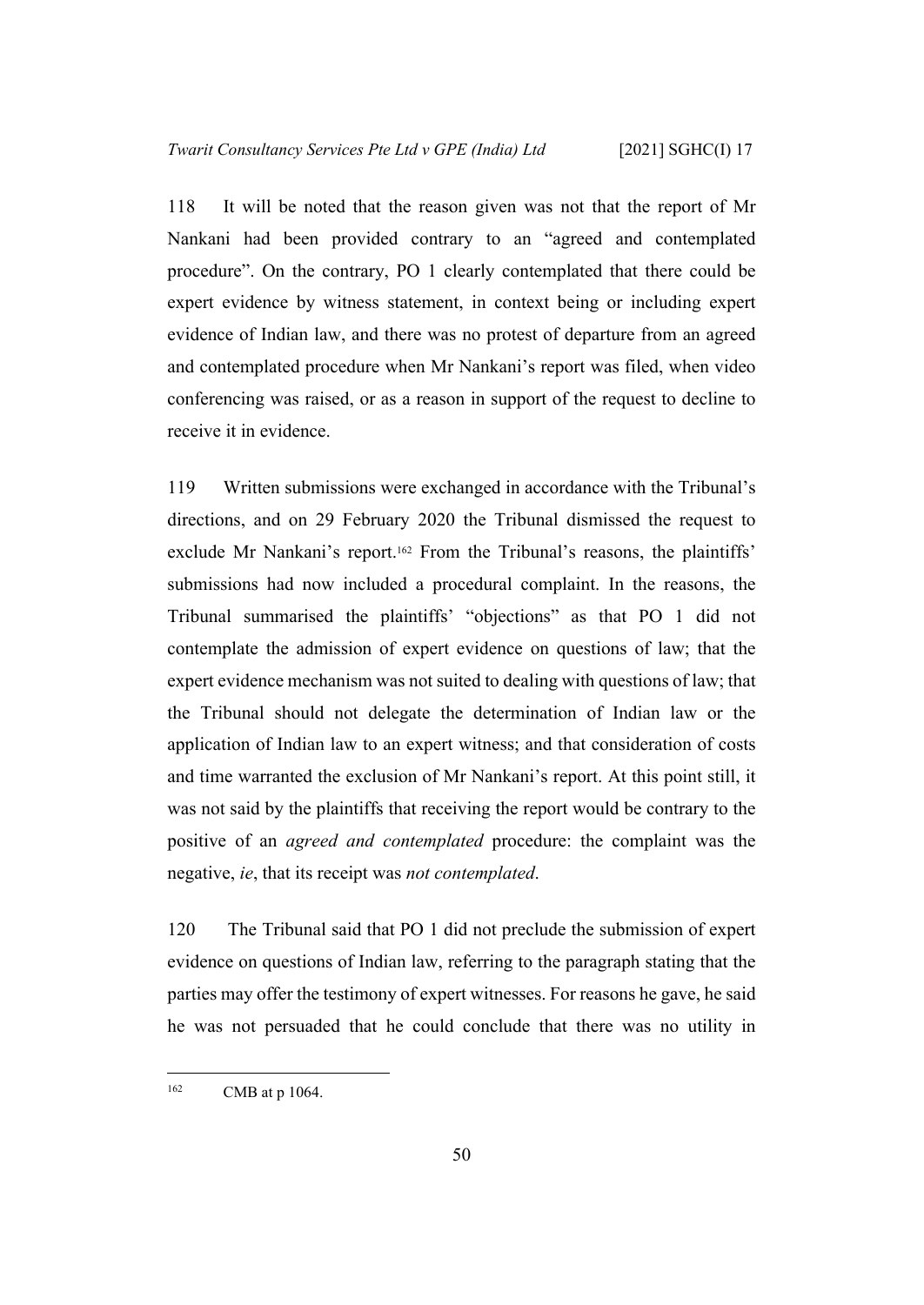receiving Mr Nankani's evidence or hearing cross-examination on the same. He said that Mr Nankani's appearance at the hearing did not mean that his evidence would be accepted without question and that the plaintiffs, if they so desired, would be given a fair opportunity to confront Mr Nankani in cross-examination and make submissions on his evidence as well as put their own position on Indian law: there would not be a delegation of the application of Indian law to the facts to Mr Nankani. As to costs and time, he was not satisfied that Mr Nankani's evidence would be of limited utility, and costs were not the only concern: the Tribunal had an obligation to ensure a fair, expeditious, economical and final resolution of the dispute, and in that regard the plaintiffs had not previously objected to Mr Nankani's evidence and it would be unfair to the defendants to exclude it on an application made less than one week before the hearing. The fairest way forward was to allow Mr Nankani to appear at the hearing and for the parties to submit on the relevance, materiality and admissibility of his evidence in closing submissions.<sup>163</sup>

121 As earlier noted, the plaintiffs did cross-examine Mr Nankani. They were represented throughout the arbitrations by a team of counsel qualified in Indian law. The Tribunal made clear that he expected full submissions on Indian law from the plaintiffs' counsel, and extensive submissions on Indian law were made. At no time was there complaint that the plaintiffs or their counsel were prejudiced through themselves not adducing expert evidence on Indian law.

122 It was well open to the Tribunal to rule as he did, carefully and explaining his reasons. It could not be said that his ruling was outside what a reasonable and fair-minded tribunal might have done, nor does it appear that there was any prejudice to the plaintiffs in the conduct of their case. In the reply

<sup>&</sup>lt;sup>163</sup> CMB at pp 1064–1065.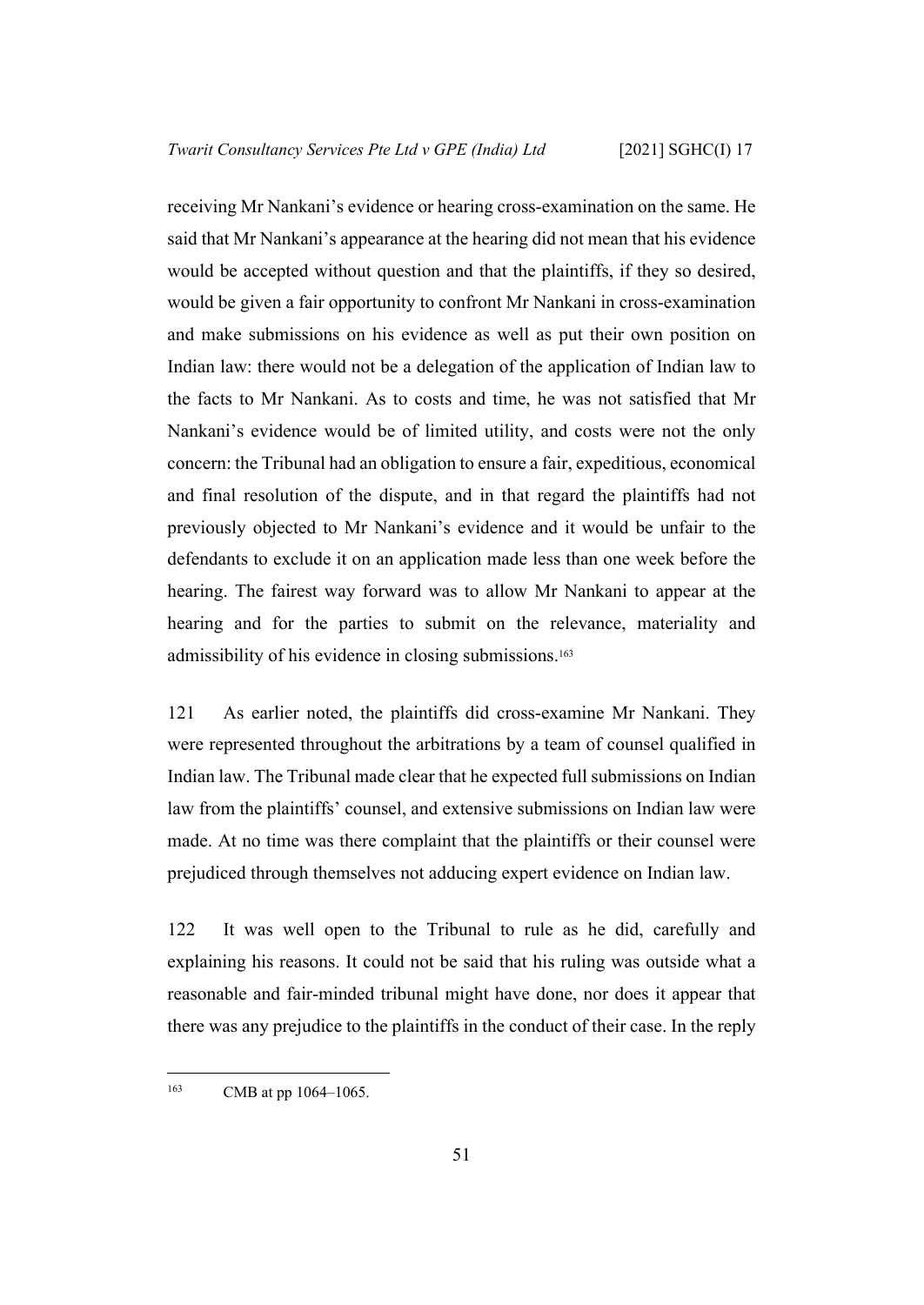submissions, responding to the defendants' description of the second matter as an afterthought, it is said that the plaintiffs were denied the opportunity to adequately address and/or respond to the points on Indian law raised at the evidential hearing,164 but again this is only an assertion without any attempt to support it. I do not accept the plaintiffs' complaint in the second matter either.

#### <span id="page-54-0"></span>*Third matter: the award of damages*

123 I have described above at [[33\]](#page-17-1) the Tribunal's award of INR195,00,00,000 as damages. The plaintiffs submitted that the award was made in breach of the rules of natural justice, specifically in breach of their right to be heard, because the defendants had not submitted in the arbitrations that they should be awarded damages for breach of the SPAs and it "ignored the fact that this resulted in a windfall to [the defendants]".<sup>165</sup>

124 The submission was presented by the plaintiffs as a complaint that the Tribunal had gone beyond the defendants' case *as presented in the arbitration*, <sup>166</sup> not that the Tribunal had gone beyond the defendants' case *as pleaded.* The case as pleaded, however, cannot be ignored in considering the complaint. While it could not be called a model pleading, in the Statement of Claim the defendants clearly claimed damages for breach of the SPAs and the First Letter Agreement, with the alternative claim to relief a clear claim to damages of INR195,00,00,000 as an amount equivalent to the amount due under the outstanding thirteen tranches in the SPAs.167 A demonstration that this was not maintained in the defendants' conduct of the arbitrations was necessary.

<sup>164</sup> PRS at paras 64–68.

<sup>165</sup> PS at paras 106–110.

<sup>166</sup> PS at para 108(e).

<sup>167</sup> Statement of Claim at paras 25–26 (CMB at pp 831–832) and para 28 (CMB at p 833).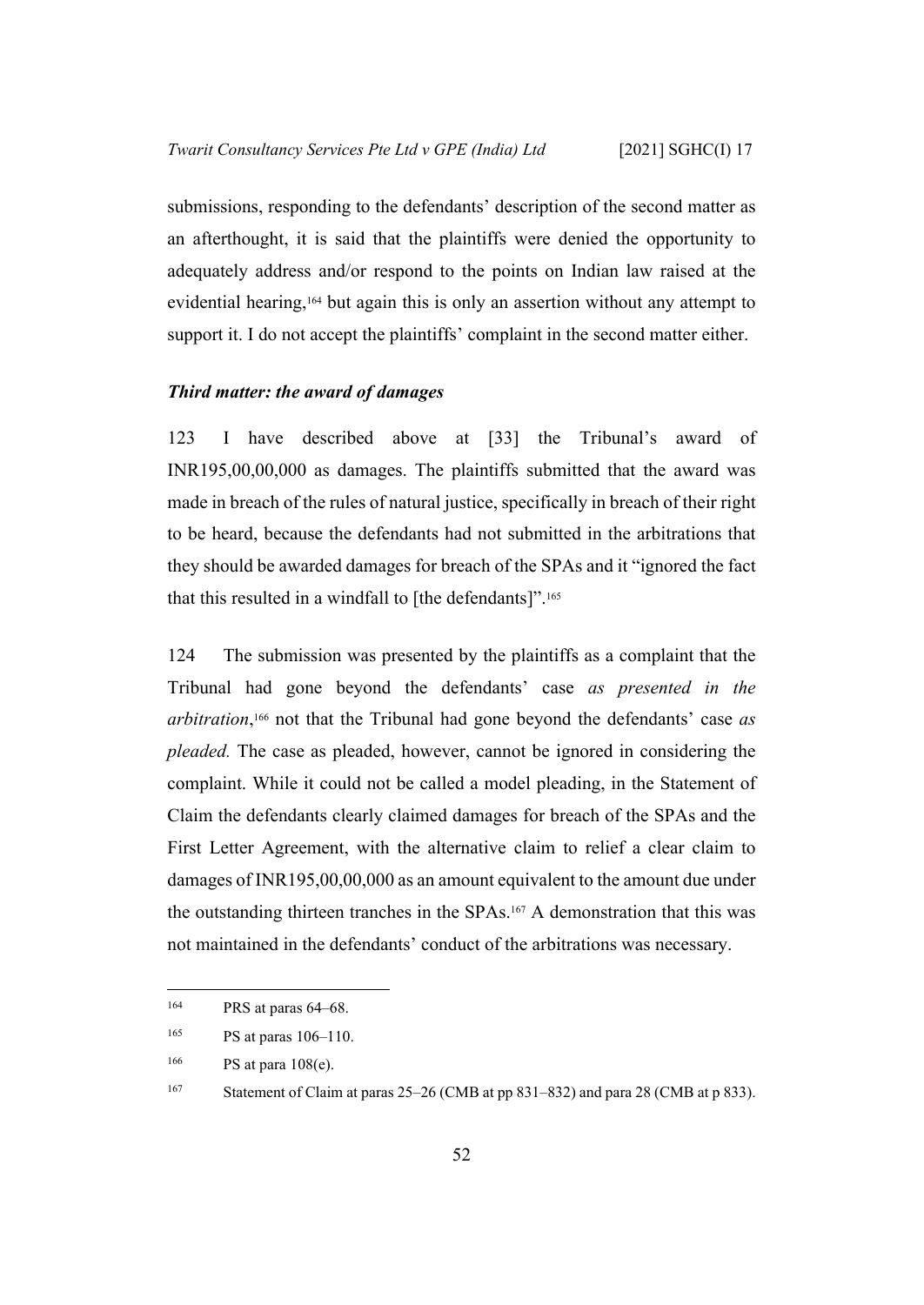125 No such demonstration was attempted by the plaintiffs. They alleged that "it was the Arbitrator who unilaterally reframed the claim as arising from a breach of the SPAs in the Award", without giving them the opportunity to present their arguments on the issue,168 and that they were thereby prejudiced because had the Tribunal heard arguments from them, he could reasonably have arrived at a different result.169 But no reference was made by the plaintiffs to the transcript of the hearing, to the written opening or closing submissions, to the Award, or to anything else to support the allegation. While the plaintiffs' argument rested on a negative (that the defendants had not submitted that they should be awarded damages for breach of the SPAs), the beginning of establishing the negative was what the defendants had submitted during the arbitral proceedings.

126 In fact, the defendants did maintain the pleaded alternative claim, and the plaintiffs had full opportunity to respond to it.

(a) The defendants' written opening submissions were largely directed to the claim calculated as the 24% IRR less the amount paid under the SPAs, but included a proleptic answer to a contention by the plaintiffs that, for reasons stated, the defendants were not entitled to damages calculated as the unpaid consideration amount less the value of the shares. The submission was made that even if the damages were computed in that manner "which is denied", the defendants' claim was "fully sustainable and ought to be granted". In context, the "which is

<sup>&</sup>lt;sup>168</sup> PS at para  $108(g)$ .

 $^{169}$  PS at para 109(c).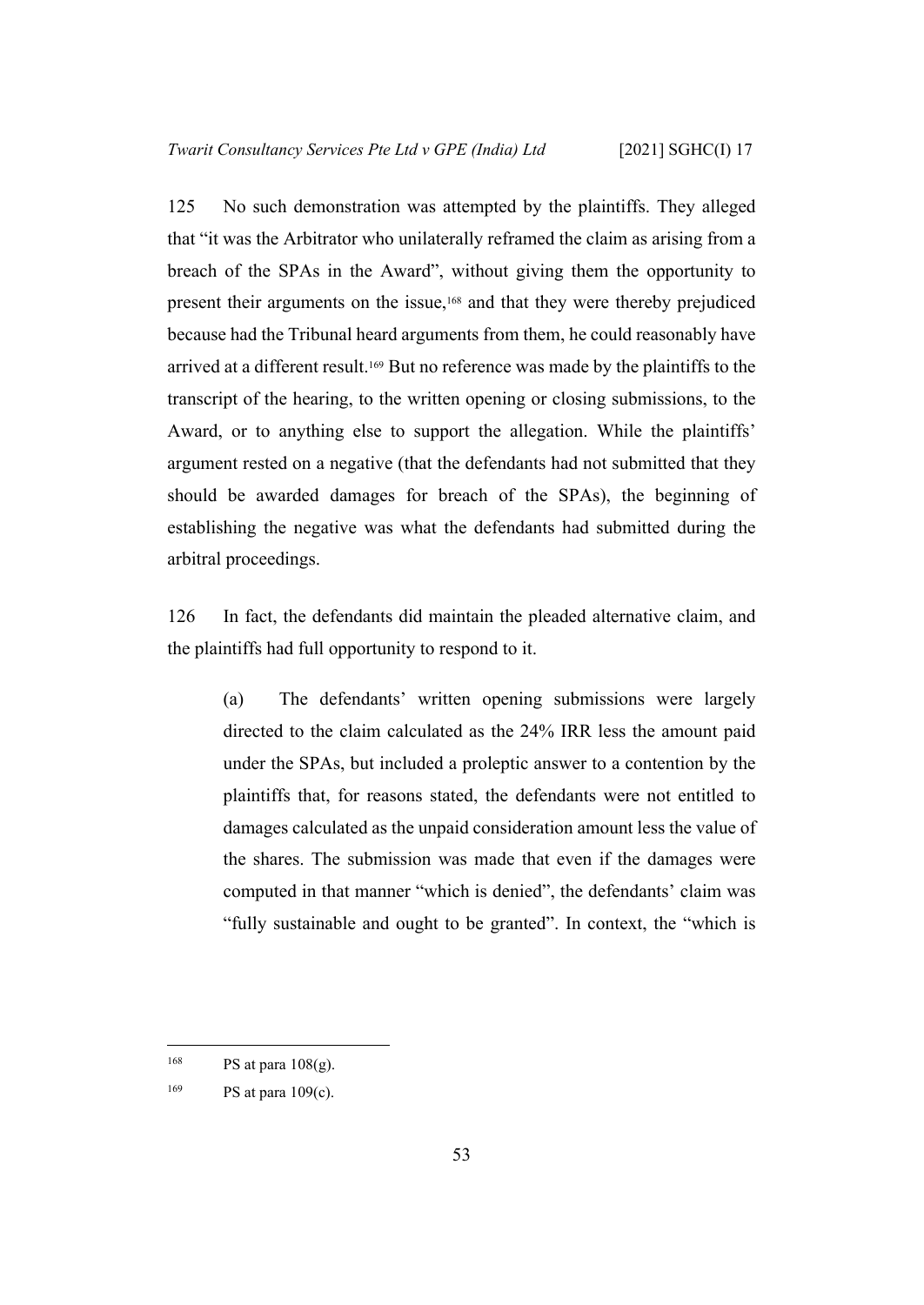denied" was an expression that the primary claim was to damages calculated as the 24% IRR less the amount paid under the SPAs.<sup>170</sup>

(b) The plaintiffs' written opening submissions explicitly recognised that the defendants "seek damages of INR195,00,00,000/ being an amount equivalent to the sums due under the SPAs, or such amount to be determined by the Tribunal".<sup>171</sup>

<span id="page-56-0"></span>(c) The defendants' written closing submissions included:<sup>172</sup>

61. The alternate claim for damages for INR 195 Crores is based on the fact that the Company was in insolvency on the date of the repudiatory breach of the SPAs. The value of the shares of the Company effectively became nil in July 2017 …

62. In view of the value of the shares being nil/negligible on and after the date of repudiation of the SPAs by the Respondents, the claim of the Claimants for damages is equivalent to the remaining consideration under the SPAs, which does not change the character of the claim from damages to specific performance as wrongly alleged by the Respondents.

…

78. It is worth reiterating that even if Clause 3(c) of the LA is found to somehow provide for more than '*reasonable compensation*' (which is denied), the Claimants remain entitled to the lesser sum of damages of INR 195 Crores plus interest. This is the alternate prayer in the Statement of Claim.

(d) The plaintiffs' written closing submissions, which were filed contemporaneously with the defendants' written closing submissions, included the contention that the only damages claimable for breach of a

<sup>&</sup>lt;sup>170</sup> Brief written opening statements on behalf of the claimants at para  $36(f)$  (CMB at pp 1052–1053).

<sup>&</sup>lt;sup>171</sup> Opening statement on behalf of the respondents at para 4 (CMB at p 1059).

<sup>172</sup> CMB at pp 1674 and 1680.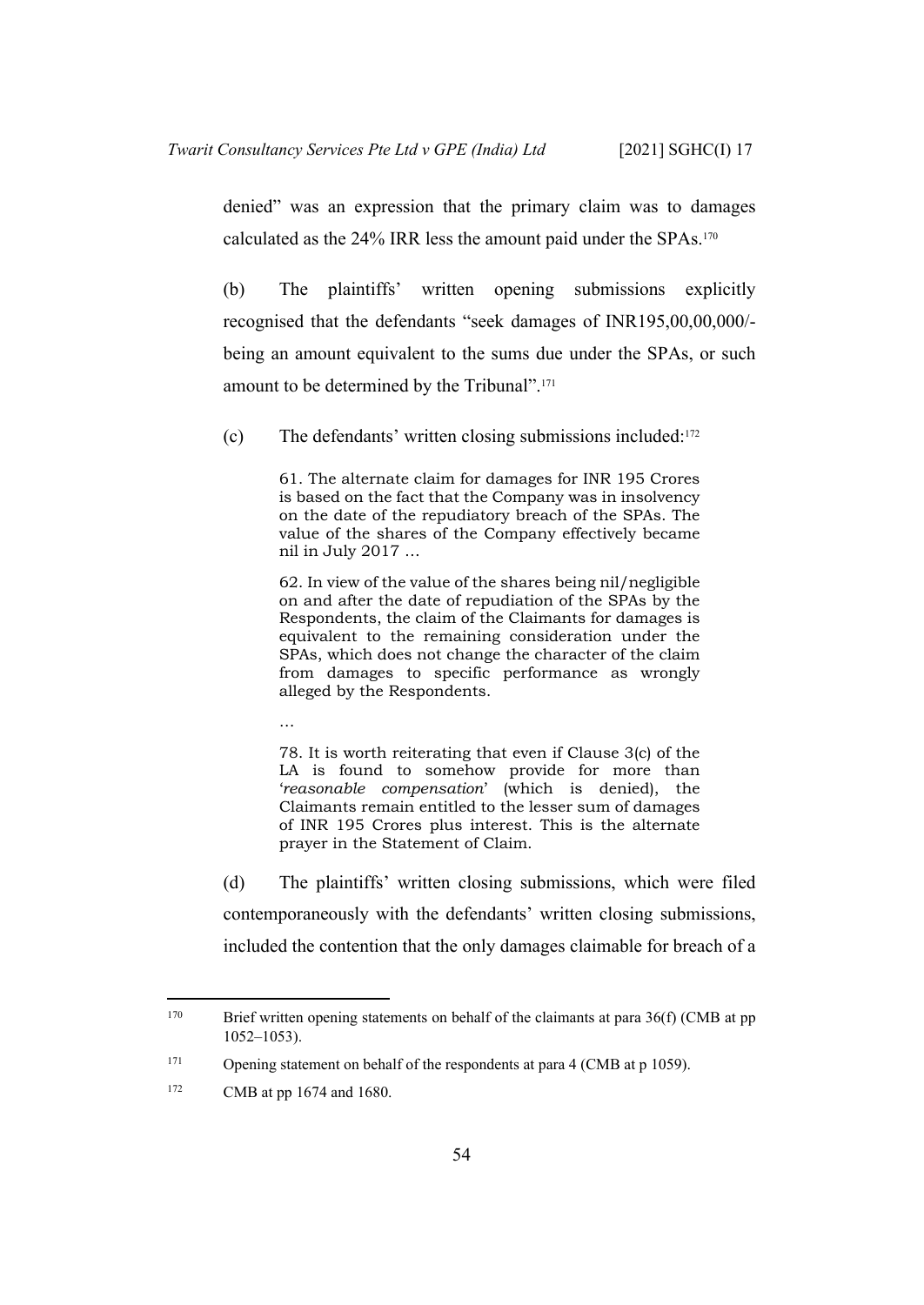contract for sale or purchase of shares was an amount being the difference between the price of the shares and the market price on the date of breach – apparently, as an answer to the claim to damages calculated as the 24% IRR amount less the amount paid under the SPAs – and made submissions against damages so arrived at.<sup>173</sup>

(e) The defendants' written reply submissions took the contention as such an answer, and responded to it.<sup>174</sup>

127 In the Award, the Tribunal's summary of the defendants' arguments on the alternative claim to damages included taking up the language of para 62 set out at  $[126(c)]$  $[126(c)]$  above as the basis of the claim.<sup>175</sup> It is not correct that the Tribunal unilaterally re-framed the claim without the plaintiffs having the opportunity to present their arguments. The Tribunal considered and determined the claim as presented to him. Whether or not he was correct in his determination is not a matter for debate in the Originating Summons. The complaint of denial of natural justice cannot be accepted.

128 I record that the plaintiffs referred to authorities for denial of natural justice if the tribunal decides the case on a point that he invents for himself,<sup>176</sup> or fails to consider an important issue in the case.177 Nothing of that kind has been shown, and it is not necessary to go into the authorities. I record also that at one point in the written submissions concerning the award of damages the

<sup>173</sup> CMB at pp 1694–1696 and 1721.

<sup>&</sup>lt;sup>174</sup> CMB at pp 1746–1749.

<sup>&</sup>lt;sup>175</sup> Award at para 237(d) (CMB at pp 1841–1842).

 $176$  PS at para 108(b).

 $177$  PS at para  $108(c)$ .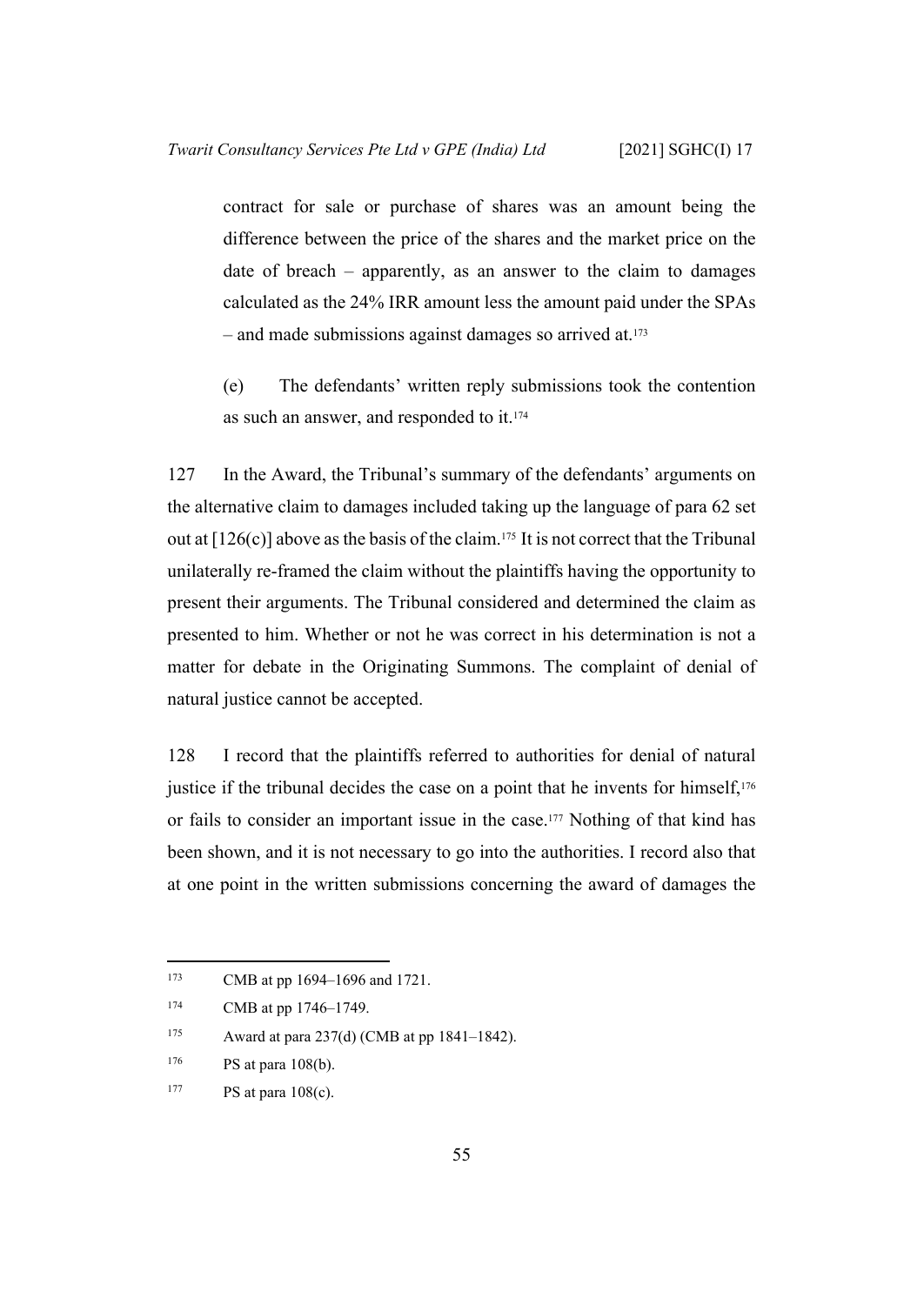plaintiffs also said that the Tribunal "[impeded] the Applicants' ability to present its case".178 For the reasons above, he did not.

129 The relevance to denial of natural justice of the assertion that there was a windfall to the defendants is not clear, and was not explained. If there was a windfall, that would go to the merits of the Tribunal's calculation of the damages as the amount outstanding under the SPAs; the plaintiffs' submissions before the Tribunal raised the point, and the merits are not for debate in the Originating Summons. As the defendants pointed out,179 their case for the damages in the arbitrations included that the shares were of no value.

## <span id="page-58-0"></span>Ground (e): Article  $34(2)(b)(ii)$  – conflict with the public policy of **Singapore**

130 No submissions were made in support of this ground in the plaintiffs' written submissions. It was not in the listing in those submissions of the "relevant prescribed grounds for setting aside an award" on which the plaintiffs relied, and it was said expressly in those submissions that the plaintiffs "will no longer be pursuing their case on breach of public policy (pursuant to Article  $34(2)(b)(ii)$ <sup>".180</sup> The ground was abandoned. As earlier noted, in the reply submissions it was resurrected, but I do not permit the resurrection.

#### <span id="page-58-1"></span>**Conclusion**

131 The Originating Summons is dismissed. The plaintiffs should pay the defendants' costs, but with liberty to the parties to apply if they wish to contend for an additional or different order. The parties should file and exchange written

<sup>178</sup> **PS** at para 110.

<sup>&</sup>lt;sup>179</sup> DS at para 6.5.13.

 $180$  PS at p 2, footnote 6.